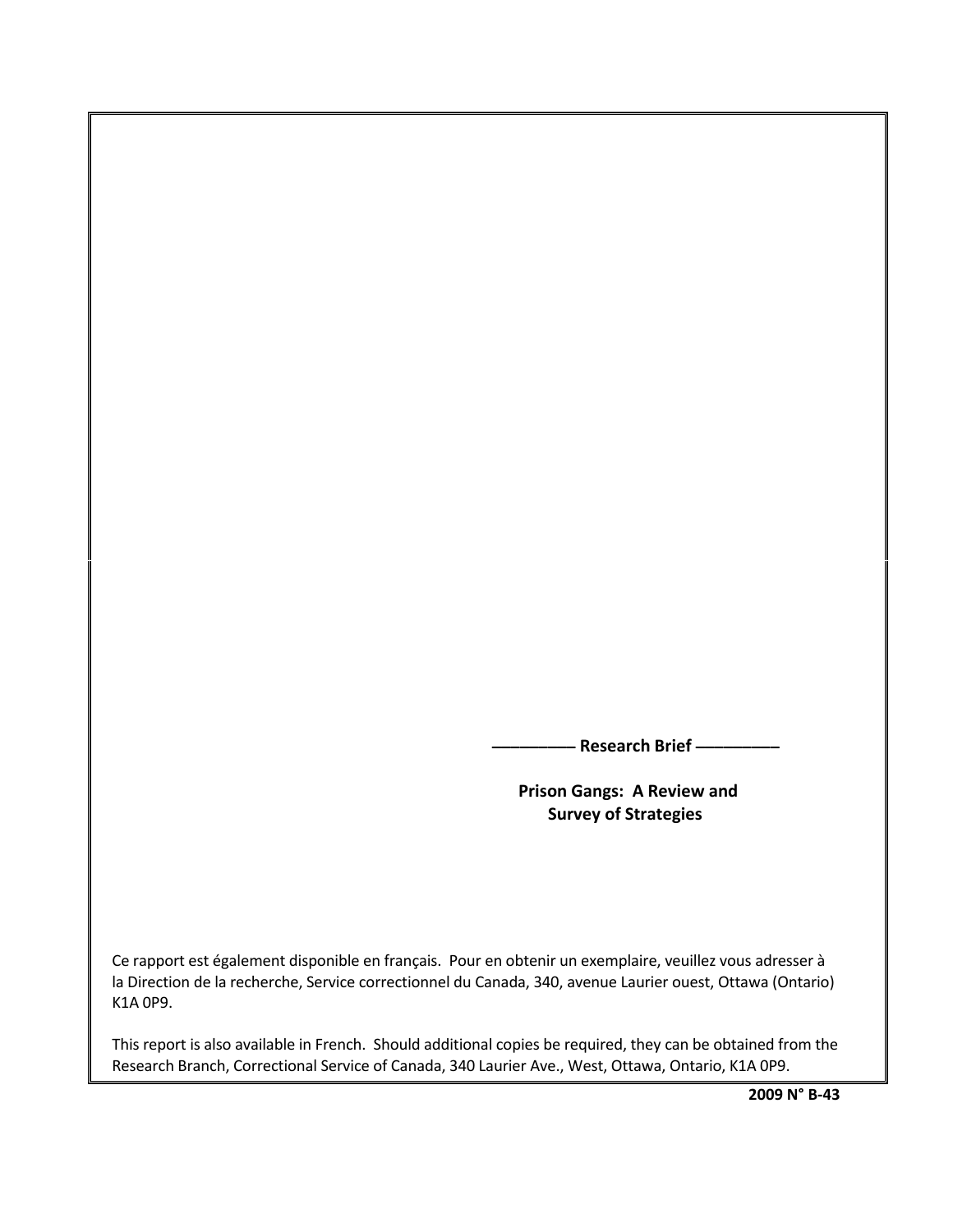**Prison Gangs: A Review and Survey of Strategies**

This report was written under a contract managed by the Correctional Service of Canada, Research Branch, Correctional Research Division

The views expressed in this report are those of The authors and do not necessarily reflect those of the Correctional Service of Canada

**Correctional Service of Canada** 

**August 2009**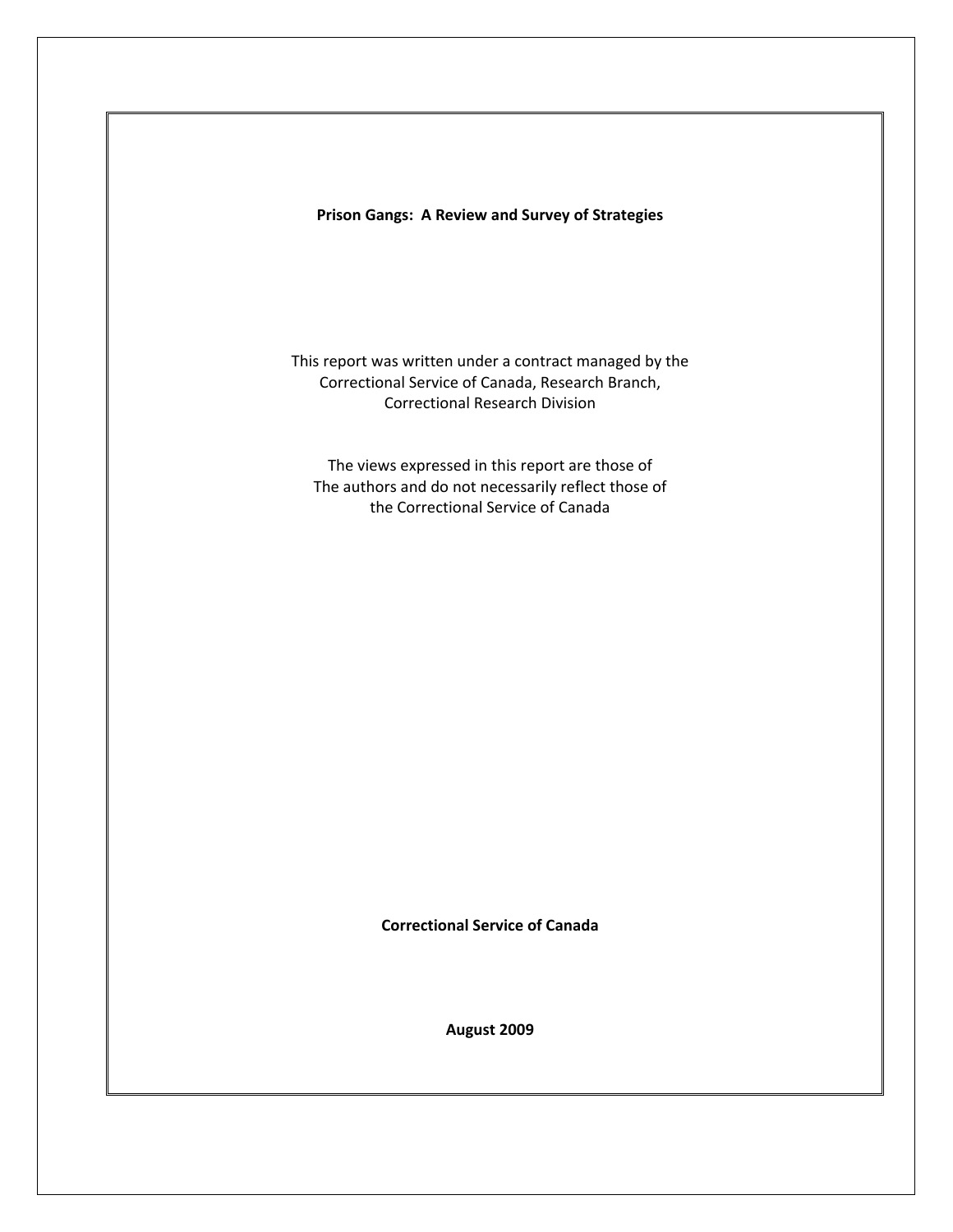# **Mount Royal Research Team:**

*John Winterdyk, Ph.D.* (principal investigator) Criminal Justice Research Lab Dept. of Criminal Justice Mount Royal College

*Nikki Fillipuzzi, M.A.* (research consultant) Criminal Justice Research Lab Dept. of Criminal Justice Mount Royal College

*Jessica Mescier* (student research assistant) Criminal Justice Research Lab Dept. of Criminal Justice Mount Royal College

*Crystal Hencks* (student research assistant) Criminal Justice Research Lab Dept. of Criminal Justice Mount Royal College

# **Correctional Service of Canada Assistance**:

Rick Ruddell, Ph.D. Director, Operational Research

**Submitted: March 31, 2009**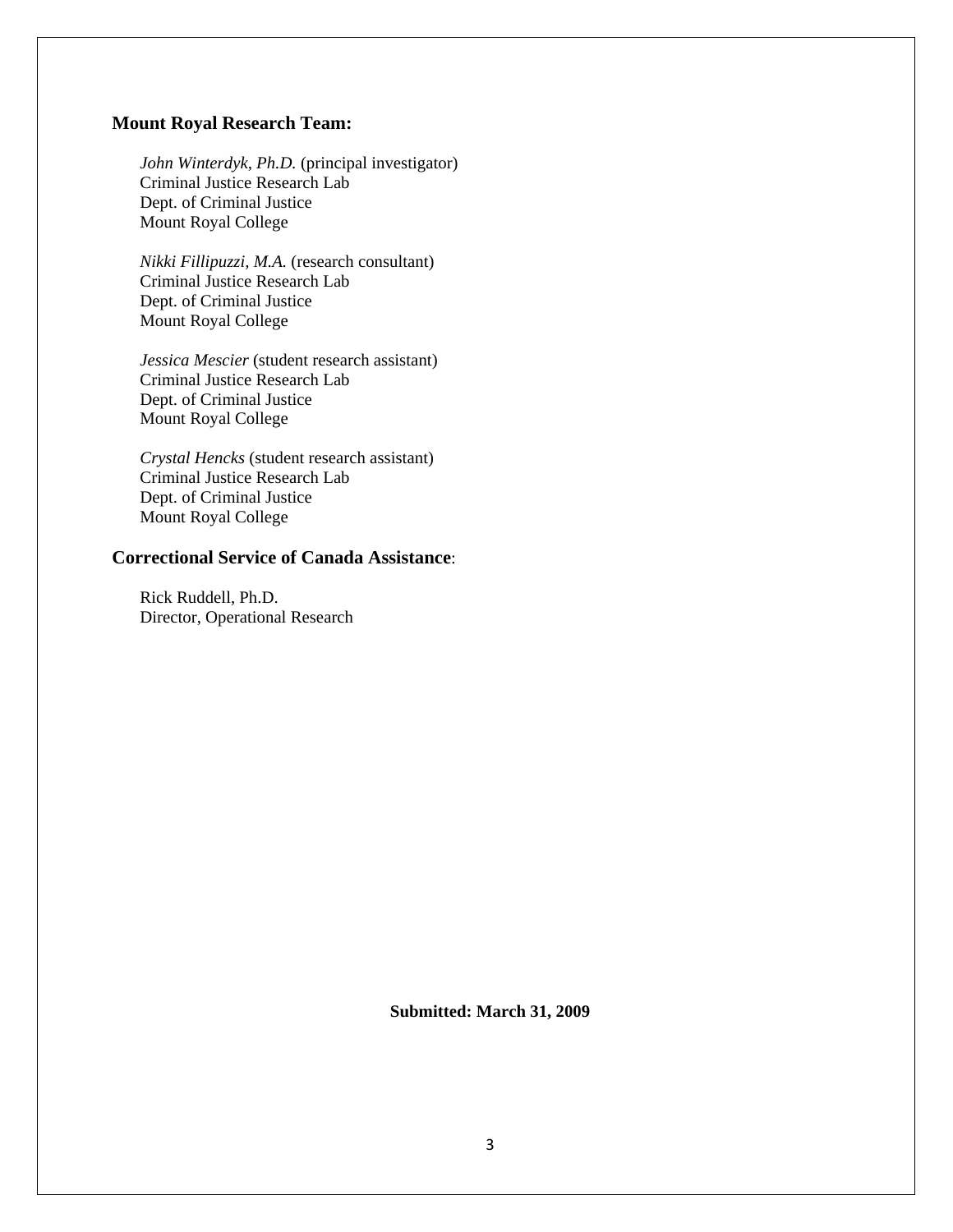# **Prison Gangs: A Review and Survey of Strategies**

## <span id="page-3-0"></span>**Executive Summary of Findings**

With the help of two student research assistants, a research consultant, and the Director of Operational Research for the Correctional Service of Canada (CSC), we collected 34 completed surveys from a list of 50 states, two correctional corporations, and the U.S. Bureau of Prisons, for a response rate of 64 percent (these systems held 954,132 prisoners at midyear 2008). In addition, we conducted an extensive literature review on prison gang literature using North American and international sources. The design was based on a prior study conducted by Ruddell, Decker, and Egley (2006) and assistance in administering the survey was facilitated by the Director of Operational Research for the CSC. We believe that this is one of the most comprehensive surveys on American prison gang interventions.

The objective of the study was to provide insight into the following research questions:

- (1) What different gang management strategies are currently in use in three main areas:
	- a. Prevention (e.g., Thwarting gang recruitment of new members).
	- b. Sanctions (e.g., The use of informal and formal methods of controlling existing gang members).
	- c. Interventions (e.g., Treatment/therapeutic interventions that respond to the offender's criminogenic needs).
- (2) What strategies have been used to identify and map gangs (e.g., gang structure and activities), including applications of new technology (e.g., tracking J-Pay funds from community sources to prisoners, or developing computerized databases to track the interrelationships of offenders).
- (3) To determine whether any formal evaluations of these strategies have been conducted, and if so, whether these interventions have proven to be effective? (In the absence of formal evaluations, are there any strategies that seem to be effective or promising?)

Some of the major findings, organized by the six main sections of the survey, include:

- Most prison systems have experienced some increase in Security Threat Group (STG) members over the past five years and this has been associated with an increased range of challenges including violence, disruptive behaviors, and threats to staff authority.
- While virtually all prison systems surveyed had management strategies to sanction gang members, the most common intervention still remains segregation and isolation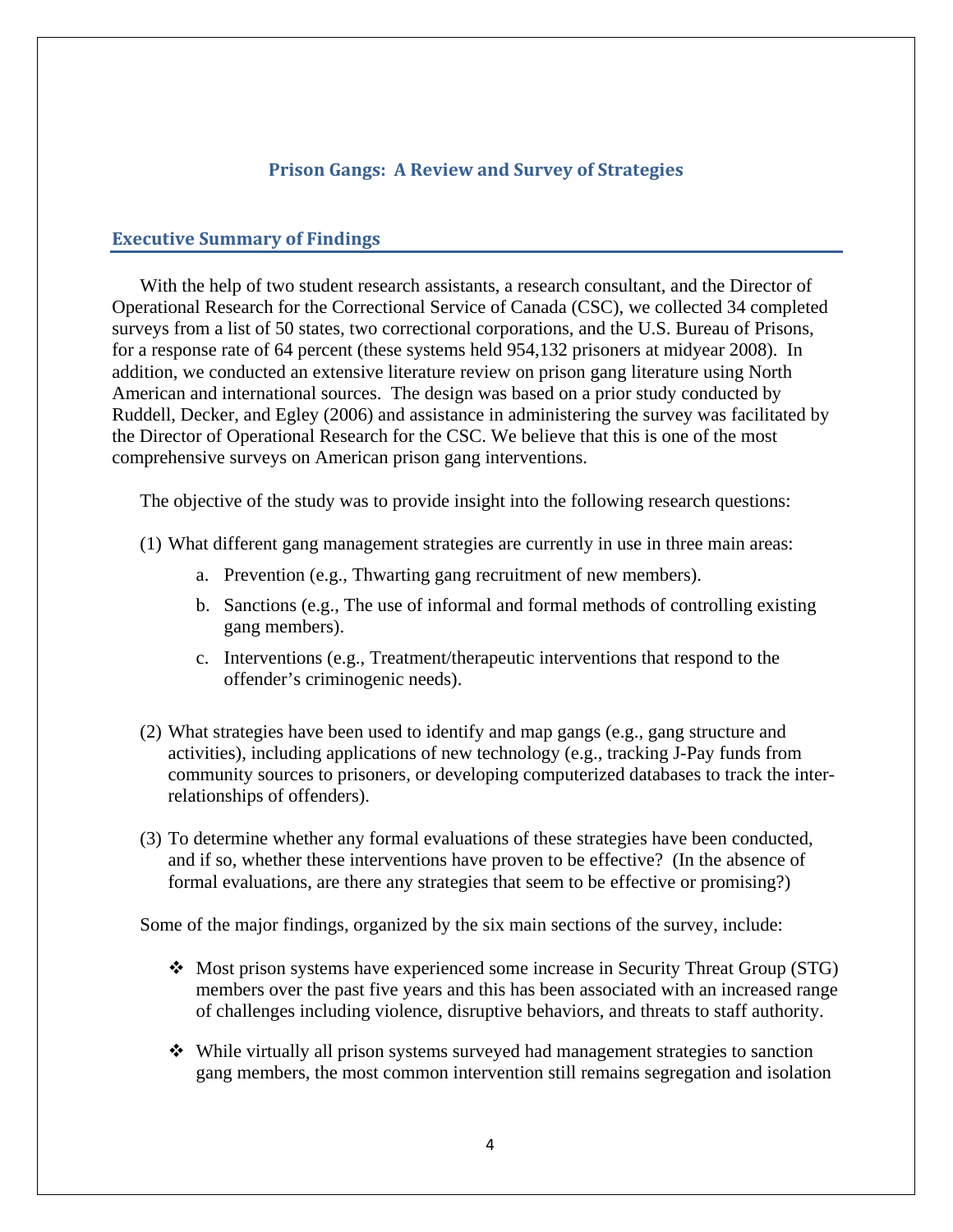followed by restrictions on privileges, and including gang membership in security rating or classification scores.

- Relatively few of those who responded acknowledged having formal orientation or reception strategies to inform and discourage gang and/or potential gang members from becoming involved in gangs.
- $\triangle$  Approximately one-half of all prison gang members were thought to be unaffiliated with a gang when they were admitted to prison. According to almost two-thirds of respondents, the primary reason for joining a gang is fear of other inmates.
- Gang renunciation and treatment programs were present in approximately one-third of the prison systems, but for those jurisdictions that do have such programs their most effective strategy for reducing STG misconduct was the case management activities of counselors.
- While virtually all respondents collect data and information on STG members virtually no external evaluations were conducted on the relative effectiveness of prison-based gang interventions.
- The most common problem facing American prisons today, as identified by the 34 respondents, was a lack of dedicated resources to combat STG compounded by an increasing prison population, overworked staff, and changing dynamics of STGs.
- Overall, while there is clear evidence showing that prison gangs/STG represent significant challenges for American prison systems, there is no one clear strategy for the management, monitoring, or evaluating the relative effectiveness of current gang management interventions. The primary reason for the lack of coordination and/or investigation is attributable to a lack of resources for STG investigations and coordination between the different jurisdictions (e.g., local jails, as well as state and federal prisons).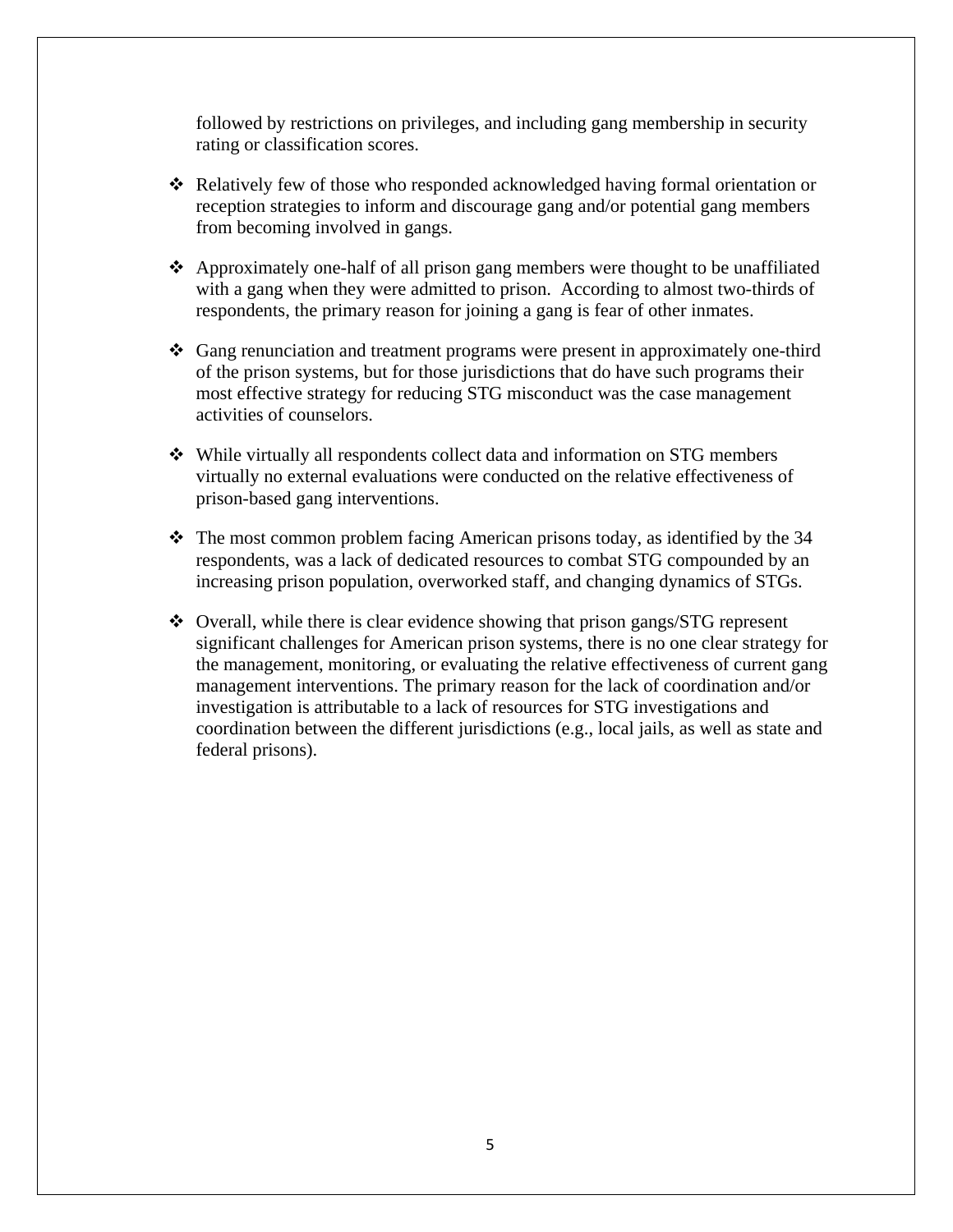# Table of Contents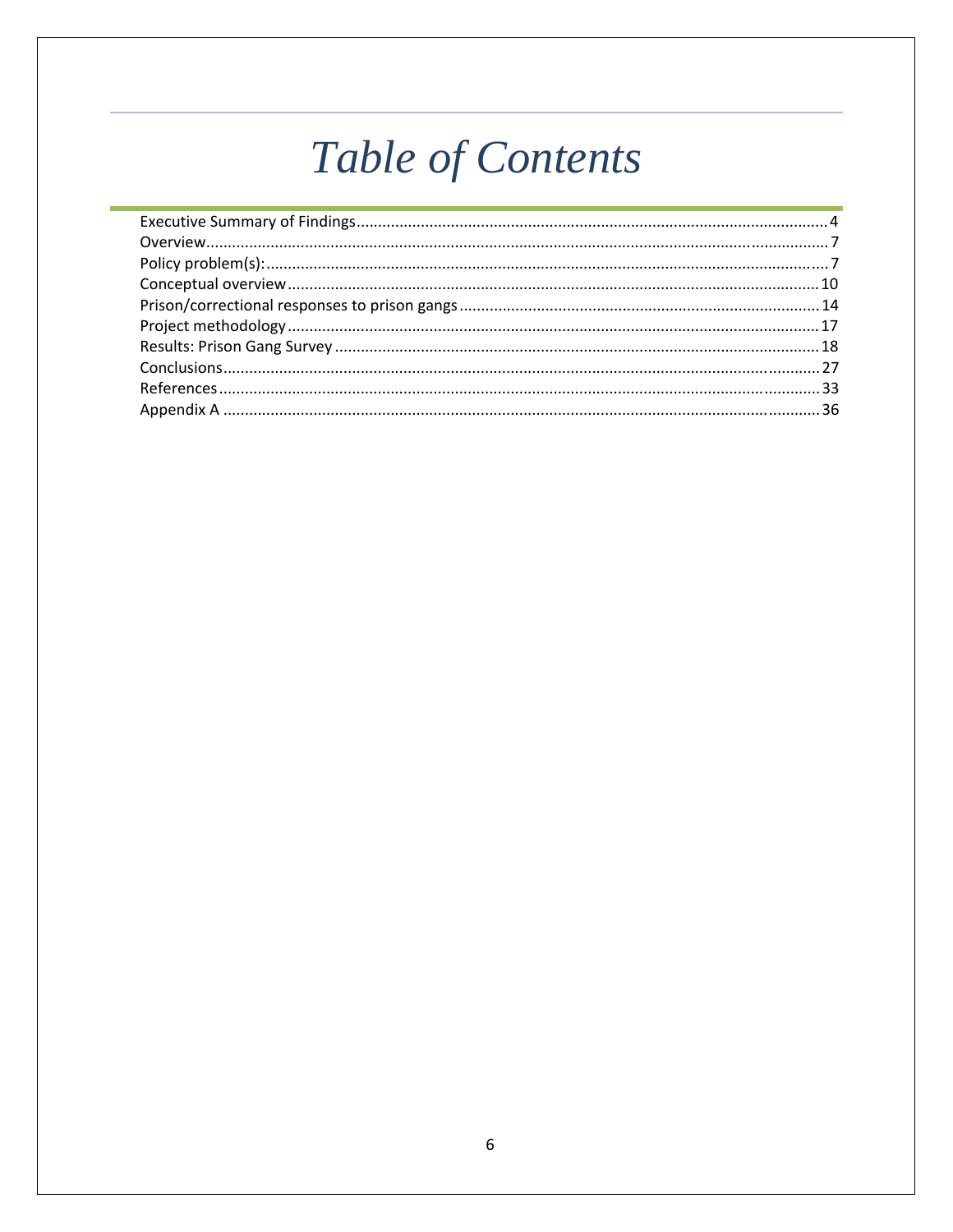## <span id="page-6-0"></span>**Overview**

*"*Now we'll start this band of robbers and call it Tom Sawyer's Gang. Everybody that wants to join has got to take an oath, and write his name in blood." Everybody was willing. Excerpt from Tom Sawyer's *Huckleberry Finn* (1884).

This study reports the findings from a survey on prison gang interventions in U.S. jurisdictions. Part of the rationale for this study is premised on the observation that prison gangs are flourishing across Canada (Correctional Service of Canada, 2008). In order to gain some insight into what is being done to respond to this problem in other jurisdictions we conducted a survey of gang/security threat group (STG) coordinators from all 50 states, two private correctional organizations and the Federal Bureau of Prisons. The survey was called the "Prison Gang Survey" (See Appendix A).

American correctional systems have long dealt with the problem of prison gangs in their facilities, and most jurisdictions have actively confronted the challenges that prison gangs present to the safe operation of institutions. As a result, we conducted this survey of prison systems in an attempt to identify which strategies might be effective in managing prison gangs in relation to three main policy action questions:

- 1) What types of gang management strategies are being used by different jurisdictions?
- 2) How are gangs/STG being monitored? And;
- 3) What, if any, formal research has been done on STG interventions, and what was the outcome of this research?

Although the findings from this study are exploratory and descriptive in nature, they offer a rich combination of qualitative and quantitative results. The report concludes with a number of recommendations for the Correctional Service of Canada (CSC) to better address the growing problem of prison gangs and their illegal and disruptive activities. The recommendations also serve as a basis upon which correctional officials can make informed decisions as to how they can respond to prison gangs and avoid/minimize some of the pitfalls of what the American prison systems are, or are not, doing.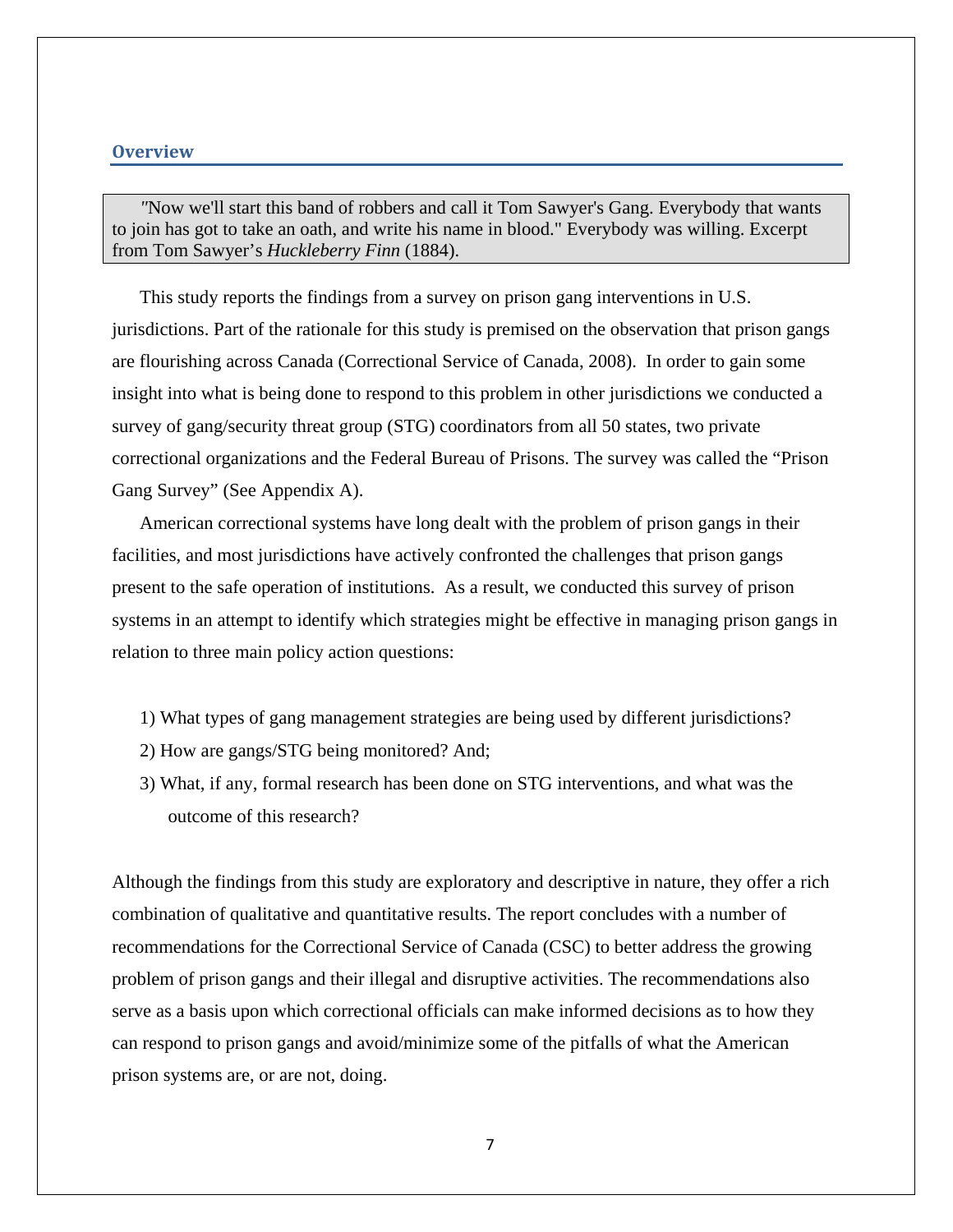#### <span id="page-7-0"></span>**Policy Problem(s):**

Imprison a large batch of others, and a competitive market, and division will form – Trulson et al., 2006, p. 27).

The proliferation of gangs and gang members in prisons has been steadily increasing since the 1980s (CSC, 2008; Decker, 2003). According to a 1999 survey by the National Gang Crime Research Center, gang membership within adult state correctional facilities increased from 9.4% in 1991 to 24.7% in 1999 (Knox, 1999). Prison gangs, also known as Security Threat Groups (STG), have been defined by Knox (2005) as:

any group of three (3) or more persons with recurring threatening or disruptive behavior (i.e., violations of the disciplinary rules where said violations were openly known or conferred benefit upon the group would suffice for a prison environment), including but not limited to gang crime or gang violence (i.e., crime of any sort would automatically make the group a gang, and as a gang in custody it would logically be an STG). (p. 1)

Most U.S. correctional systems use similar definitions (e.g., three or more members with a common identity) and this standard is also used by the Federal Bureau of Investigation (2009) to define street gangs, as well as by Canadian authorities in their definitions of organized crime and criminals (Royal Canadian Mounted Police, 2005). As such, there seems to be general acceptance for definitions of gangs and/or organized criminals based on group size and activity.

A recent report by the CSC (2008) estimated that 16% of the federal male and 12% of the female inmate population was involved in a prison gang (these totals had increased from 12% and 7% respectively since 1997). The problem of gang involved inmates is also evident in the provincial and territorial correctional systems, prompting the Ministers responsible for Justice and Corrections from four Western provinces to contemplate building a regional remand centre to hold these inmates (CBC, 2009). Prison gangs typically require absolute loyalty (Ralph et al., 1996) and secrecy (Fong & Buentello, 1991) which serves to further confound efforts to identify these members. As a result, it is possible that the numbers of gang members reported in a jurisdiction are undercounted (e.g., in the CSC, offenders identified as gang members at intake are higher than those who are validated by the Security Intelligence Officers).

In part fueled by the media attention and an increase in gang related activities there have been a number of recent Canadian studies and reports that have focused on specific aspects of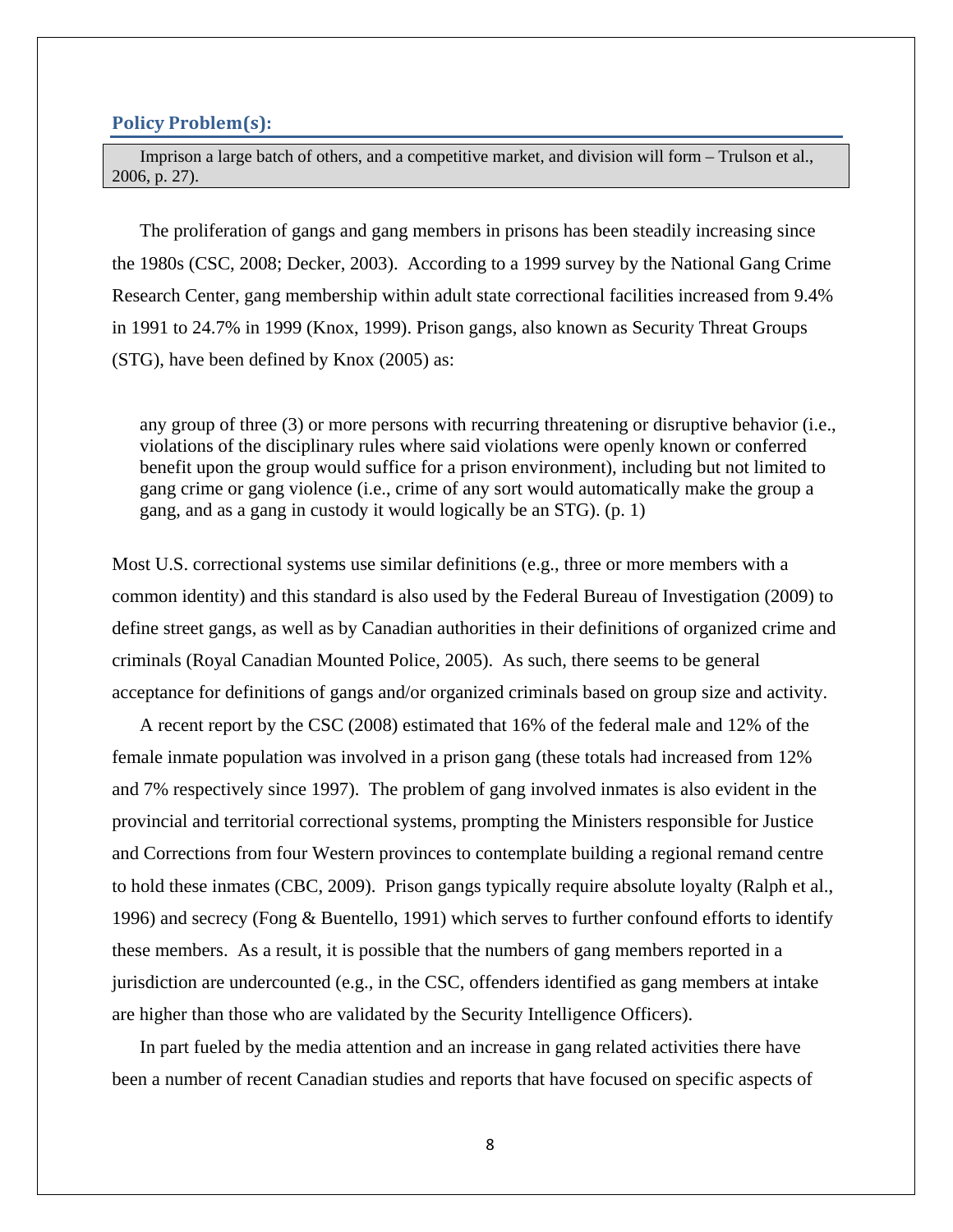prison gangs (Alberta Solicitor General and Public Security, 2003; Edmonton Police Service, 2005; Grekul & LaBoucane-Benson, 2007; 2008; Mellor et al., 2005). While helping us understand the scope of the problem, none of these studies have empirically examined different programmatic responses to gang management. As a result, this study responds to this gap in the literature.

As noted in an online site dedicated to prison conditions, gangs were reported as representing a growing challenge to the safety and security of correctional institutions (Insideprison.com, 2006). The threats are expressed in a manner of different forms, ranging from involvement in major incidents, the distribution of contraband (including drugs), contributing to higher rates of violence, increasing racial, ethnic, or inter-group tensions within facilities, undermining the rehabilitative programming by supporting criminogenic values, engaging in criminal enterprises, and contributing to failure in community reintegration if parolees return to gang activities upon release (Federal Bureau of Investigation, 2009; Fischer, 2002; Ruddell, Decker, & Egley, 2006; Trulson, Marquart, & Kawucha, 2006).

Gang related activities have been associated with higher rates of correctional violence. Ingraham and Wellford (1987) were among the first scholars to officially report a relationship between the presence of prison gangs and violence. A recent report by the Department of Corrections for Washington State reported that gang members represent up to 18% of Washington's 17,000 inmates, but accounted for 43% of all major violent infractions inside their prisons (Dininny, 2009). Consistent with that finding, Fischer (2002) observed that between 1994 and 2000, prison gang members in Arizona's Department of Corrections were 74% more likely to engage in serious violations than non-gang members. Moreover, a study by Fong, Vogel and Buentello (1992) reported that of the 25 homicides in the Texas prison system in 1984, twenty (80%) were gang related. Gaes et al. (2002) pointed out that although prison gangs are a pervasive problem in many jurisdictions "there has been very little empirical analysis of the impact of prison gang membership on violence" (p. 359).

The problems associated with gangs are not isolated to the United States: In February, 2009, a gang in a Ciusus Juarez (Mexico) prison was responsible for initiating a disturbance that resulted in the death of 20 inmates (CNEWS, 2009). A South African study reported that prison gangs have and continue to terrorize and exploit their fellow inmates (van Zyl Smit, 1998). Finally, a more general reference to prison violence and prison gangs recently appeared in the

9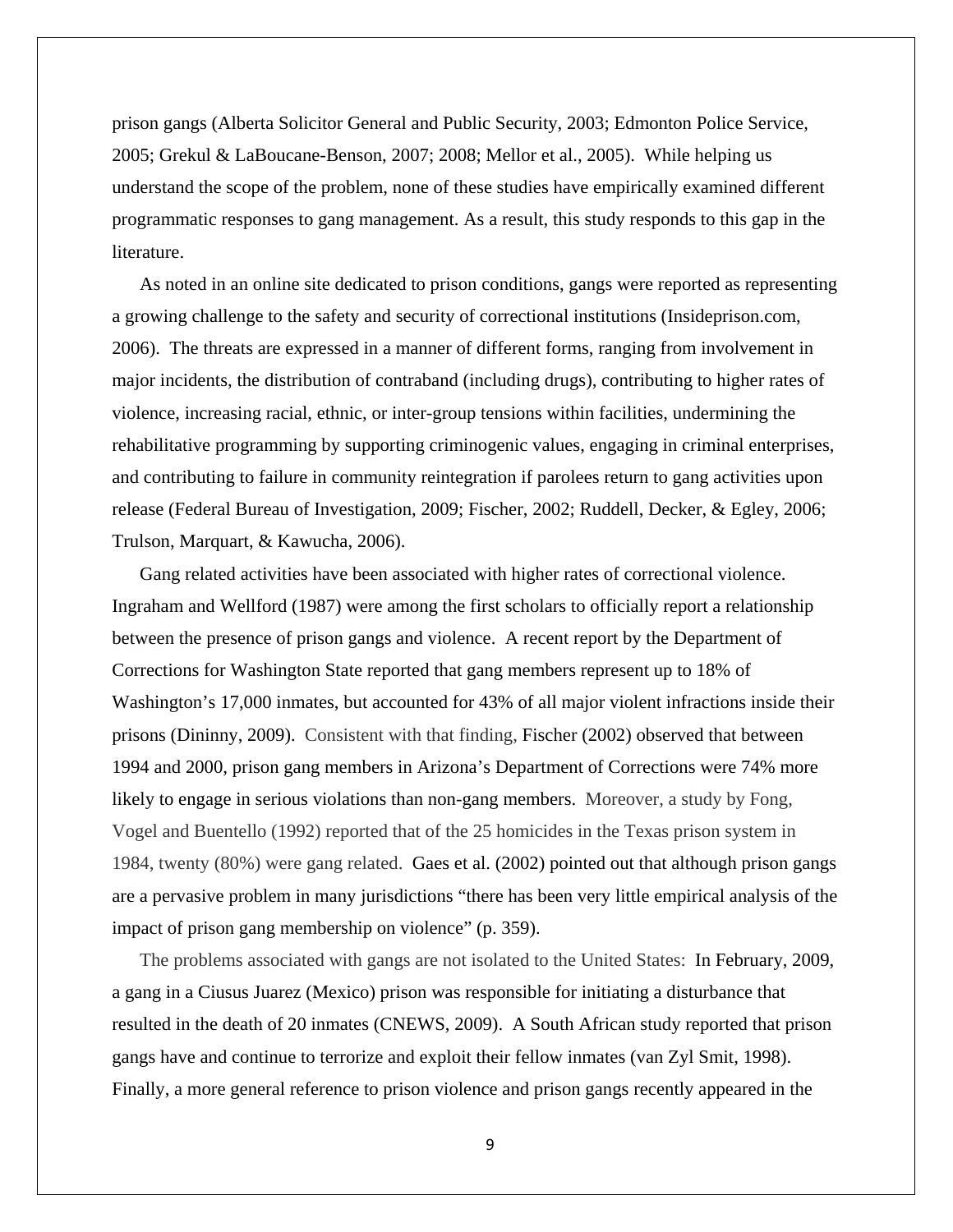Wellington, New Zealand press. Citing a leaked report from the national Correctional Department, it was noted that since 2003 prison assaults had increased from 1.7 per 100 prisoners to 4.3 per 100 in 2006-07 (Hubbard, 2009).

Similar patterns of gang related violence occur within Canadian penitentiaries. Although not all cases of violence are directly associated with gang activities, there has been strong interest from the Office of the Correctional Investigator (OCI) about recent deaths in CSC penitentiaries (OCI, 2009). Therefore, while street gangs in the community and inside prison settings do not represent a significant proportion of the criminal underclass, they do disproportionately contribute to violent activities and also create significant challenges for prison operations, including ensuring the safety of staff and inmates.

Another significant challenge to the safe operations of penitentiaries is the extent to which gang members attempt to compromise staff members through their use of associates in the community. Wilkinson and Delgado (2006), for instance, reported that gang members collectively tried to manipulate and/or intimidate staff members. The 1997 and 2001 murders of correctional officers Diane Lavigne and Pierre Rondeau from the Département du Québec des Corrections by the Hell's Angels illustrate the extent to which gangs can reach into the community to threaten, harm, or kill correctional officials.

In addition to violence, other illegal activities undertaken by gang members include the importation of drugs into correctional facilities and the perpetuation of an underground economy (e.g., unauthorized transactions between inmates – see Reuters, 2009). Presenters at a December 2008 Symposium on Gangs and Drugs in Federal Penitentiaries drew the link between gangs and the proliferation of drugs in prisons (CSC, 2008). One of the challenges that correctional systems have to confront is that both illicit drugs and the underground economy also lead to violence.

Prison gang members may also attempt to undermine the rehabilitative program within a facility. Colon (2004) found, for instance, that gang involved juveniles attempted to weaken educational or therapeutic programs. It is likely that the same behaviours occur in adult corrections. A forthcoming study from the Correctional Service of Canada (2009) reported that gang members placed illegal activities as a priority rather than rehabilitation and reintegration. It is possible that these gang members might discourage other offenders from actively participating in their case management plans.

10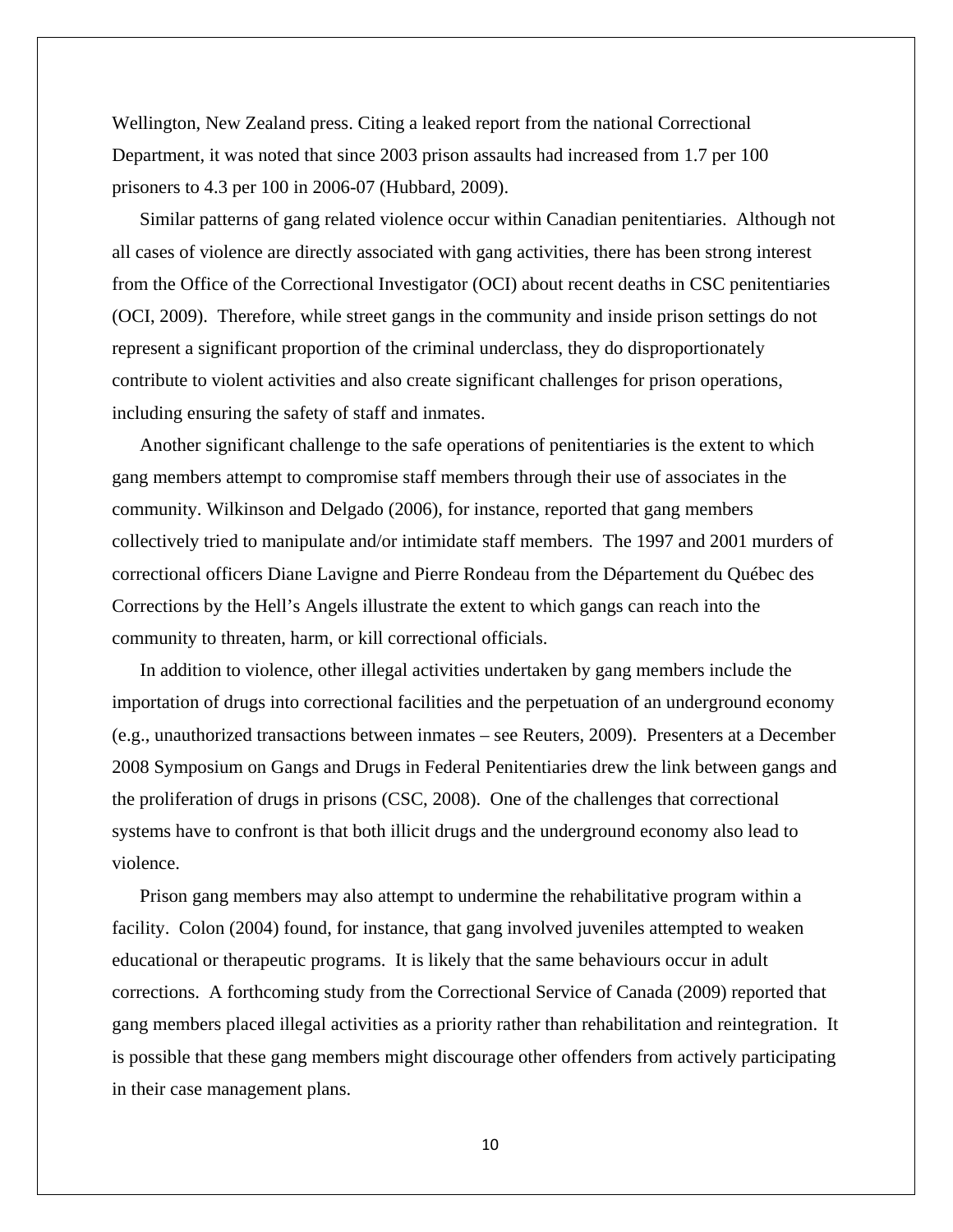<span id="page-10-0"></span>Last, many gangs form along racial or ethnic lines, and this may contribute to higher levels of inter-group tensions in correctional facilities (Anti-Defamation League of B'nai B'rith, 2002; Ross & Richards, 2002). One emerging trend in some jurisdictions is the radicalization of inmates: Hamm (2008) reported that in the United States some prison gangs are becoming radicalized (e.g., adopting and promoting radical political or terrorist agendas – see Ford, 2009 for an example from England). Terrorist groups might also see prisons as a fertile recruiting ground: Marchese (2009) provided examples of "Richard Reid (the so-called shoe bomber) and Jose Padilla (the so-called dirty bomber), both former inmates who converted to Islam and later took up the cause of terrorism" (p. 46).

Understanding the scope of the prison gang problem is also important for public safety, as gang membership has a high correlation with recidivism (Adams & Olson, 2002; Olson, Dooley, & Kane, 2004). Continued commitment to a criminal organization does not bide well for a safe transition to the community. As such, the effective management of gangs has become a component of CSC's transformation agenda (see CSC Review Panel, 2007). Given these challenges, it is important to be proactive and develop strategies that can reduce the influence of such groups, as well as stopping the recruitment of newly admitted offenders into prison gangs. Such strategies should start with a review of different gang management strategies to determine is there are successful interventions – which is the purpose of this study.

There is a very real need to better understand the dynamics of prison gangs to better manage their behaviour and actions within correctional settings. Grekul and LaBoucane-Benson (2008) recently noted that there "is a relative paucity of Canadian research on the topic" (p. 60) and that until recently "most policies and programming for gang prevention and intervention was informed by either media accounts of gang activities or informed from the United States" (p. 60). While this study draws upon an American sample, the intent of this research is to establish a baseline from which to launch a series of more comprehensive Canadian studies of prison gangs and their influence.

#### **Conceptual Overview**

"I'm convinced that if you put three people on an island somewhere, two would clique up and become predatory against the other at some point" - Cory Godwin, former president of the Gang-Investigators Association for the Florida Dept. of Corrections (cited in Trulson et al., 2006, p. 26).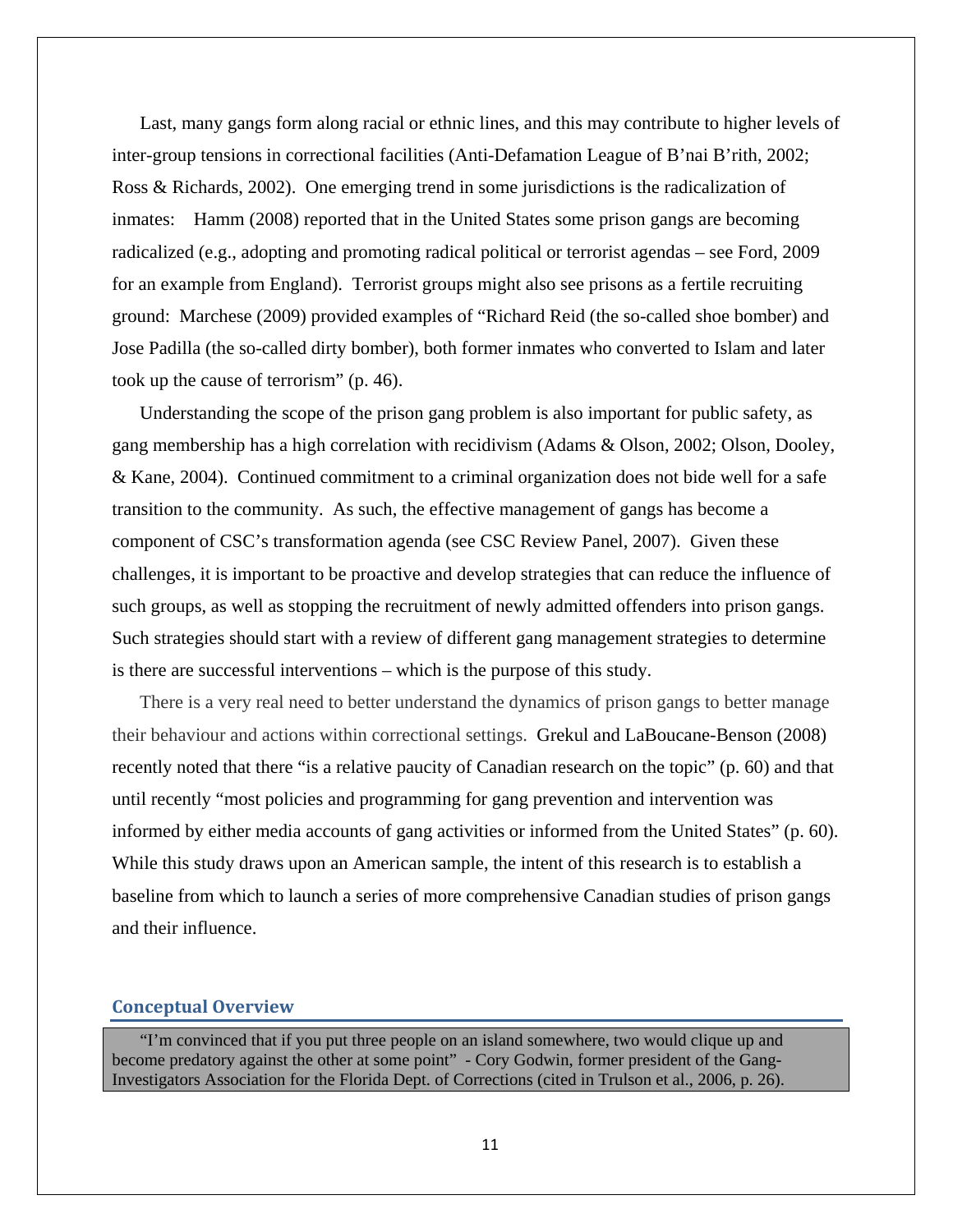According to Trostle (1996), the 1980s and 1990s can be referred to as the "decades of the gang." Today, there is no shortage of interest in the study of gangs, or for that matter their portrayal in the mass media. A perusal of any criminology/criminal justice index will quickly reveal a plethora of published material on youth and street gangs and to a lesser extent prison gangs. Yet, prisons are playing an increasingly important role in the lives of gangs and gang members. As Curry and Decker (2003) observed; gangs are becoming more involved in crime and consequently members risk being arrested and eventually sent to prison. Therefore, prisons represent a natural extension of street gang life. For example, Wilkinson and Delgado (2006) point out that, "the outside world is constantly influencing the environment inside the fence" (p. 36). A second concern about gangs and gang members in prison is that the criminal justice system typically goes after the major players in order to try and break-up gangs. However, research has shown that sometimes gang leaders are able to continue to conduct their business while imprisoned and continue to "call the shots" while in protective custody. Joan Petersilia (2006), a noted correctional researcher, described the following gang activities in California prisons:

The California Department of Justice (DOJ) reports that prison gangs control numerous criminal enterprises from within prison, including extortion, illegal gambling, racketeering, robbery, smuggling of contraband and drug trafficking, assaults on inmates and staff, and murder. For example, in 2004, eight leaders of La Nuestra Familia pled guilty to federal racketeering conspiracy charges for directing drug deals, ordering murders, and orchestrating robberies from their cells at Pelican Bay State Prison, California's supermaximum-security prison. (p. 33)

Despite the consensus that gangs are problematic, the construct of gangs has been fraught with definitional challenges every since Frederick Thrasher's classic study of gangs while a graduate student at the University of Chicago (see Thrasher, 1927; Winterdyk, 2001). Since then, the label gang has run the gambit from denial (from some criminal justice organizations) to a variety of different meanings for researchers, practitioners, and for those who either are, or might be considered gang members (see Ball & Curry, 1995). And while some have suggested that everyone understands the meaning intuitively (National Institute of Justice, 1992), such an approach does not facilitate the understanding of gangs and/or the standardization toward how best to respond to gang related concerns. However, as Thrasher (1927) observed, no two gangs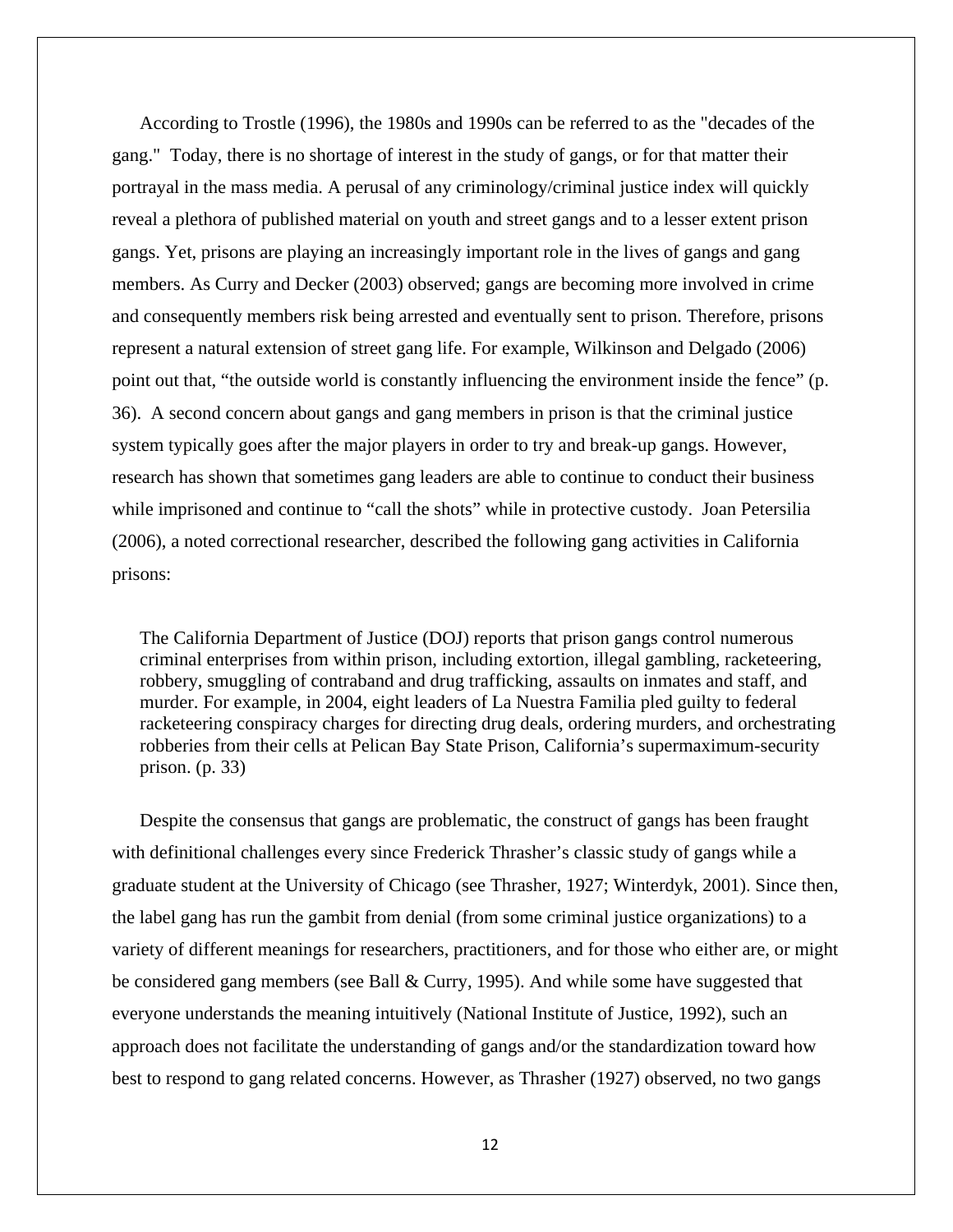are entirely alike. They in fact present "an endless variety of forms, and everyone is in some sense unique" (p. 45). Thrasher goes on to suggest that gangs vary "as to membership, types of leaders, mode of organization, interests and activities, and finally as to its status of leaders, mode of organization" (p. 45).

Sanchez-Jankowski (2003) argued that most researchers have failed to differentiate gangs from other types of collective behavior. He argued that gangs should not be seen as "a collection of deviants" but rather as a collection of people who have the same "values and goals of mainstream American society" who are simply responding to the particular "socio-economic conditions its participants confront" (pp. 211-212). To further complicate matters, prisons represent unique social environments that pose additional challenges when it comes to identifying and deciding how best to respond to real and/or perceived gang related concerns. As Wilkinson and Delgardo (2006) have commented, within the confines of a prison inmates are: "commonly joined together by factors such as city loyalty, race and even on which side of the prison they reside" (p. 37). The collective behaviour of inmates is generally formed through what inmates have to offer other inmates, such as; protection, status, or drugs and other illegal contraband (e.g., cell phones). And in order to engage in such activity, it requires a degree of organization that involves the cooperation of a number of individuals, both within and outside the penitentiary. Hence, the term that is commonly used by American correctional facilities to identify prison gangs is security threat groups.

Regardless of whether one agrees with these observations; from a research perspective, it is necessary to have a standardized definition. For example, intuitively the label of gang is often associated with a crowd of young persons who engage in anti-social collective behavior. However, as reflected in the literature, gang members, especially those in correctional institutions are adults – and some belong to sophisticated criminal organizations, such as outlaw motorcycle gangs (Federal Bureau of Investigation, 2009). What becomes evident when reviewing the literature is that there are a number of competing definitions and they do little to help focus the attention on a term that has today commonly been used to describe collective behavior that is considered disruptive (see Winterdyk, 2001). For example, scholars have pointed out that some young men upon entering prisons are not necessarily gang members but become gang members as part of the prisonization process and desire to 'survive' while serving their sentence.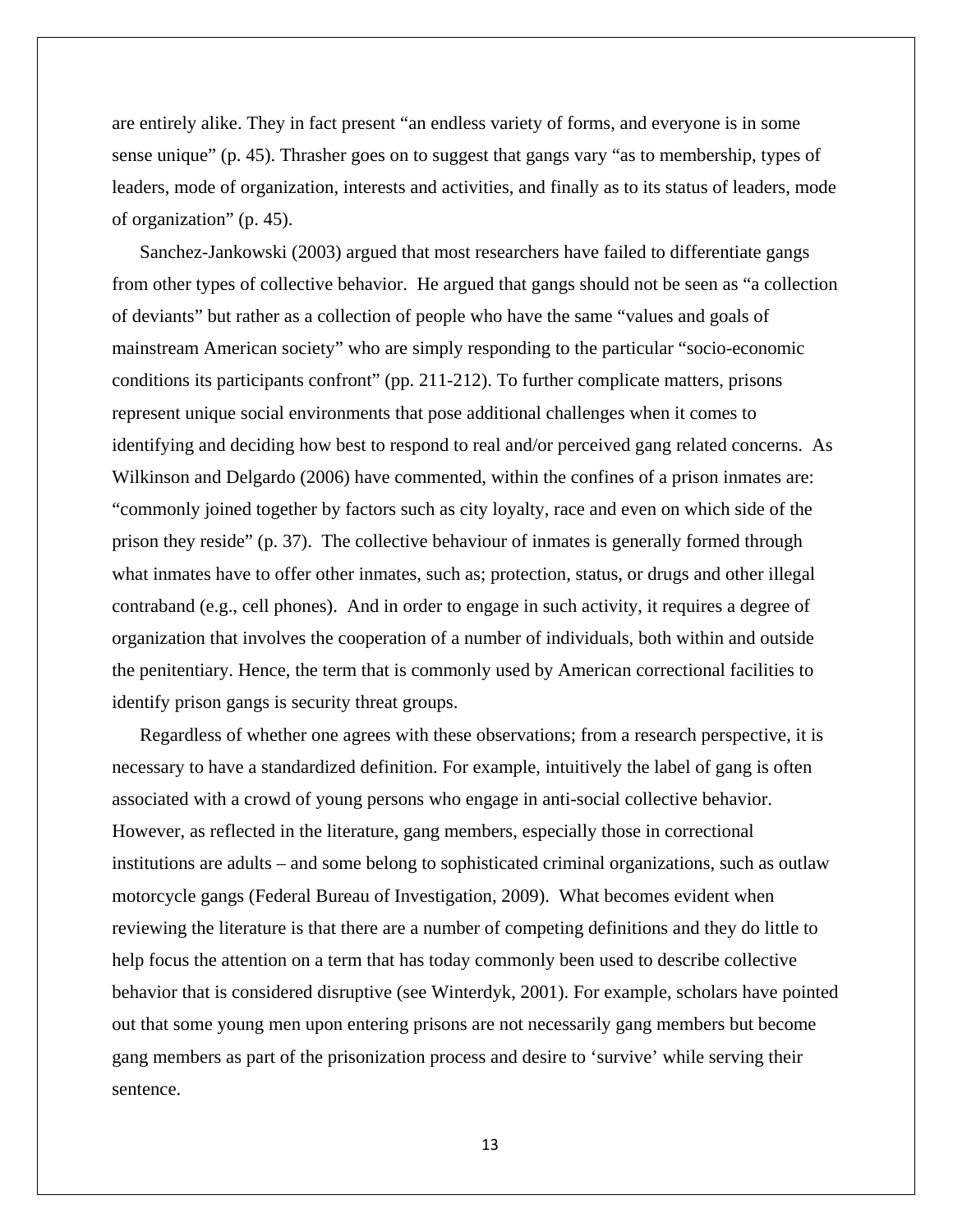For the purpose of this project we use the definition of prison gangs from the National Gang Crime Research Center which refers to prison gangs as security threat groups. As highlighted above, STGs were defined by Knox (2005) as: "any group of three (3) or more persons with recurring threatening or disruptive behavior" (p. 1).

While most of the research literature focuses on street level gangs, the first documented prison gang study was conducted in the United States and focused on the Gypsy Jokers, an outlaw motorcycle gang based out of Portland, Oregon that formed in the 1950s and continued their activities while incarcerated in the Washington State Prison at Walla Walla (Stastny  $\&$ Tyrnauer, 1983). One of the first nationwide gangs involved the Mexican Mafia, which according to Lyman (1989) were able to "operate within the prison system as a self-perpetuating criminally oriented entity" (p. 48). They began operation around 1957 in the California Department of Corrections. According to the Insideprison.com website, the Mexican prison gangs tend to be concentrated in the south western states and have grown over the years. By 1998 there were estimated to be over 1,500 Mexican Mafia gang members in prison and that number was rising (Insideprison.com, 2006).

The Federal Bureau of Investigation (2009) has reported that there are a number of nationallevel prison gangs operating in the United States and that some of these gangs have international connections (Aryan Brotherhood, Barrio Azteca, Black Guerilla Family, Hermanos de Pistoleros Latinos, Mexikanemi, Mexican Mafia, and Neta). Moreover, there are a number of regional gangs that typically operate in one or two states. Last, there are local- and state-level gangs whose activities are typically limited to one jurisdiction. While they don't classify outlaw motorcycle gangs as distinct prison gangs, there is a similar structure of national, state, and local motorcycle gangs and when members are imprisoned, they form prison gangs. Given the international activities of these U.S. gangs, it is likely that their members are incarcerated in Canadian correctional systems.

Even though it has been argued that in both Canada and the United States that prison gangs numbers have increased (see: Camp & Camp, 1985; CSC, 2002; 2008), others point out that the ability to determine the actual number of gang related inmates is one of the most elusive figures in corrections (see Trulson et al., 2006). Using data from the Federal Bureau of Prisons, Trulson et al. (2006) pointed out that prison gang members accounted for less than 1.2% of all state and federal prison inmates. And when using the more relaxed definition of STG, "gang-related

14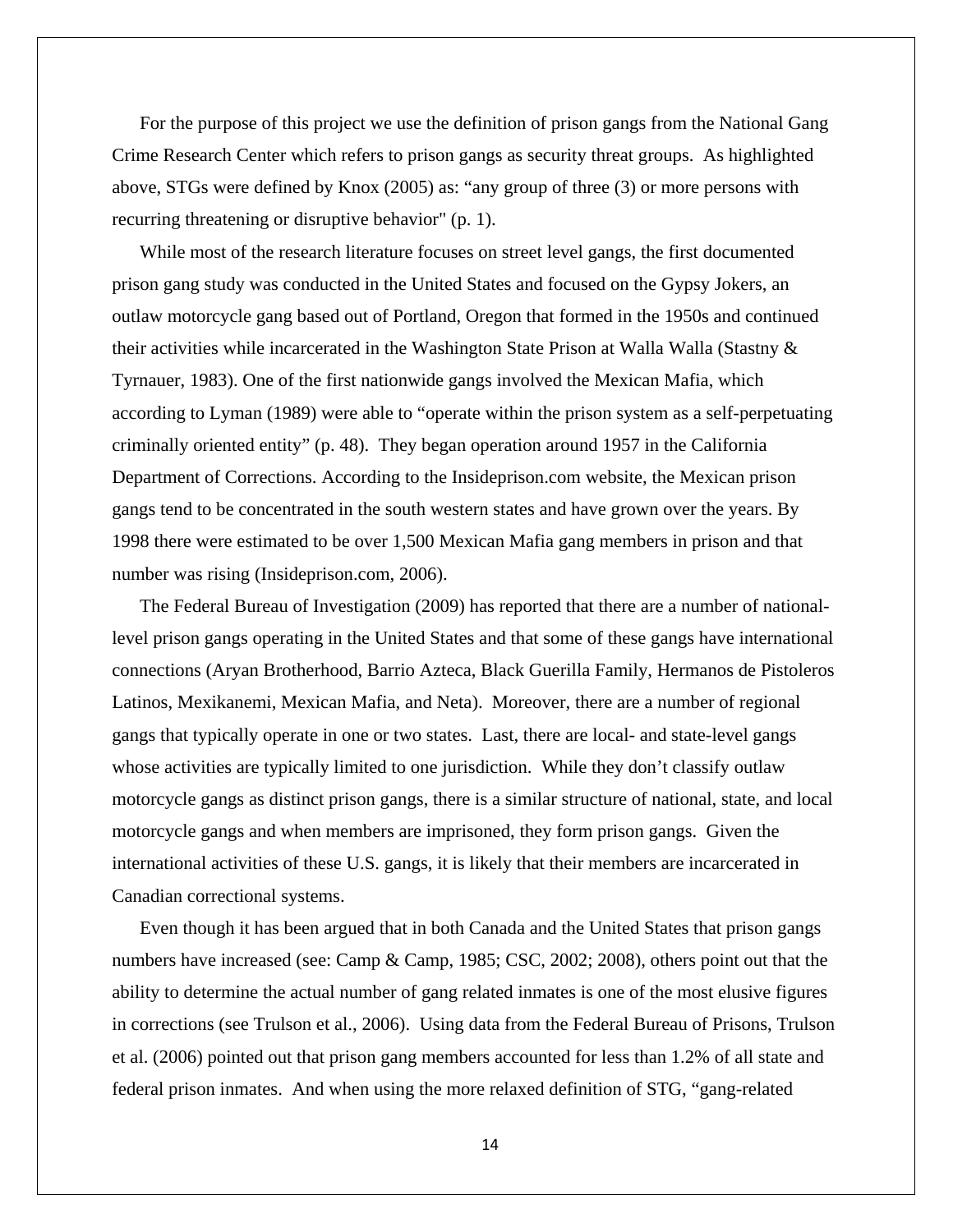inmates constituted less than five percent of all prison inmates across the country" (p. 26). Some caution must be used in interpreting these estimates, however, as validated gang members (those who have been proven by law enforcement to be members of prison gangs) are often much less than the percentages estimated by practitioners such as security staff. Petersilia (2006) notes, for instance, that only about two percent of California's prison population has been validated as gang members, although there is widespread agreement that the total is many times higher (p. 35).

In addition to the early work of Stastny and Tyrnauer (1983) and Camp and Camp (1985), other key research of gangs in correctional facilities includes the work of Ralph and Marquart (1991) which focused on gang violence in Texas; Gaes, Wallace, Gilman, Klein-Saffran and Suppa (2002) who studied the impact of prison gangs on prison violence and related misconduct. More recently Ruddell et al. (2006) conducted a national-level survey of jail administrators with a focus on the types of gang management strategies that were being used and their relative success.

As prisons are recognized as an extension of the outside world of criminality, prison gangs manipulate their inside environment to ensure their power, influence, and continuance of their outside businesses. Since gangs often rely on violence to assert their power, intimidation, and dominance over contested territory, it is readily comprehensible that similar practices occur inside prison. Camp and Camp (1985) noted that while gangs make-up around three percent of prison populations, they accounted for up to 50% of prison violence. When there are more than two gangs being housed in the same institution, the risk increases proportionately.

## **Prison/Correctional Responses To Prison Gangs**

Drawing largely from the work of Curry and Decker (2003), prison officials have established a number of ways of managing prison gangs or STGs. For the most part, the practices are essentially the same that are used with non-gang members who pose a risk to the orderly operations of a prison. Some of the strategies include:

- Inmate informants (Wilkinson & Delgado, 2006).
- Segregation units (Trulson et al., 1996; Fischer, 2002).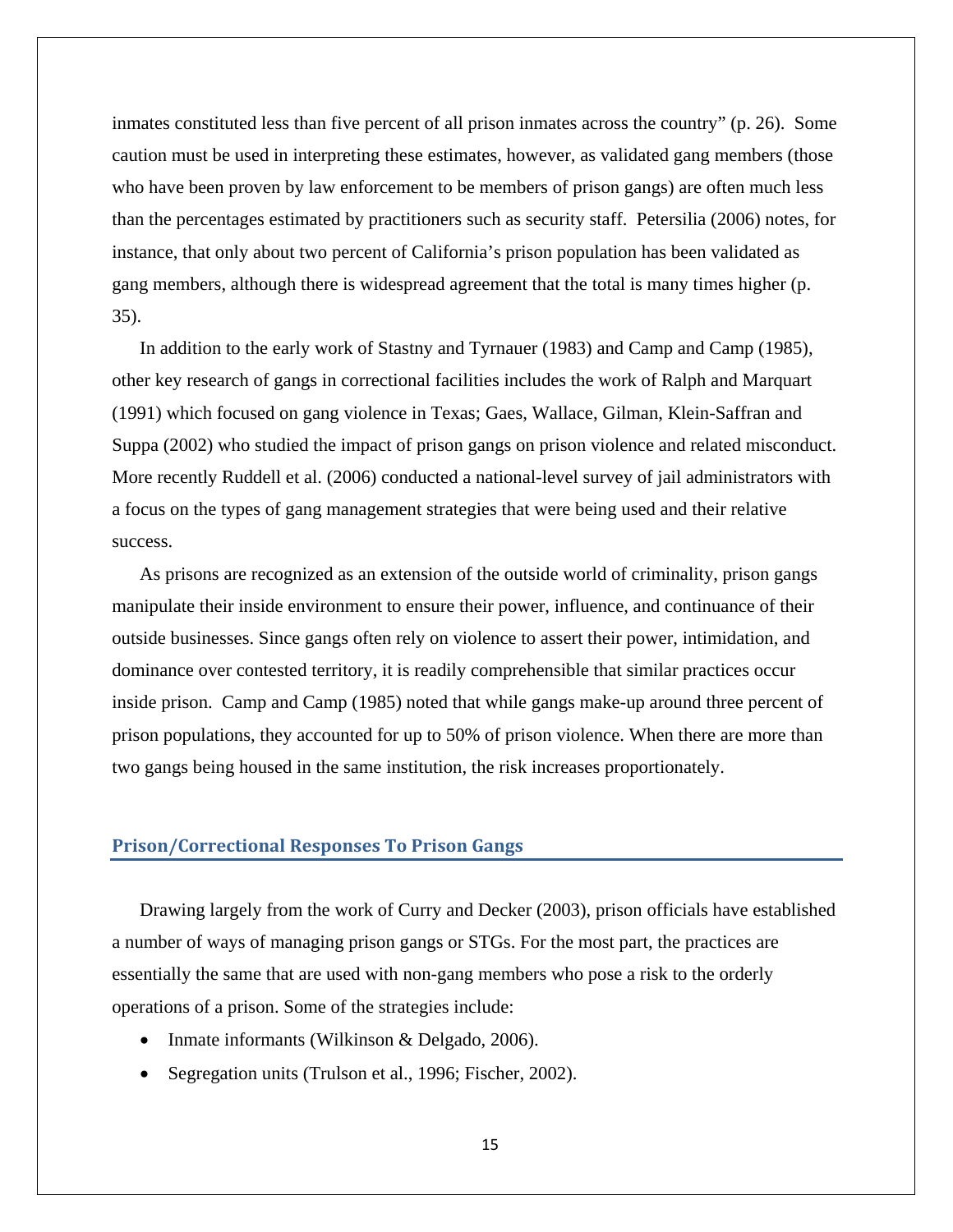- Isolating gang leaders. A practice that was introduced in the Midwestern states during the early 1970s. It met with nominal success because of limited resources (Rivera et al., 2003).
- Locking down the institution (Ward & Werlich, 2003).
- Monitoring prison gang members' internal and external communication (Fischer, 2002).
- Case-by-case examination of prison gang offences.
- Rotating or transferring gang leaders throughout a prison system.
- Isolating problem inmates and gang members in pods to restrict their interaction with other inmates (Crouch & Marquart, 1989).
- Converting prisons into gang-free facilities (Rivera, Cowles, & Dorman, 2003).

While some prison gang/STG staff are receiving more training on prison gangs (Knox, 2000), the primary response to dealing with gang members in some jurisdictions is essentially no different than that of non-gang members. In many cases these interventions are not evaluated, and without any clear understanding of the relative effectiveness of intervention strategies, these approaches lack credibility.

Perhaps somewhat ironic given the level of challenge that gangs can present to the operation of prisons, Curry and Decker (2003) point out that there is: "no published research evaluations testing the efficacy of these suppression strategies on curbing prison gang violence and other criminal conduct inside correctional institutions" (p. 160). The study by Fischer (2002) provides evidence that within the Arizona Department of Corrections, that identifying and sanctioning STG members did appear to have a positive effect. However Fisher also noted that the impact of the intervention was mitigated by staff shortages and gang members adapting to their environment and knowledge of the STG policy by avoiding doing those things that linked them to gangs (e.g., displaying gang colors or getting gang related tattoos).

More recently, the research by Grekul and LeBoucane-Benson (2008) on Aboriginal gangs in Canadian prisons found that "institutional authorities have taken steps to deal with street and prison gangs without the benefit of academic scholarship to guide intervention." In fact, they go on to argue that early intervention has led to "unintentional officially induced proliferation of gangs across the nation."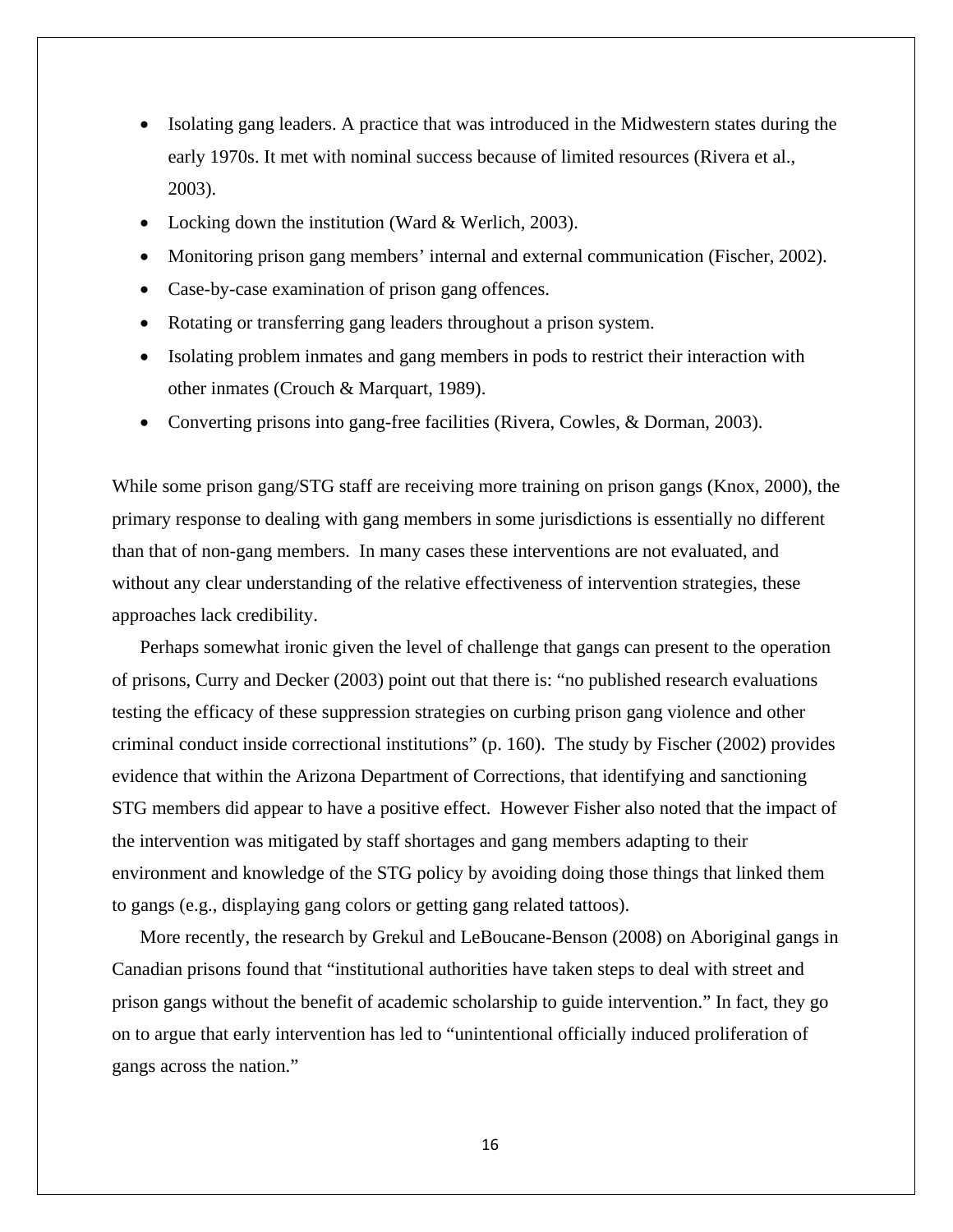<span id="page-16-0"></span>The current study responds to the gaps in the literature about the efficacy of gang management strategies by examining the actions that U.S. jurisdictions are undertaking to reduce the proliferation and negative influences of prison gangs.

#### **Project Methodology**

This study employed a two part methodology which included a literature review and a survey that was sent to 53 U.S. prison systems (federal, state, and corporate). Regarding the literature review, student research assistants compiled a list of publications from the academic literature, national and international news items found on the internet, and reports by various local, state, and national Departments of Corrections. A number of different search engines were used to locate this material (e.g., Google, and the Mount Royal College library search engine which has access to a wide range of online academic and government publications).

Regarding the survey, a list of state Department of Corrections contact persons across the United States was compiled from the National Major Gang Task Force website. In the case of missing data, internet searches were conducted by the two research assistants in order to find the appropriate contact person. Most of these officials who were contacted were Directors of Security for state correctional systems, Directors of investigative bureaus, or Gang/STG investigators. As such, they would have direct knowledge of gang intervention strategies within their jurisdictions.

The semi-structured questionnaire (see Appendix A for a copy of the Prison Gang survey) solicited information across six primary areas relating to prison gangs and prison gang intervention strategies and/or practices. The survey was emailed by the CSC to all of the federal, state, and corporate contacts. Potential participants were contacted the first two weeks of March, 2009 via email, phone and/or fax. Once contacted they were invited to participate in the project and asked to return the survey to the Principal Investigator, John Winterdyk, at the Criminal Justice Research Lab in the Department of Justice Studies at Mount Royal College in Calgary, Alberta by March 16, 2009. In addition to providing an email contact, a fax number was also provided, should the respondent prefer to fax their completed survey. Effective March 31, 2009, we had received 34 responses, or a response rate of 64 percent. In most cases the respondents were the officials identified above (e.g., Directors of Security or gang investigators).

17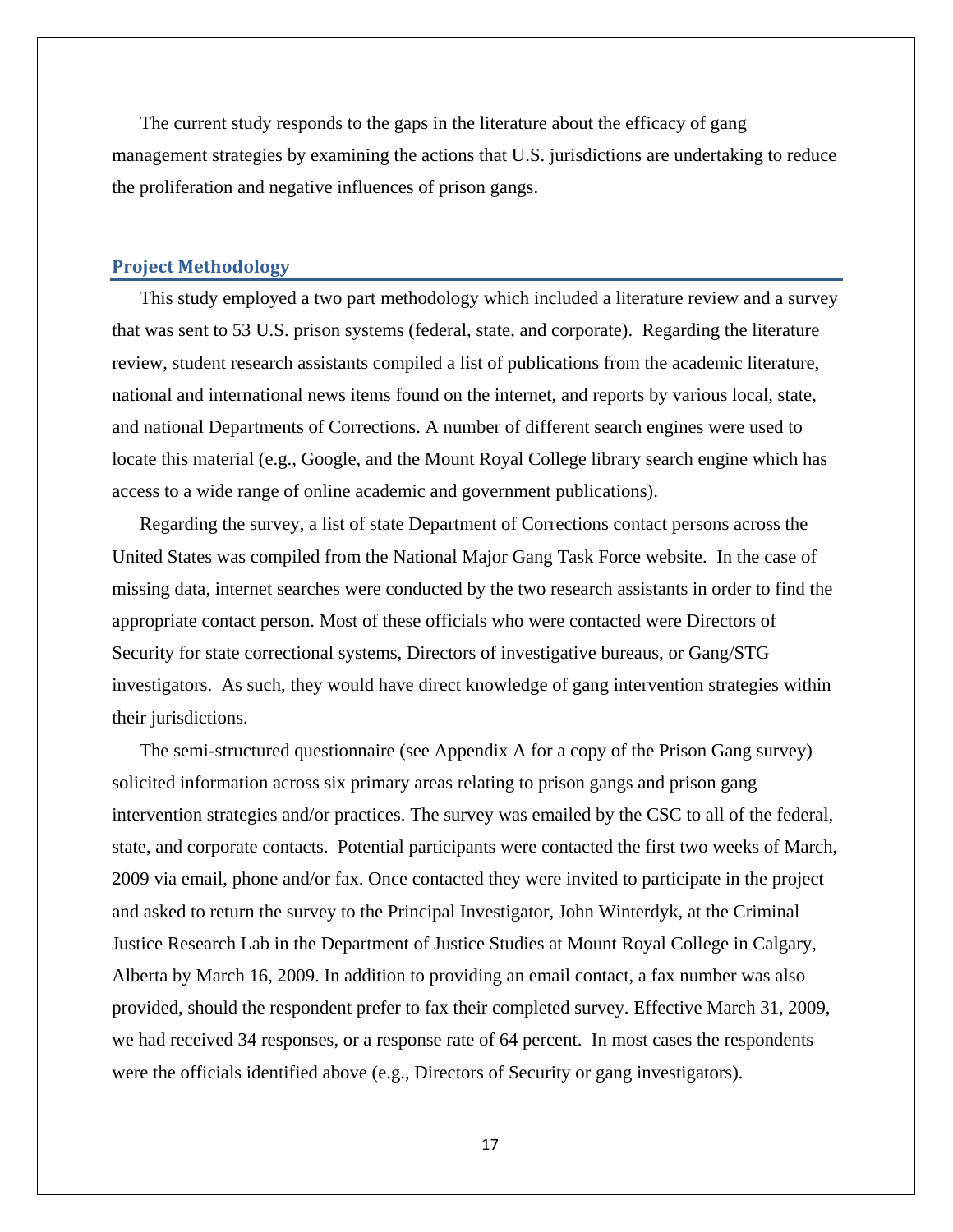#### <span id="page-17-0"></span>**Results: Prison Gang Survey**

The results of this exploratory study are presented in six sections that correspond to the main sections of the survey. Collectively, they provide answers to the policy questions identified in the Executive Summary and in the Overview.

The first series of questions, in **Section I**, dealt with *STG – Gang Membership*. The percentage of the total institutional population who were thought to be STG members on January 1, 2009 ranged from 2% to 50% with a mean of 18.04%. The percentage of the total institutional population who were validated as STG members, by contrast, ranged from 0% to 39% with a mean of 10.93%. As such, these totals are fairly consistent with earlier studies that examined the prevalence of gang members in prisons: Minor, Wells, Angel, Carter, and Cox (2002), for instance, found that 13% of U.S. prison inmates were members of STG. Ruddell and colleagues (2006), by contrast, found that 13.2% of jail inmates were gang-affiliated. Moreover, these totals demonstrate the challenges of distinguishing between the estimates of validated and un-validated gang members – a problem confronted by the CSC in their estimates from admissions data compared to those validated by the Security Intelligence Officers.

Understanding gang membership, leadership and structure is important in developing gang management interventions. It is possible that different strategies, for instance, be developed for highly organized gangs with long histories compared to more transient street gangs that have recently formed. Grekel and LaBoucane-Benson (2007) reported that the gang structure and leadership of Aboriginal gangs in Canada tends to be dynamic and that they don't follow a consistent structure. This contrasts against the more organized and entrenched organized crime families or outlaw motorcycle gangs that have a long history and well-defined leadership and membership structures.

In terms of the best estimate of the percentage of members who had a leadership role in the gang, the responses ranged from two respondents reporting that they "don't know" to 33% of all STG members as being leaders, with a mean of 4.72%. The final question of this series asked respondents to estimate the percentage of members who were "hard core" gang members, and the responses ranged from .3% to 93% with a mean of 22.19%. Understanding these characteristics are important in developing gang management strategies: If approximately 30% of gang members are leaders or hard core members, this finding suggests that 70% may have less

18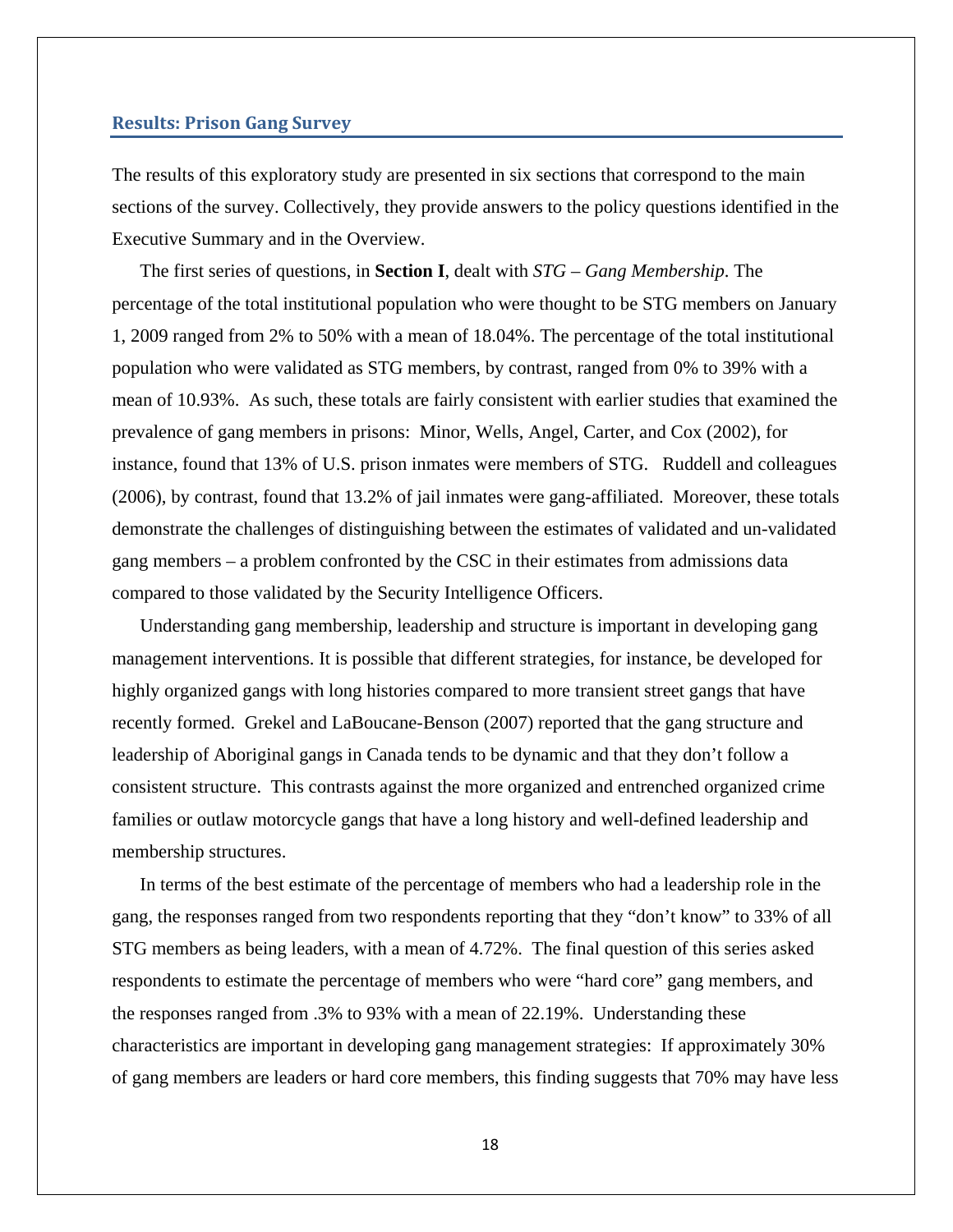allegiance to these gangs, and this group may be less resistant to different interventions. As such, follow up studies should establish whether Canadian prison gangs have a similar structure.

A series of questions asked respondents about changes in STG members/membership over the past five years. Almost 70% of the respondents felt that the percentage of STG members in their correctional system had increased. In addition, around 60% expressed the view that gang members with histories of violence had risen. In terms of an increase in female STG members, 43.8% of the respondents felt that their numbers had increased in the past five years. In addition, 59.4% of the participants expressed the view that STG members belonged to more sophisticated organizations today. Knowing these trends is important, as less sophisticated prison gangs may be consolidating into larger and more sophisticated organizations, which may make it more difficult to manage them.

The next series of questions revealed that negative or illegal gang member behaviors over the past five years had increased, and that these groups had become more disruptive and generally more challenging to prison staff and administration. This observation is consistent with the findings reported in the literature review from the United States and Canada. For instance, 28.1% of respondents said that gang members had increased the use of "prisoner litigation or grievances to counter gang management strategies" while 65.6% reported an increase in the "attempts to compromise staff members." This total was followed closely by respondents who said that gangs were more likely today to be involved in "disruptive conduct" and "increased acts of violence toward other inmates" (62.5%) compared to five years ago.

One of the interests of the investigators was determining whether membership in radicalized gangs had increased in U.S. jurisdictions. Only 21.9% of the respondents said that they were holding gang members involved with these radial-extremist groups. Hamm (2008) had proposed a number of strategies to reduce the spread and impact of these groups, including increasing the number of prison Chaplains, staff diversity, training, intelligence gathering, monitoring inmate participation in religious groups, and intelligence sharing with law enforcement or other correctional agencies (pp. 18-19). Respondents were asked whether any of these strategies were effective, and they overwhelmingly reported (80%) that "Sharing intelligence with other correctional organizations" and "Sharing intelligence with other law enforcement organizations" (both at 80%) were the most effective interventions to respond to radicalized groups.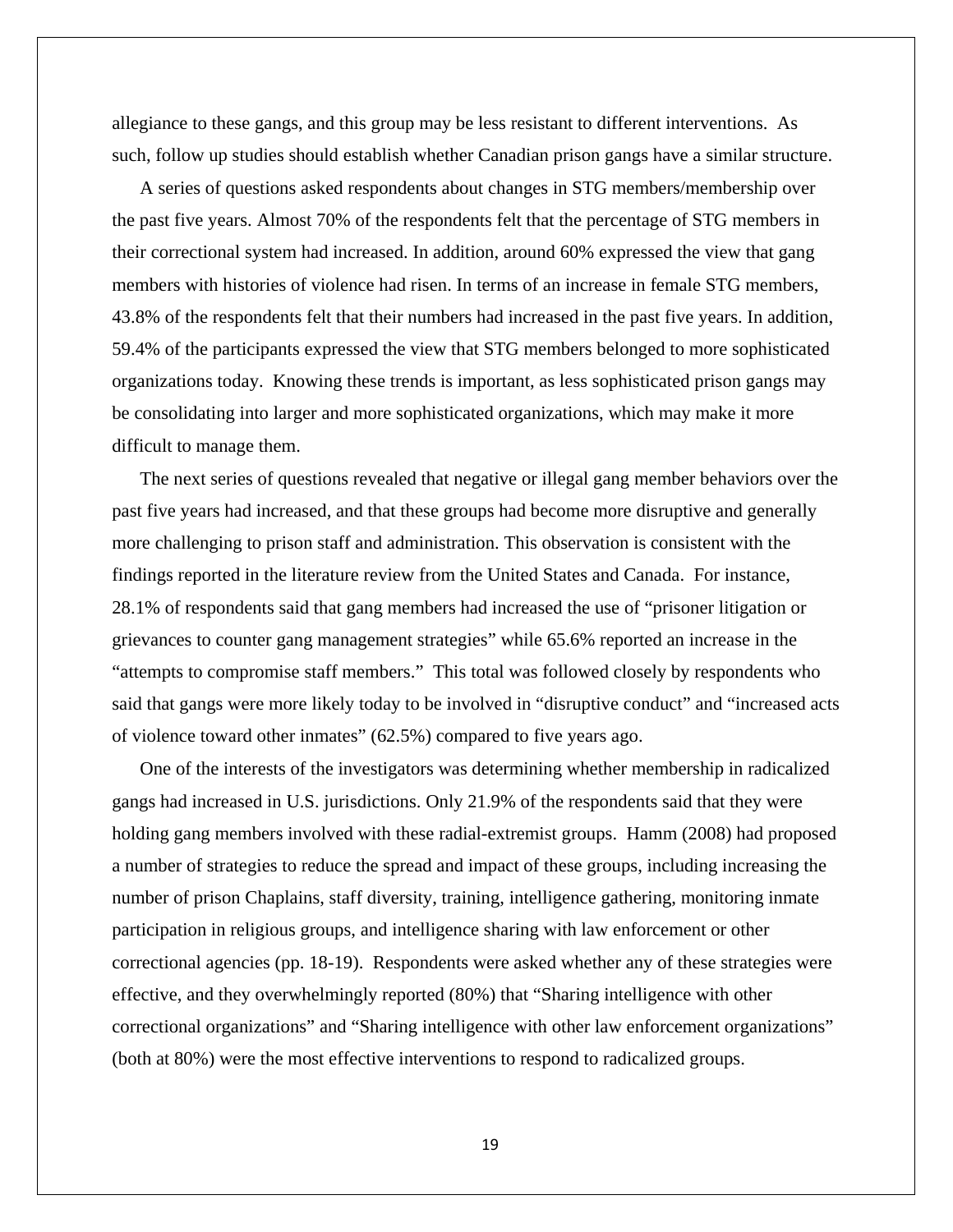**Section II** of the survey dealt with *STG Management Strategies*. Of primary interest was whether different jurisdictions imposed sanctions on prisoners once they were validated as gang members. Just over one-third (34%) of the respondents noted that their prison systems have sanctions that are imposed on all prisoners who were validated or identified as gang members.

| <b>Programs or Responses</b>             | <b>Very</b><br><b>Effective</b> | Somewhat<br><b>Effective</b> | <b>Not</b><br><b>Effective</b> | <b>Not</b><br><b>Applicable</b> |
|------------------------------------------|---------------------------------|------------------------------|--------------------------------|---------------------------------|
| Segregation/isolation                    | 69.2%                           | 23.1%                        | 0                              | 7.7%                            |
| Specialized housing units                | 53.8%                           | 15.4%                        | 0                              | 30.8%                           |
| Restrictions on privileges:              |                                 |                              |                                |                                 |
| <b>Visits</b>                            | 57.1%                           | 21.4%                        | 3.1%                           | 14.3%                           |
| Program participation                    | 35.7%                           | 50%                          | 7.1%                           | 7.1%                            |
| Commissary/canteen                       | 30.8%                           | 30.8%                        | $\Omega$                       | 38.5%                           |
| Participation in employment              | 38.5%                           | 15.4%                        | 7.7%                           | 38.5%                           |
| Access to community                      | 30.8%                           | 15.4%                        | $\Omega$                       | 53.8%                           |
| Access to communication                  | 45.5%                           | 18.2%                        | 0                              | 36.4%                           |
| Loss of good time credits                | 30.8%                           | 15.4%                        | $\Omega$                       | 53.8%                           |
| Delay parole eligibility                 | 38.5%                           | 15.4%                        | 0                              | 46.2%                           |
| Control release destination              | 25%                             | 8.3%                         | 0                              | 66.7%                           |
| Automatic increase of security rating or | 50%                             | 14.3%                        | $\Omega$                       | 35.7%                           |
| Gang free prisons                        | 8.3%                            | 16.7%                        | 0                              | 75%                             |

| Table 1: Response to whether programs/responses were effective in reducing the influence of gang |  |
|--------------------------------------------------------------------------------------------------|--|
| members                                                                                          |  |

Table 1 shows the breakdown on the relative effectiveness of various sanctions. Overall, it can be seen that most programs or responses were thought to be either "very effective" or "somewhat effective." Of special interest is whether there was an automatic increase in security rating or classification score for those prisoners who were validated as gang members. While the CSC's custody rating scale or security reclassification scale do not have such a item, many U.S. jurisdictions increase security ratings for gang involved offenders due to their higher levels of involvement in institutional misconduct. Austin (2003), for instance, argues that gang membership is a factor predictive of prisoner behavior and should be incorporated in classification and risk assessments.

**Section III** included four questions that solicited responses to *Strategies for Reducing STG Recruitment*. One of the interests of the investigators was whether there are strategies that discourage or thwart gang recruitment. Slightly less than one-third of the respondents reported that their prison system offered some form of educational program or intervention to incoming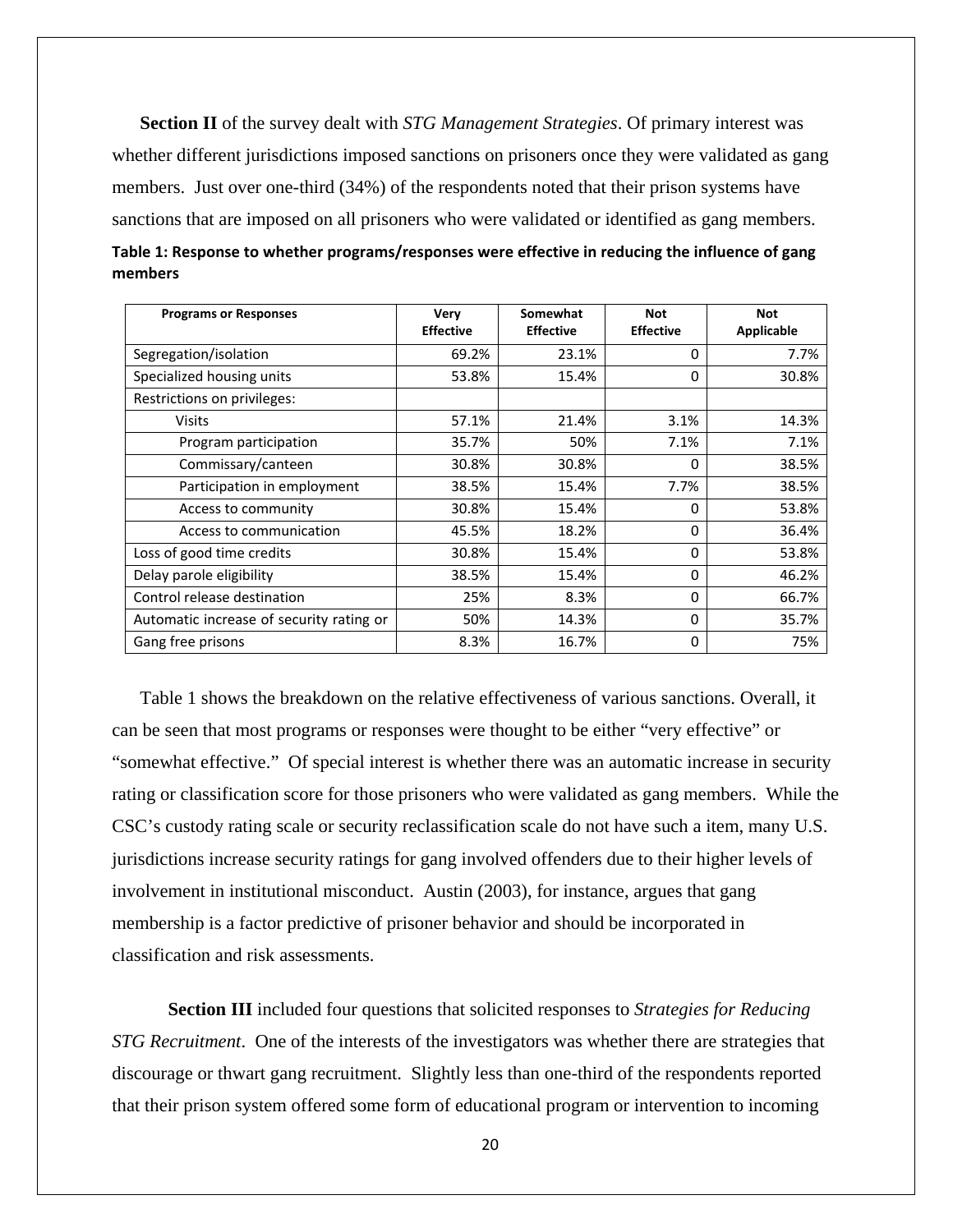inmates at orientation or reception to discourage them from joining gangs (such as an orientation video, class, written materials or as part of case management activities). Of the prison systems that had such programs, the most effective strategy was "counseling, casework, or unit management activities" where 27.3% of respondents said it was "very effective" followed by those reporting that their "Orientation classes" were effective at reducing gang recruitment. However, given the small number of systems that actually had these interventions, the results should be viewed with considerable caution.

Eight participants indicated that their prison systems were currently using other strategies to deter and/or discourage inmates from joining gangs and they provided almost a dozen written comments. One respondent stated that they distributed a list of "disruptive groups" (e.g., larger national-level gangs) as well as a list of "watch groups" (e.g., local street gangs) to the facilities. Several respondents noted that once gangs have been deemed to be a STG, offenders affiliated with that group can be placed into a STG management unit (STGMU). All other gangs are monitored to determine if they will pose, or do pose, an elevated threat. A third respondent noted that by the time the adult comes to prison they "already have made the decision to join a STG and have been part of the gang life style for years." Last, a respondent from one state noted that they have a debriefing unit but no specific intervention program(s).

One interest of the investigators was how many offenders became gang members after being admitted to prison. Respondents were asked to estimate this total, and these ranged from 3% to 98%, with a mean of 48.7%. This finding suggests that almost one-half of U.S. prison gang members become associated with a security threat group after they have been imprisoned. While this finding is based on a relatively small sample of respondents, it has profound implications for gang management strategies: If prison officials can stop gang recruitment, they can effectively reduce the scope of the problem by one-half. The challenge, of course, is how prison systems can thwart gang recruitment or discourage prisoners from joining a gang.

Follow up questions asked respondents why inmates became affiliated with a gang after their admission to prison. As indicated in Table 2, the primary reason was "fear of other inmates or gangs" with secondary reasons being to "increase their social status" and a "sense of not belonging, no other friends or relationships."

21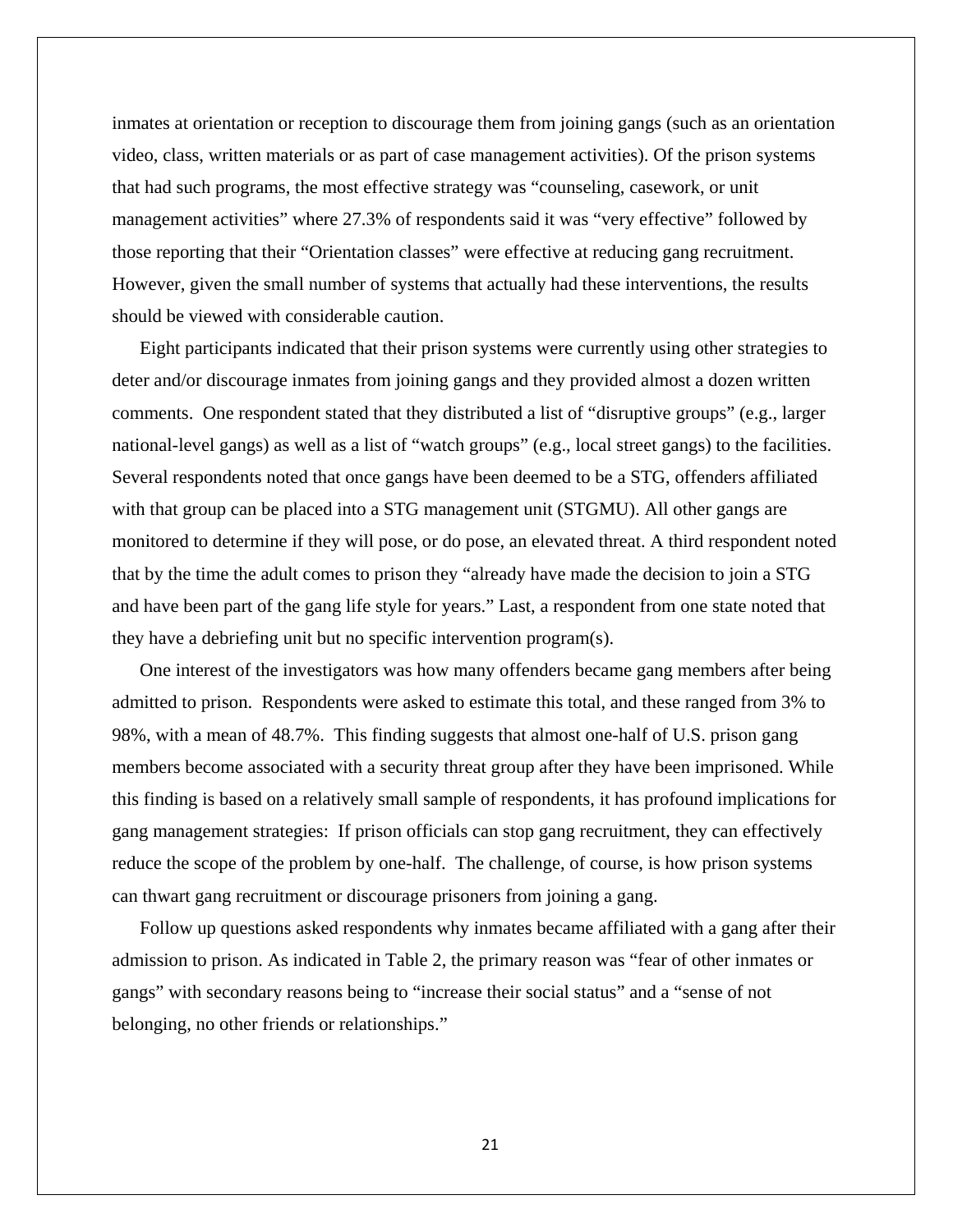#### **Table 2: Reason for gang affiliation**

| <b>Reasons for Joining a Gang</b> | Primary<br>Reason(s) | Secondary<br>Reason(s) | Least<br>Important<br>Reason(s) | <b>Not</b><br>Applicable |
|-----------------------------------|----------------------|------------------------|---------------------------------|--------------------------|
|                                   |                      |                        |                                 |                          |
| Access to contraband              | 12.5%                | 34.4%                  | 28.1%                           | 25%                      |
| Economic benefits                 | 6.3%                 | 37.5%                  | 31.3%                           | 25%                      |
| Increase their status             | 21.9%                | 34.4%                  | 15.6%                           | 28.2%                    |
| Sense of belonging, no other      | 37.5%                | 34.4%                  | 9.3%                            | 18.8%                    |
| friends or relationships          |                      |                        |                                 |                          |
| Fear of other inmates/gangs       | 62.5%                | 18.8%                  | 3.1%                            | 15.7%                    |

The fact that most security or gang officials believe that fear is the primary reason for an unaffiliated offender joining a gang has important policy implications. As Ross and Richards (2002) observed, "in some prisons you absolutely need to affiliate with a group that will protect you. The loners, the people without social skills or friends, are vulnerable to being physically attacked or preyed upon" (p. 133). From a similar perspective, Marchese (2009) wrote that, "Newly incarcerated inmates with no gang affiliation may seek the protection and support of established gangs. If inmates believe that facility staff cannot protect them, they are more likely to join a gang to achieve protection" (p. 46). These findings suggest that by creating safer institutions, we reduce the allure of the gang and the ability of gangs to recruit new members.

**Section IV** of the survey included three main questions pertaining to *Reducing STG Influence*. Historically, many jurisdictions targeted gang leaders (e.g., higher levels of investigative resources were directed into monitoring these leaders and isolating them once they engaged in illegal or disruptive activities). Approximately one-half of all respondents acknowledged that they targeted STG leadership or leaders in an effort to disrupt the group's activities. As reflected in Table 3, the most common and effective strategy was "isolate leaders" (36.8%), followed by "criminal prosecution of gang leaders" (31.6%). When combined with "somewhat effective" then the initiative to "isolate gang leaders" appears to be the most common and effective strategy (78.9%). What was rated as least effective was directing higher levels of investigator's time towards gang leaders, as only 16.7% of respondents expressed that was a "very effective" strategy, although 50% did say that is was a "somewhat effective" approach.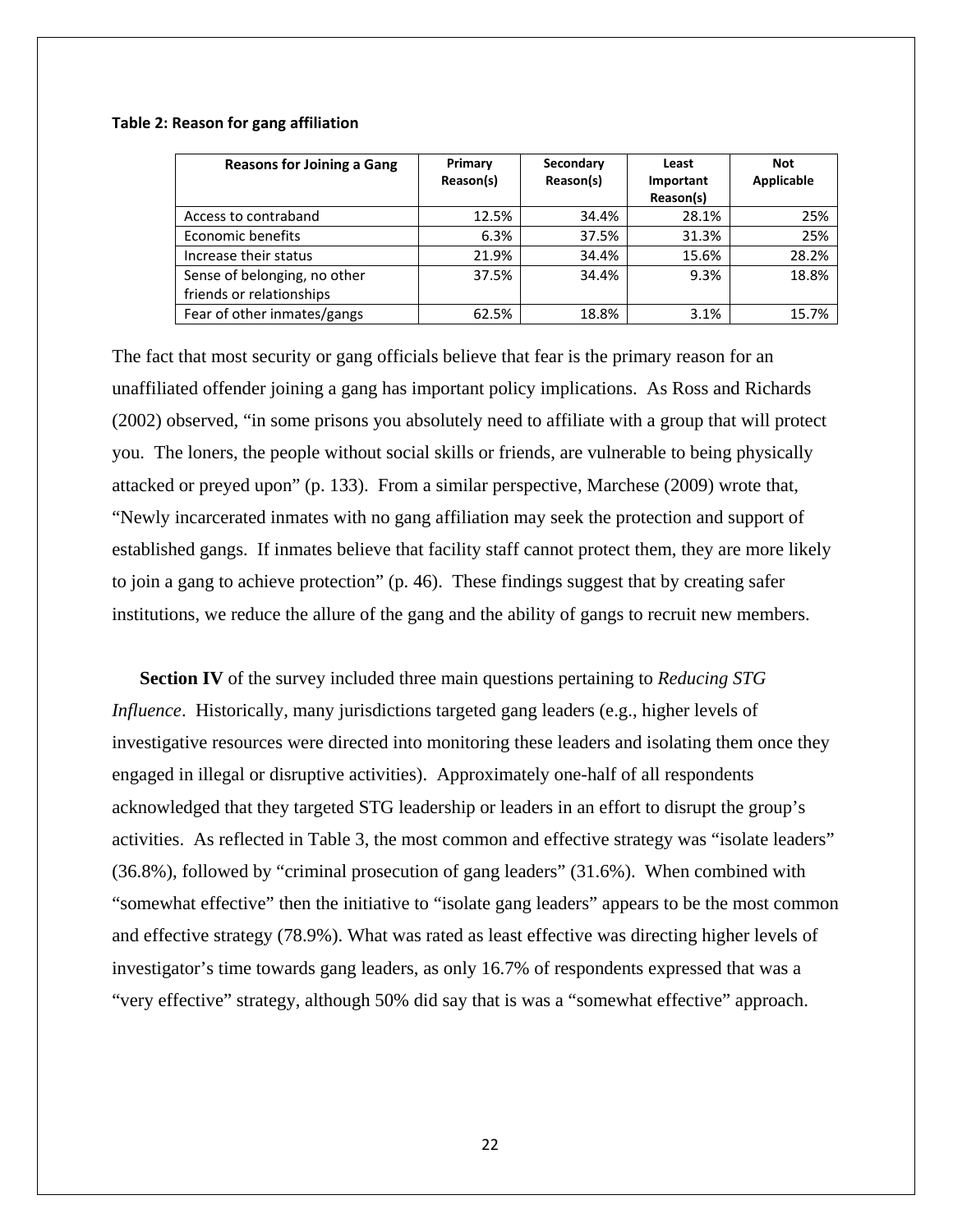| <b>Targeting Gang Leadership</b>            | <b>Very</b>      | Somewhat         | <b>Not</b>       | <b>Not</b> |
|---------------------------------------------|------------------|------------------|------------------|------------|
|                                             | <b>Effective</b> | <b>Effective</b> | <b>Effective</b> | Applicable |
| Isolate leaders (e.g., segregating them)    | 36.8%            | 42.1%            | 15.8%            | 3.1%       |
| Target leaders for internal sanctions       | 21.1%            | 47.4%            | 21.1%            | 10.5%      |
| Direct higher levels of investigator's time | 16.7%            | 50%              | 11.1%            | 22.2%      |
| toward gang leaders                         |                  |                  |                  |            |
| Criminal prosecution of gang leaders        | 31.6%            | 26.3%            | 5.3%             | 36.8%      |

#### **Table 3: Rating the effectiveness of approaches in reducing the influence of gang leadership**

A follow up set of questions asked respondents whether they had a different set of interventions for organized crime or highly durable gangs (e.g., outlaw motorcycle gangs) compared to less organized gangs, such as neighborhood street gangs. It is interesting to note that only two of the survey participants acknowledged using a different set of interventions for organized crime or highly durable gangs.

The last question in this section asked about ranking the threats that different gangs posed to their correctional system (e.g., threat management or threat assessments). Only six of the respondents indicated that they used any formal method of ranking the threats that different STG present. In other words, there is no widespread use of a threat assessment tool or instrument either among prison systems. And while respondents were invited to fax a copy of their threat assessment instruments to the researchers, none were received.

**Section V** consisted of two primary questions that pertained to *STG – Gang Renunciation and Treatment*. Gang renunciation programs (also called "deganging") assist gang affiliated inmates to leave their gang. Forsythe (2006) conducted a literature review on prison gang renunciation and reported that these programs typically have small numbers of participants, and they tended to be older inmates. Yet, his investigation also showed that once the offender renounced their gang affiliation, they were less likely to be involved in violence than prior to their renunciation, and that they seldom returned to the gang. Our survey of U.S. jurisdictions showed that slightly more than one-third of respondents indicated that they had a formal gang renunciation program in place.

A series of follow up questions asked respondents about the effectiveness of renunciation strategies, and with the exception of "interventions based on a formal education or treatment program" none of the listed renunciation strategies were identified as being overly effective. Table 4 provides a breakdown of responses, and shows that most jurisdictions do not have these

23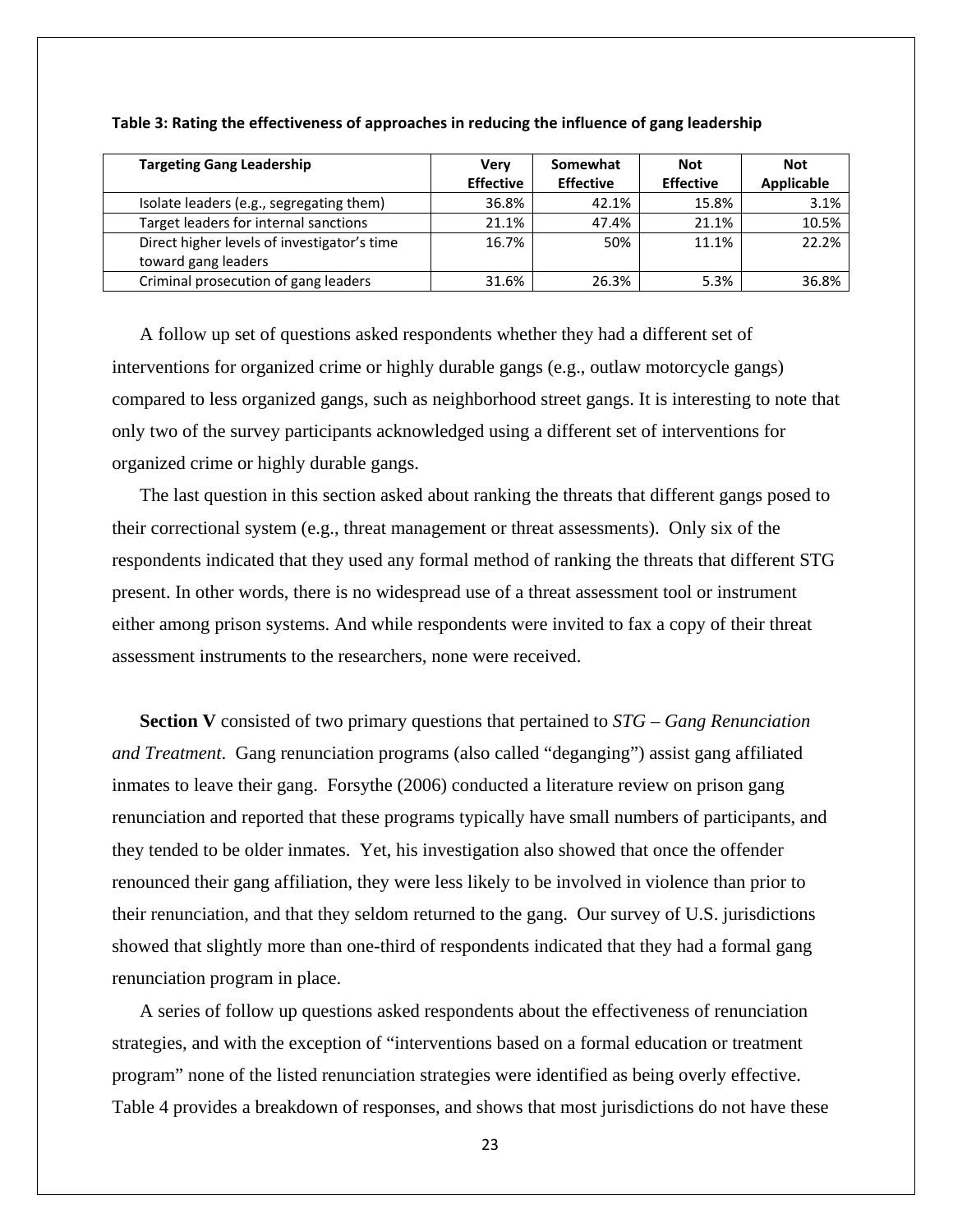types of programs. Given the importance of such initiatives, however, it is an aspect that would appear to warrant further and closer examination.

| <b>Gang Renunciation Strategies</b>             | <b>Very</b>      | Somewhat         | <b>Not</b>       | <b>Not</b>        |
|-------------------------------------------------|------------------|------------------|------------------|-------------------|
|                                                 | <b>Effective</b> | <b>Effective</b> | <b>Effective</b> | <b>Applicable</b> |
| Interventions using faith-based strategies      |                  | 15.4%            | 7.7%             | 76.9%             |
| Interventions using Chaplains or other          | 0                | 7.7%             | 0                | 92.3%             |
| religious leaders                               |                  |                  |                  |                   |
| Interventions by counsellors, casework staff or | 7.7%             | 38.5%            | 0                | 53.8%             |
| unit managers                                   |                  |                  |                  |                   |
| Interventions based on racial, cultural or      | 0                | 23.1%            | 7.7%             | 69.2%             |
| ethnic values                                   |                  |                  |                  |                   |
| Interventions based on a formal educational     | 15.4%            | 30.8%            | 0                | 53.8%             |
| or treatment program                            |                  |                  |                  |                   |

**Table 4: The perceived effectiveness at increasing the number of members that have formally renounced their involvement in a STG**

The final question in Section V asked respondents whether their prison system had any formal treatment interventions that specifically targeted STG members. Only six of the respondents indicated that they have a formal treatment intervention for STG members with the most common strategy involving "case management activities of counselors, casework specialists or unit managers." While there have been few effective U.S. interventions for gang members based on rehabilitative models, it is important to note that Canadian researchers have demonstrated the effectiveness of therapeutic interventions with gang members (Di Placido, Simon, Witte, Gu, & Wong, 2006).

The final section of the survey, **Section VI**, addressed the subject of *STG – Gang Investigations*. This section was comprised of seven questions that solicited responses about different strategies that were thought to be effective at enhancing the quality of investigations. A number of questions were asked about different software and data analysis strategies that are being used by law enforcement agencies (e.g., crime mapping or data mining) to determine whether these approaches were also used in corrections.

Almost all (93.8%) respondents indicated that their prison system collects and examines different forms of individual and facility information to aid in STG investigations. Although the results in Table 5 indicated that the respondents felt that their investigative strategies were generally effective, when asked which techniques were used to interpret the data collected, most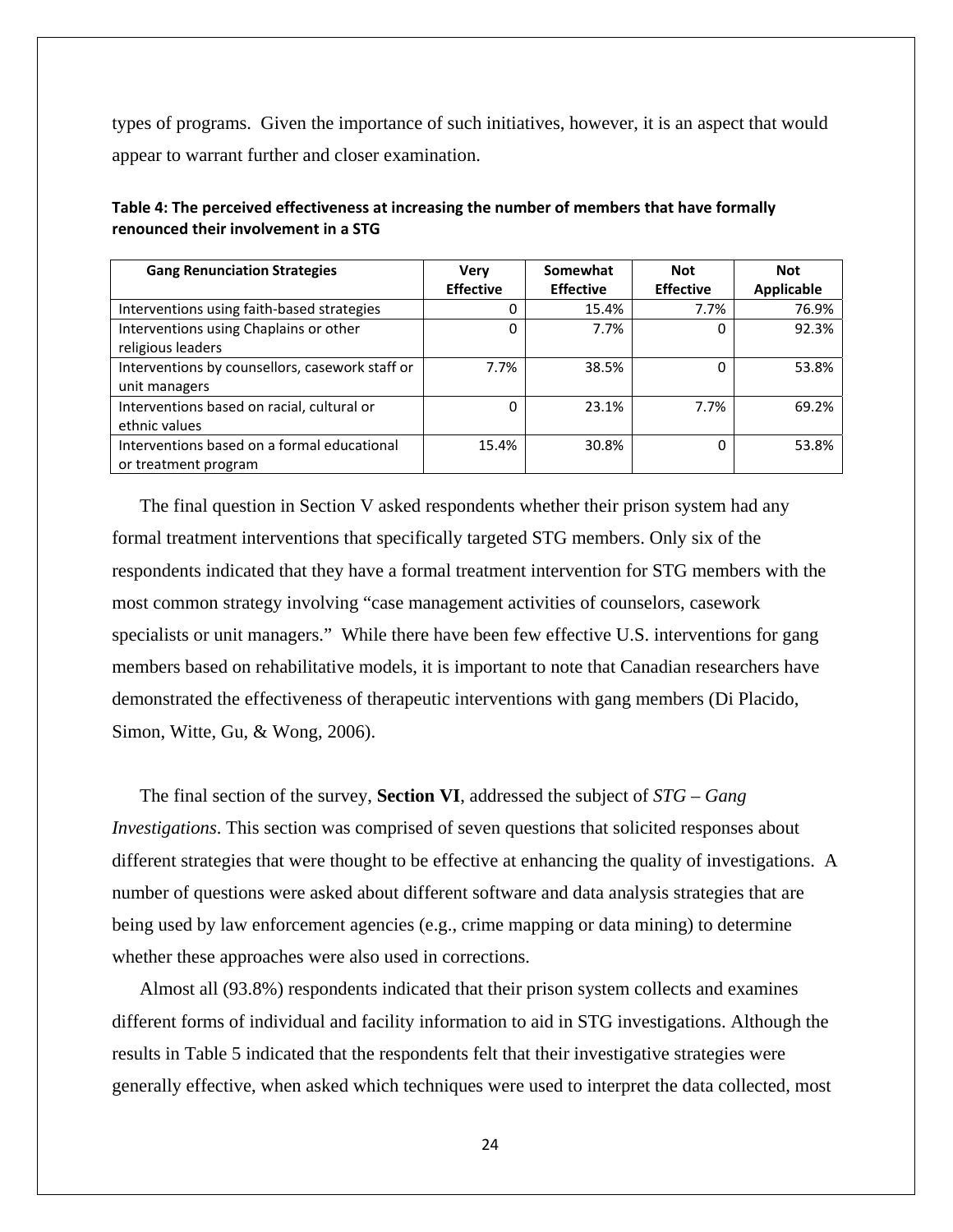of the responses to the options listed (e.g., data mining, predictive models, mapping, network analysis) were "not applicable" (ranging from 55.6% for data mining to 85.2% for cluster analysis and predictive models). Thus, while some jurisdictions are using sophisticated analytical strategies and tools, investigations based on these techniques are in the minority.

| Data                              | Very             | Somewhat         | <b>Not</b>       | <b>Not</b> |
|-----------------------------------|------------------|------------------|------------------|------------|
|                                   | <b>Effective</b> | <b>Effective</b> | <b>Effective</b> | Applicable |
| Analysis of financial records     | 42.3%            | 46.2%            | 3.8%             | 7.7%       |
| Analysis of phone records         | 73.3%            | 20%              | 0                | 6.7%       |
| Monitor STG member's phone        | 80%              | 15.6%            | 0                | 3.1%       |
| conversations                     |                  |                  |                  |            |
| Search STG member's mail          | 83.3%            | 16.7%            | 0                |            |
| Analysis of prisoner incidents    | 70%              | 30%              | ი                |            |
| and/or misconduct                 |                  |                  |                  |            |
| Tracking the relationships of     | 63.3%            | 30%              | 0                | 6.3%       |
| STG/criminal associates           |                  |                  |                  |            |
| Monitor STG affiliated persons in | 43.3%            | 36.7%            | 0                | 20%        |
| the community                     |                  |                  |                  |            |
| Program participation             | 3.4%             | 31%              | 13.8%            | 51.7%      |

Less than one-fifth of the respondents used any type of computerized programs to identify, analyze, or display gang/STG relationships. Fewer respondents, approximately ten percent, indicated that they used Geographic Information Systems (GIS) to map the location of gang members or their behaviors (e.g., mapping gang related incidents within an institution). Respondents indicated that GIS is used to identify where in the institution gang/STG related incidents occurred. Given the extent to which GIS is used in other areas of the criminal justice system (including mapping the location of parolees living in the community), it would appear prudent to explore why GIS is not used more extensively in prison systems.

One emerging area in correctional investigations is to partner with vendors who supply services for inmates and their families, such as private corporations that facilitate the online deposits of funds in inmate accounts. Corporations such as J-Pay conduct these transactions for a fee to the inmate's family, but they also provide a report to the prison system that tracks these deposits. As a result, if a single person is depositing funds in numerous inmate accounts in several different institutions, it may be an indicator of unlawful or gang activities. Respondents were asked if they partnered with any of these commercial enterprises, and only two reported that their prison systems used these services. These respondents, however, viewed these services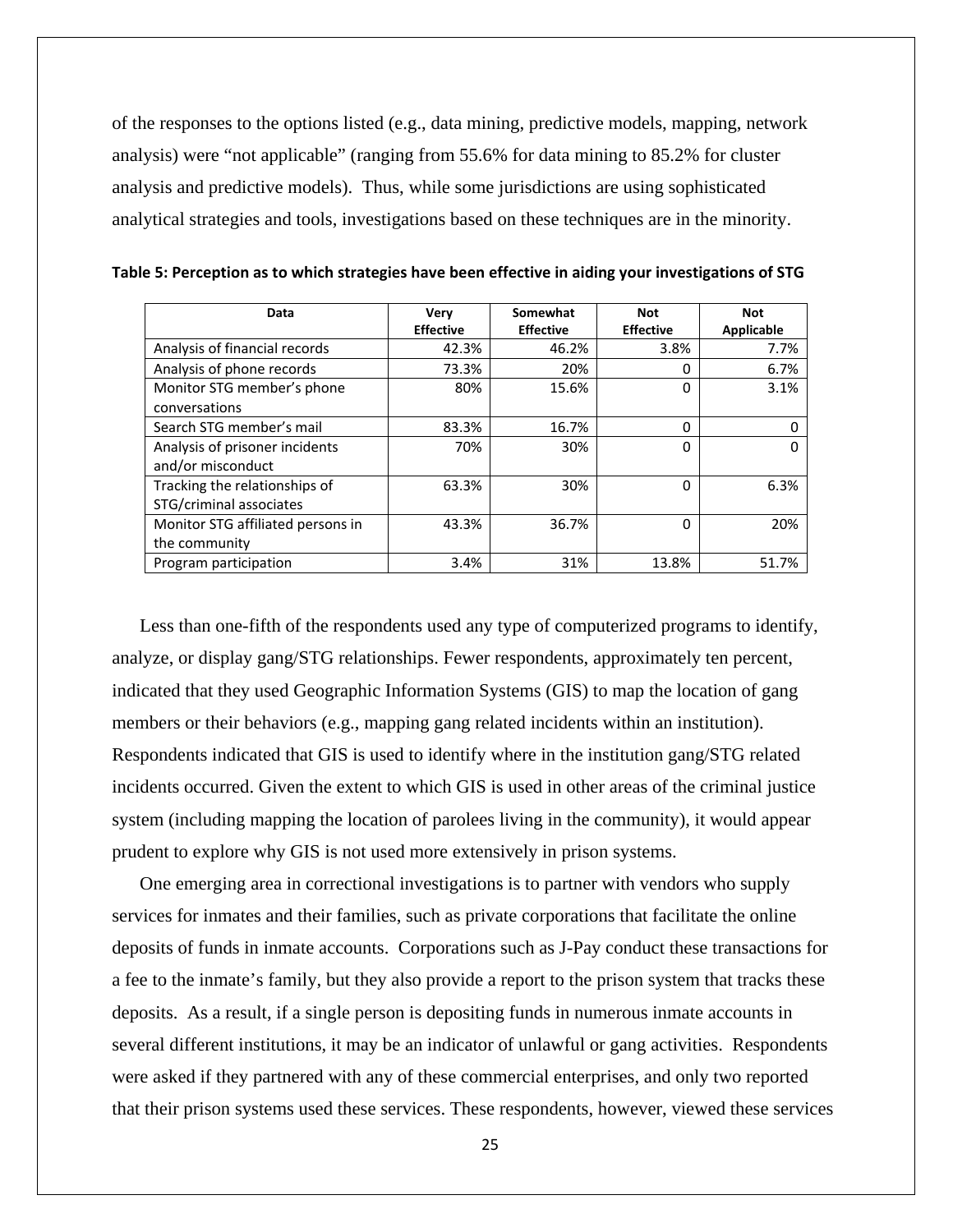as only "somewhat effective," suggesting that these partnerships should be viewed with caution but nevertheless explored further.

Participants were also asked about their perceptions of intelligence sharing – within their correctional system and with other elements of the criminal justice system. Respondents overwhelming reported that they found information sharing within their system to be very effective (78.1%), and that they generally found that sharing information with parole authorities, other prison systems, or law enforcement to be very effective. One surprising finding was that almost one-half of state prison systems do not share intelligence with local jails. As approximately 13% to 16% of U.S. jail inmates are gang involved (see Minor et al., 2002; Ruddell et al., 2006), this seems to be a lost opportunity. Follow up studies might investigate whether this pattern is similar in Canada and the degree to which the CSC shares intelligence with their counterparts in provincial and territorial corrections and the effectiveness of this information sharing.

| <b>Intelligence Sharing</b>        | Very<br><b>Effective</b> | Somewhat<br><b>Effective</b> | <b>Not</b><br><b>Effective</b> | <b>Not</b><br>Applicable- |
|------------------------------------|--------------------------|------------------------------|--------------------------------|---------------------------|
|                                    |                          |                              |                                | <b>Missing</b>            |
| Within our prison system           | 78.1%                    | 15.6%                        |                                | 6.3%                      |
| With parole authorities            | 46.9%                    | 28.1%                        | 9.4%                           | 15.7%                     |
| Prisons from other jurisdictions   | 53.1%                    | 31.3%                        | 0                              | 12.5%                     |
| (state, federal, or corporate)     |                          |                              |                                |                           |
| County jails                       | 28.1%                    | 12.5%                        | 6.3%                           | 46.9%                     |
| Law enforcement (local, state, and | 64.5%                    | 28.1%                        | $\Omega$                       | 9.4%                      |
| federal)                           |                          |                              |                                |                           |
| <b>Prosecutors</b>                 | 37.5%                    | 28.1%                        |                                | 34.4%                     |

**Table 6: With whom are the products of your investigations shared?** 

One of the limitations in our understanding of criminal justice interventions is that so few jurisdictions actually conduct evaluations of programs to determine their effectiveness. The final survey question relating to gang investigation asked the participants if they had ever had a formal evaluation of their gang management interventions. Less then one-quarter of respondents (21.9%) indicated that evaluations had been committed. The general outcome of these evaluations were the observations that the prison population was increasing, and these pressures on the system were compounded by a decrease in staffing and funding, which further compromised the quality and effectiveness of the work being done by prison staff to address STGs.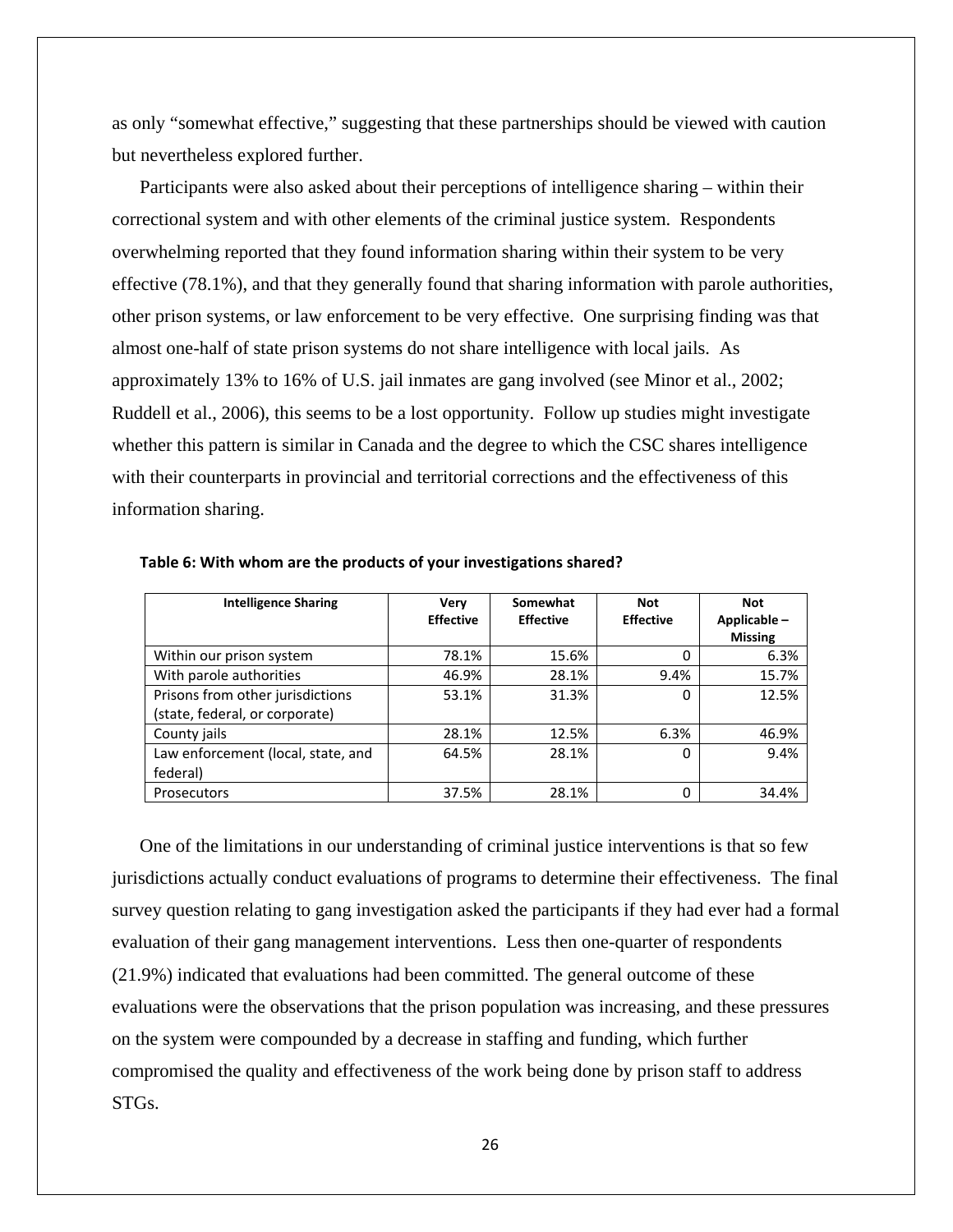<span id="page-26-0"></span>The final question was an open ended item that asked respondents to identify the major problem confronting their prison system today. Almost uniformly the main challenge or problem confronting prison systems in the United States -- as identified by the gang/STC coordinators - was a lack of resources and staffing problems largely attributable to the increasing number of inmates, and in particular gang/STG members. For example, one respondent noted that: "we are currently closing facilities and suffer from dramatic funding/budget cuts." Another noted that the quality of applicants for corrections officers was deteriorating and that there was a general level of attrition among existing staff. Additional comments included: the lack of a centralized intelligence unit that would allow prisons to determine the actual size, growth, and depth of the STG situation; lack of dedicated resources; shortage of staff and/or a younger cohort of young STG members; overcrowding and not enough space to effectively deal with gang members; a lack of resources and skills to effectively combat the level of violence among STG and the technology at their disposal; and the growing concern with access of STG members to cellular phones and contraband (including tobacco). In essence, in spite of the dedicated efforts of STG coordinators, there appears to be a serious discord between the institutional objectives of ensuring a safe environment and the capacity (resources and personnel) to meet that goal in many U.S. jurisdictions.

#### **Conclusions**

The objective of the of this project was to survey gang/STG coordinators from U.S. prison systems in an effort to gain a richer understanding of how prison gangs were being managed, and whether there were/are strategies which appear to work better than others. These successful interventions might then be used by the CSC and their provincial and territorial counterparts to address prison gang/STG issues that are presented in their facilities. In particular, we attempted to provide answers to the following policy research questions:

- (1) What different gang management strategies are currently in use in three main areas:
- a. Prevention,
- b. Sanctions, and
- c. Interventions.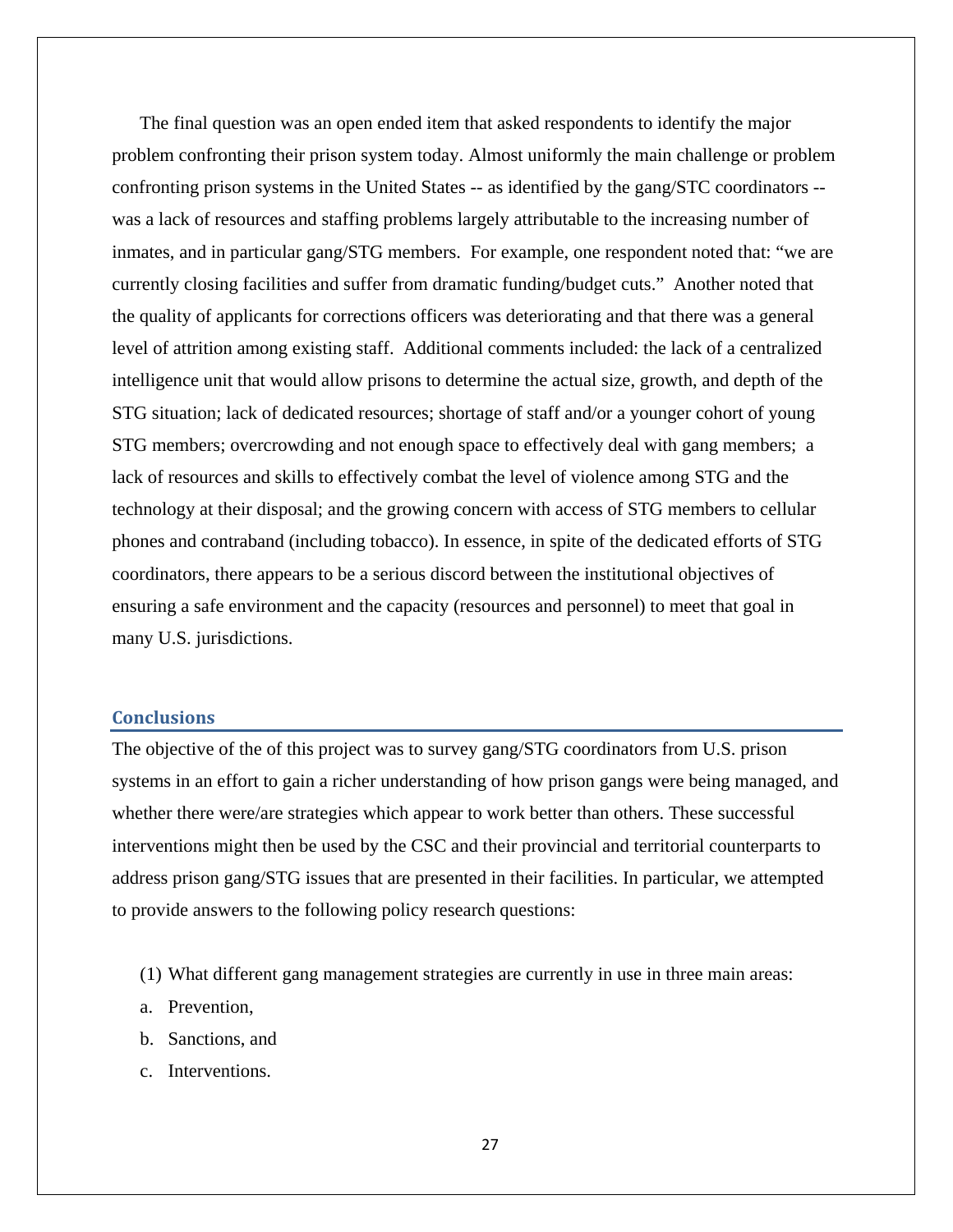- (2) What strategies have been used to identify and map gangs, including applications of new technology.
- (3) To determine whether any formal evaluations of these strategies have been conducted, and if so, whether these interventions have proven to be effective?

This report was produced with a limited sample  $(N=34$  of a possible 53 respondents, who held a total of 954,132 inmates – nearly 68% of all state prisoners) and was submitted on March 31, 2009. It is hoped that more jurisdictions will continue to respond, and that an updated report will be produced by the CSC. Nevertheless, a number of observations can be offered at this time as the results tended to be reasonably consistent across the sample.

#### *Results from the Literature Review*

First, the literature review confirms what is already recognized by many practitioners; that is, prison gangs/STG not only vary in their presence across institutions, but they are an international phenomenon that pose risks to the safe operations of prisons, and the community if these offenders remain gang involved. There is also some evidence to suggest that membership within prison gangs are generally difficult to correctly classify and define within prison systems. That explains the finding that while 18.04% of U. S. prison populations were thought to be gang members, approximately 10.93% were actually validated as gang members. Furthermore, as has been discussed in the gang literature, there is no clear consensus on what constitutes a gang and perhaps more importantly there needs to be a distinction made between street gangs in prison and prison gangs in prison. Each presents a different set of challenges.

## *Gang Management Strategies*

This study shows that there is a wide gambit of strategies used to control prison gangs in the United States. Most involve the practice of identifying gang members and then taking proactive steps to suppress the threat that they pose, or remove potential trouble makers from the general population through segregation. However, as noted in the literature review, prison environments by their very nature breed and unintentionally support the formation of sub-groups – the process referred to as "prisonization." It was also evident from a review of the gang/STG literature that there has been little systematic research that has examined the success of other gang control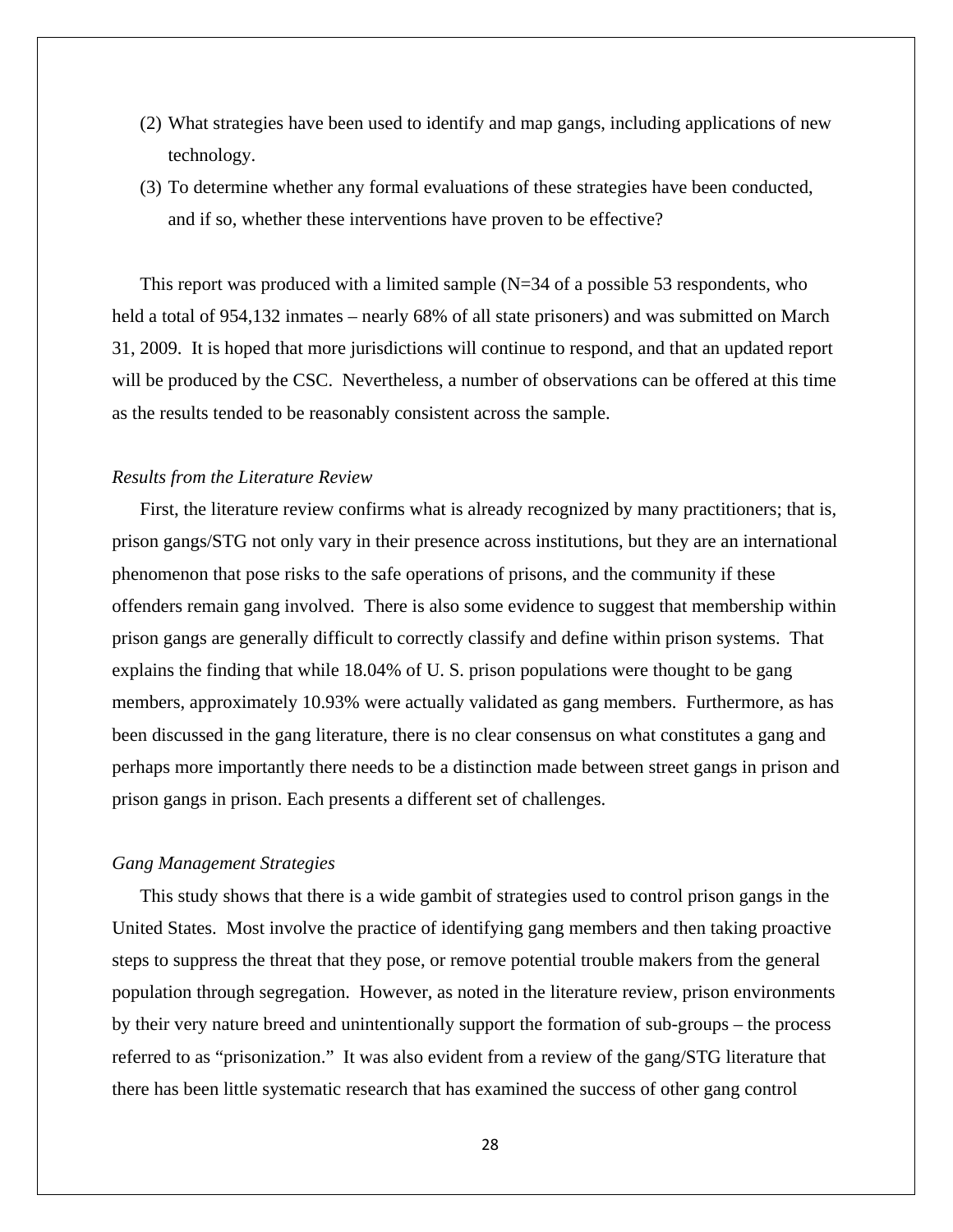strategies in prison settings. Of the interventions that were reviewed, the most "successful" has been the isolation of gang members. However, the action appears punitive and without any structured and evidence-based intervention programs to assist gang members from leaving their gang, it is suspect as whether such measures serve little more than to contain a potential problem. It is perhaps analogous to sending a young child to their room without any proper follow-up.

In response to the three proposed policy action research questions of this project, based on the survey results, a number of observations can be offered:

- Compared to five years ago, STG membership has increased, and these groups are engaging in higher levels of disruptive behaviours within the prison systems.
- Comparatively few prison systems in the United States have formalized, let alone standardized, prevention strategies to reduce STG recruitment. There was no one clear prevention strategy being used and/or being used successfully. However, there does appear to be modest support for the use of counseling, case work, or unit management activities. Based on the qualitative responses, resource constraints on a number of levels raise serious doubt as to how well any such initiatives can be supported in the prison systems that responded to this study.
- The most common sanction used for controlling the influence of prison gang members was their isolation (e.g., segregation). About two-thirds of all prison systems acknowledged using one or more sanctions, such as segregation, specialized housing units, restrictions on privileges and the automatic increase of a gang member's security rating or classification score. While it was deemed effective, there is no indication that segregation does little more than contain the problem as opposed to resolving it.
- Only half of the respondents indicated that they had formal intervention strategies to respond to the offender's criminogenic needs. The most common approach used was case management activities of counselors, casework specialists or unit managers.
- Approximately one-half of all prison gang members are not affiliated with a gang when they are admitted to prison. Almost two-thirds of respondents believed that these offenders joined gangs out of fear, while a lesser proportion believed that access to contraband, or to increase their sense of belonging were primary reasons for

29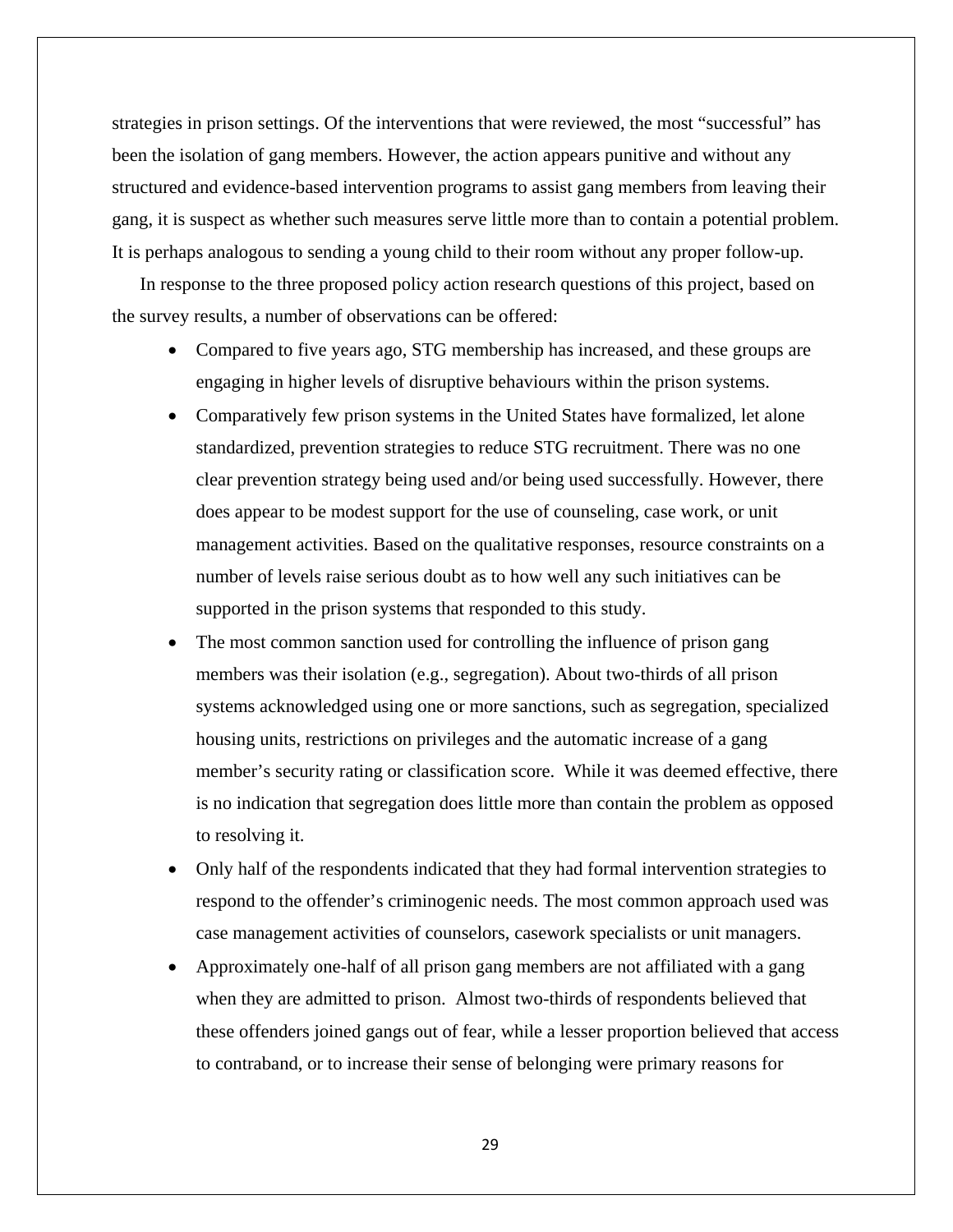joining a gang. This finding suggests that if gang recruitment in prison were eliminated, the gang problem might be decreased significantly.

- Virtually every prison system collects and examines different forms of individual and facility information to aid in STG investigations. However, only 10% of the prison systems used GIS to map gang members and their behavior. Virtually none of the respondents used or relied on commercial enterprises or vendors to assist in monitoring or tracking gang members. This, again, would appear to be closely associated with the observation that there is a lack of resources, skilled staff, and overcrowded prisons to be able to involve outside resources.
- Less than one-quarter of the respondents reported that formal evaluations of their gang management strategies had been conducted. Given the responses to the final question of the survey (the major problem confronting their system) it appears as though there are insufficient resources and perhaps political will to have such evaluations conducted.
- The biggest barrier to any constructive policy action(s) appears to be related to a continued reduction in (dedicated) resources to effectively manage, prevent recruitment, and investigate STG members. American prison systems are universally confronted with growing STG members, a growing complexity of undesirable and illegal STG behaviors and using interventions that have not been empirically examined – observations made earlier by Gaes et al. (2002) and more recently by Grekul and LeBoucane-Benson (2008).

Although the results of the study do not provide any clear direction for constructive policy action, they do provide insight into what actions might be taken to counter the problems reported in American prison systems. Future research should focus on pilot testing and evaluating one or more of the initiatives found to show promise. Any such interventions and research should be done with a clear understanding of the nature and type of prison gangs/STG which are being dealt with. For example, drawing on the evidence reported in the literature, no two gangs are the same and different types of STG/gangs will likely require slightly different strategies to manage them. To put this observation in a Canadian context, the strategies that may be effective in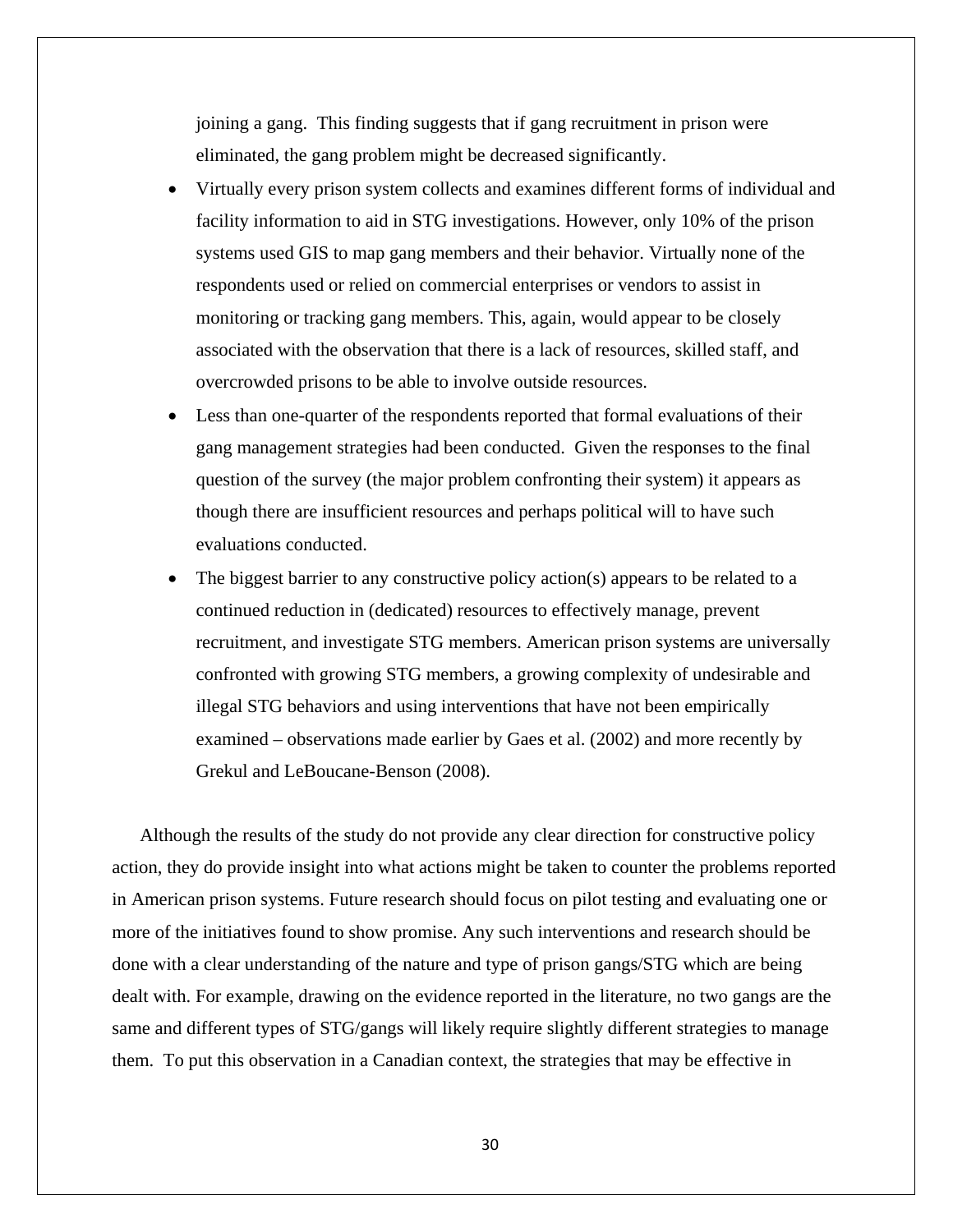increasing renunciation with an Aboriginal gang are unlikely to work with a long-established member of an outlaw motorcycle gang.

It is also recommended that a survey combined with interviews be conducted with prison wardens across Canada to see what gang management strategies they are using and the relative effectiveness of such strategies. For example, as noted by the recent comments of one warden, an institution's response was both reactive and adopting an approach that while perhaps able to contain the problems he was experiencing, may not be the most conducive to managing the prison. For example, he reported that "every minute of the day has to be arranged to keep gang members isolated, including separate meals, exercise and visitation" (CBC, 2007).

It might also be fruitful to conduct interviews with Canadian prison gang members (both current and former members) especially in terms of when they joined the gang, their reasons for becoming gang involved, and what factors led them to renounce the gang (for ex-members). While acknowledging that this group might not be very forthcoming with their responses, it is plausible that researchers external to the CSC might be more successful in gaining this information. Such information might enable the CSC to develop strategies that would prevent offenders from joining these groups, or renounce the gang.

## *Policy Recommendations*

It is also recommended that CSC:

- Explore strategies to establish working relationships between law enforcement and correctional agencies (including officials from provincial and federal systems) to ensure the sharing of information on gang members either being transferred into prisons or transferred out of prisons and back into the community.
- ‐ Engage in a national analysis of correctional facilities to identify which areas might require support. It might be possible that the most successful gang prevention activities might occur in provincial and territorial youth and correctional centres – thus reducing their involvement in crime as well as the flow of gang members into the CSC.
- Since law enforcement agencies represent the front line of the criminal justice system response to gang problems, research should also examine their gang control strategies, bearing in mind that suppression efforts have generally been met with adaptive reactions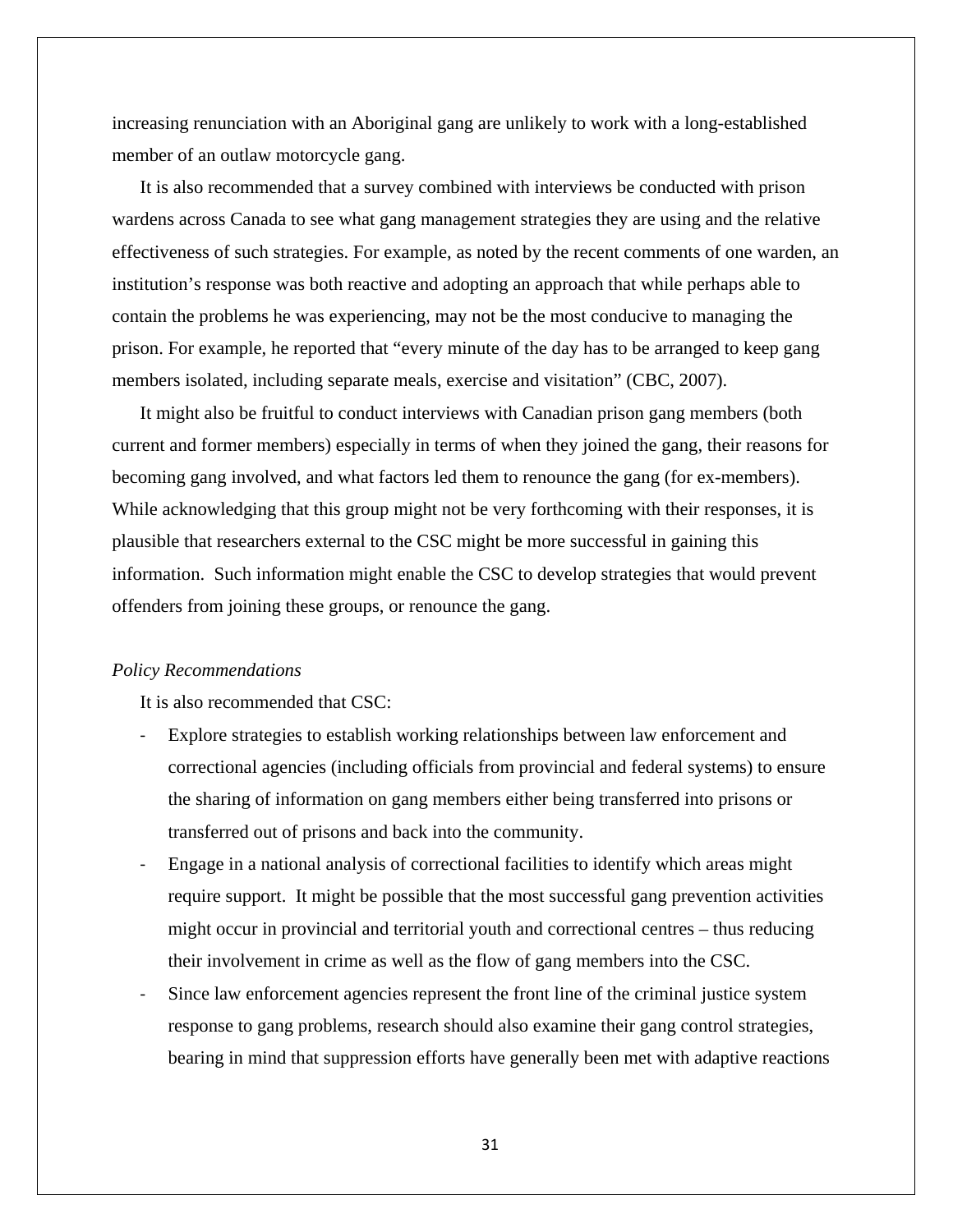or behaviour. That is, gang members simply learn to change their *modus operandi* in order to continue to engage in their criminal lifestyle.

While suppression in its various permutations is the traditional scope of responses to prison gang/STG challenges, consideration should also be given to learning about and understanding the motivation of prison gang/STG participation in the first place (e.g., protection or fear).

Finally, it must be recognized, as with any form of criminal activity or type of crime, that the root causes of STGs are often complex and that there are no simple solutions to the problem. However, which ever strategy, or strategies are used, it must be accompanied with the appropriate funding as well as trained and skilled staff to properly execute the objectives of the initiative. In addition, the appropriate resources must also be made available so that any initiatives are properly supported. For example, staff shortages, overcrowding, and cutbacks on resources – in other words, undermining the capacity – will reduce the success of any gang management strategy. In the end, as is the case with all presenting social issues, what is ultimately needed are collaborative and cooperative strategies to address the complex nature of prison gangs and their members within today's correctional environment.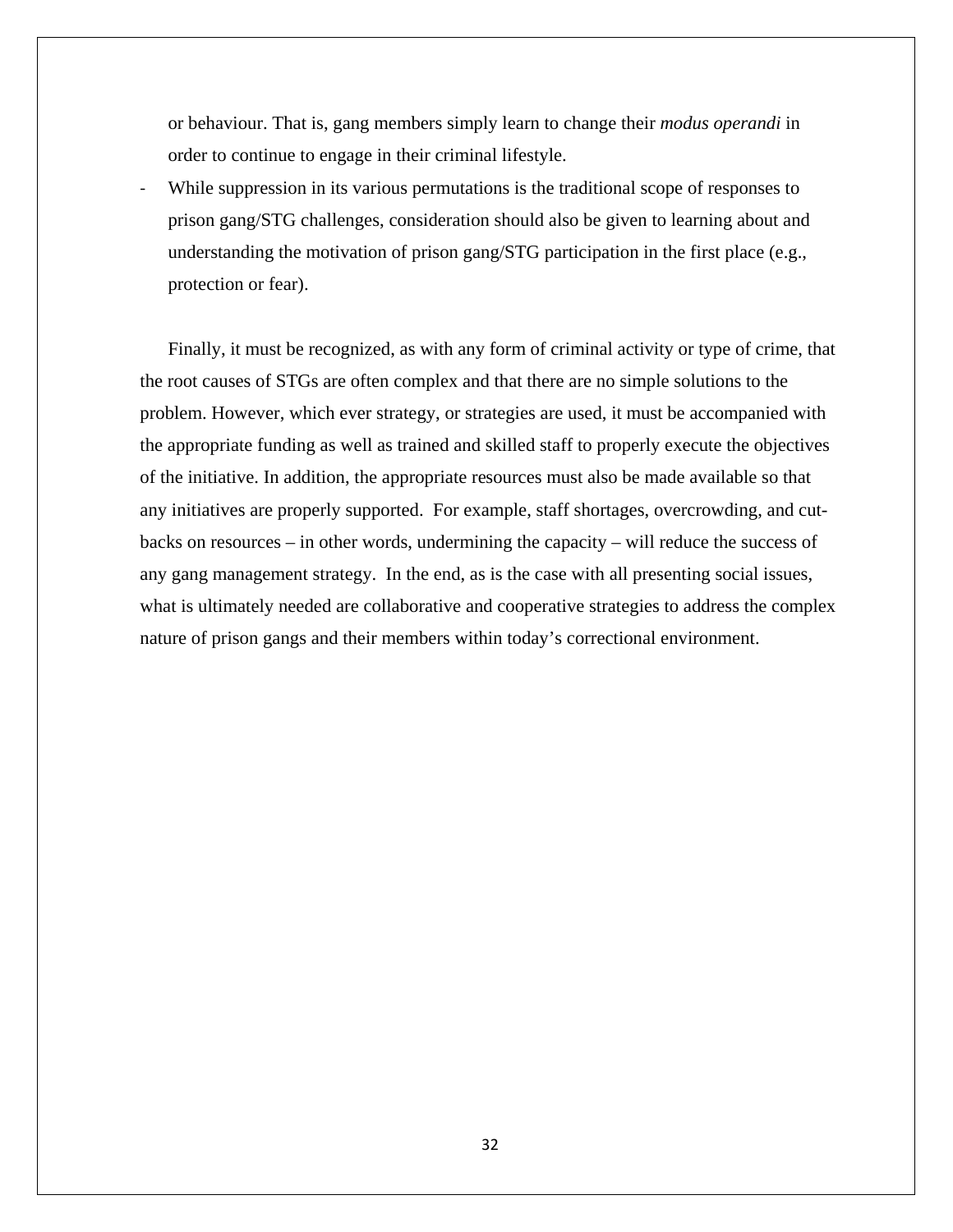### <span id="page-32-0"></span>**References**

- Alberta Solicitor General and Public Security. (2003). *Special interest offenders*. Edmonton, AB: Author.
- Anti-Defamation League of B'nai B'rith. (2002). *Dangerous convictions: An introduction to extremist activities in prisons.* New York: Author.
- Austin, J. (2003). *Findings in prison classification and risk assessment*. Washington, DC: National Institute of Corrections.
- Ball, R. A., & Curry, G. D. (1995). The logic of definition in criminology: Purposes and methods for defining "Gangs". *Criminology* 33, 225–245.
- Camp. C. G., Hardyman, P. L., May, R., & Camp, G. M. (2008). *Prison staffing analysis: A training manual*. Washington, DC: U.S. Department of Justice.
- Canadian Broadcasting Corporation. (2007, Sept. 17). *Prison warden vows to crack down on gangs*. Retrieved March 18, 2009, from

[www.cbc.ca/canada/edmonton/story/2007/09/17/gangs-max.html](http://www.cbc.ca/canada/edmonton/story/2007/09/17/gangs-max.html%20Retrieved%20March%2018) 

Canadian Broadcasting Corporation. (2009, March 20). *Gang super-jail proposal worth a look, Alberta minister says*. Retrieved March 22, 2009, from

http://www.cbc.ca/canada/edmonton/story/2009/03/20/edm-gang-remand-centre.html CNEWS. (2009, March 6). *20 inmates die in Mexican prison fight*. Retrieved March 6, 2009, from <http://cnews.canoe.ca/CNEWS/World/2009/03/04/8630041-ap.html>

Colon, T. (2004, April). Gang members in juvenile detention: A California story. Presented at The Behavioral and Social Sciences Research Symposium, California State University, Chico.

Correctional Service Canada. (2002). *An examination of youth and gang affiliation within the federally sentenced Aboriginal population*. Ottawa, ON: Author.

Correctional Service Canada. (2008). *Managing the inter-connectivity of gangs and drugs in federal penitentiaries. Ottawa, ON: Author*.

Correctional Service Canada. (2009, forthcoming). *Security reclassification of Aboriginal males in federal custody: Results of a needs assessment*. Ottawa, ON: Author.

Correctional Service of Canada Review Panel. (2007). *CSC review panel report: A roadmap to strengthening public safety.* Ottawa, ON: Author.

Crouch, B., & Marquart, J. W. (1989). *An appeal to justice: Litigated reform of Texas prison.*  Austin, Texas: University of Texas Press.

Curry, G. D. & Decker, S. H. (2003). *Confronting gangs: Crime and community.* Los Angeles, CA: Roxbury.

Decker, S. H. (2003). *Understanding gangs and gang processes.* Richmond, KY: Eastern Kentucky University.

Dininny, S. (2009). New prison gang touted by Washington State. Retrieved Feb. 5, 2009, from <http://www.iht.com/articles/ap/2009/02/05/america/Prison-Gangs.php>

Di Placido, C., Simon, T. L., Witte, T. D., Gu, D., & Wong, S. C. P. (2006). Treatment of gang Members can reduce recidivism and institutional misconduct. *Law and Human Behavior, 30,* 93-114.

Edmonton Police Service. (2005). *Overview of the current gang situation in the city of Edmonton*. Edmonton, Alberta: Author.

Federal Bureau of Investigation. (2009). *National gang threat assessment.* Washington, DC: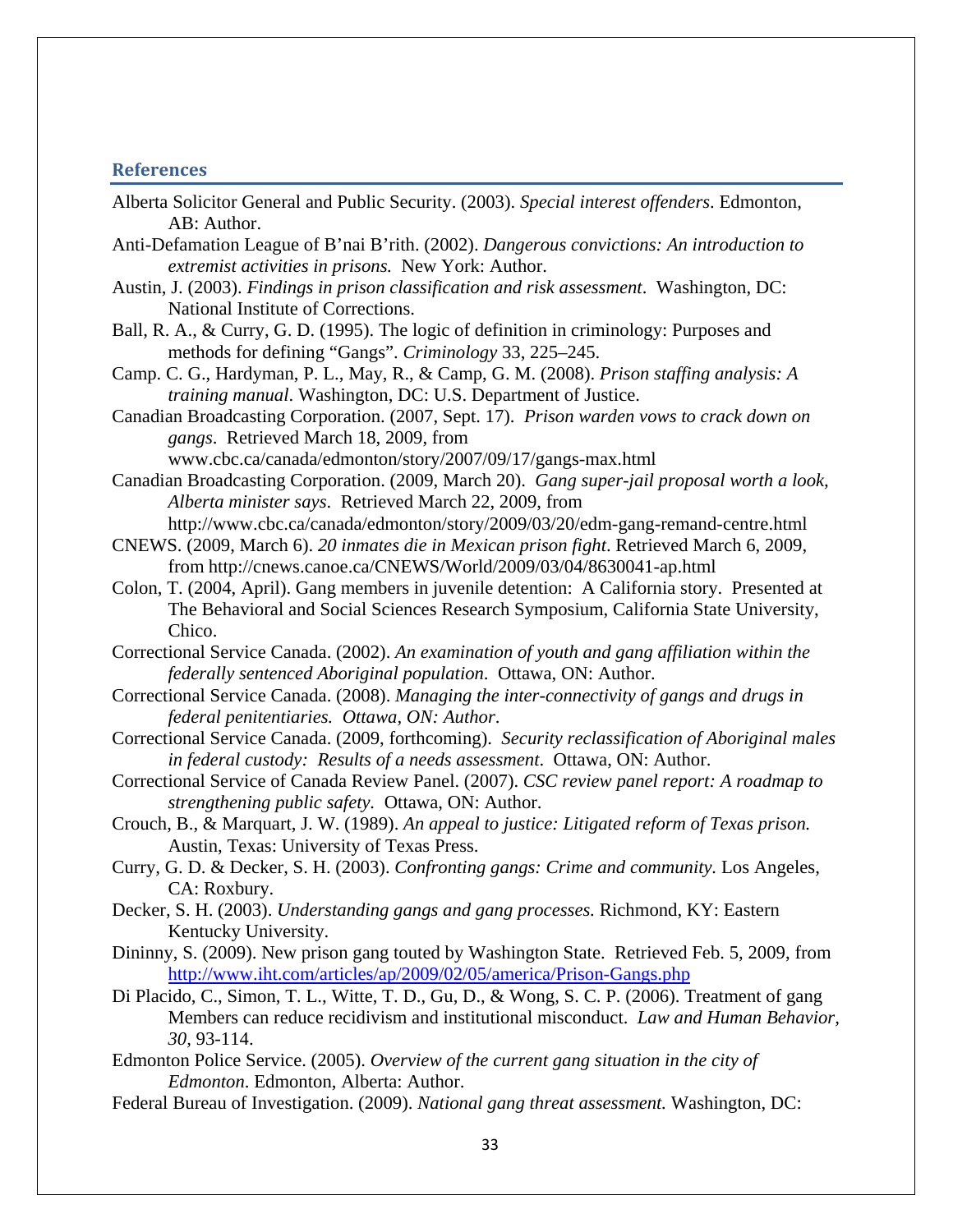Author.

- Fischer, D.R. (2002). Arizona Department of Corrections: Security Threat Group (STG) program evaluation, Final Report. Washington, DC: The National Institute of Justice.
- Fong, R. S., & Buentello, S. (1991). The detection of prison gang development: An empirical assessment. *Federal Probation, 55*, 66-69.
- Fong, R. S., Vogel, R. E., & Buentello, S. (1992). Prison gang dynamics: A look inside the Texas Department of Corrections. In P. J. Benkos & A. V. Merlo (Eds.), *Corrections: Dilemmas and directions,* (pp. 57-58). Cincinnati, OH: Anderson.

Ford, R. (Jan. 13, 2009). Muslim prison gangs on the rise as inmates seek safety in numbers. Times Online. Retrieved March 9, 2009, from *[www.wwrn.org/article.php?idd=30018&sec=33&con+55](http://www.wwrn.org/article.php?idd=30018&sec=33&con+55)*

Forsythe, D. (2006). *Gangs in California's prison system: What can be done?* Retrieved March 30, 2009, from http://papers.ssrn.com/sol3/papers.cfm?abstract\_id=977010

- Gaes, G. G., Wallace, S., Gilman, E., Klein-Saffran, J., & Suppa, S. (2002). The influence of prison gang affiliation on violence and other prison misconduct. *The Prison Journal, 82*, 359-385.
- Grekul, J., & LaBoucane-Benson, P. (2008). Aboriginal gangs and their (dis)placement: Contextualing recruitment, membership, and status. *Canadian Journal of Criminology and Criminal Justice, 50*(1), 59-82.
- Hamm, M. S. (2008). Prisoner radicalization: Assessing the threat in U.S. correctional institutions. *National Institute of Justice Journal, 261*, 14-19.
- Hosh, T. (1992). *Living in prison: The ecology of survival*. Washington, DC: American Psychological Association.

Hubbard, A. (March 22, 2009). Corrections: Leaked report reveals rise in prison assaults. *Sunday Star Times* (Wellington, New Zealand). A7.

Insideprison.com. (2006). *A snapshot of prison gangs and youth gangs in Canada: Well-known gangs, memberships, offence, risk, and reconviction.* Retrieved March 26, 2009 from [http://www.insideprison.com/prison-gangs-canada.asp](http://www.insideprison.com/prison-gangs-canada.asp%20Retrieved%20March%2026) 

- Insideprison.com. (2006). Mexican mafia: Prison gang profile. Retrieved March 6, 2009, from [http://www.insideprison.com/mexican-mafia-prison-gang.asp](http://www.insideprison.com/mexican-mafia-prison-gang.asp%20%20Retrieved%20March%2006/09)
- Knox, G. W. (1999). *A national assessment of gangs and security threat groups (STGs) in adult correctional institutions: Results of the 1999 adult corrections survey*. Retrieved March 25, 2009, from: http://www.ngcrc.com/ngcrc/page7.htm
- Knox, G. W. (2005). *The problem of gangs and security threat groups (STG's) in American prisons today: Recent research findings from the 2004 prison gang survey*. Retrieved March 25, 2009, from http://www.ngcrc.com/corr2006.html
- Lyman, M. D. (1989). *Gangland.* Springfield, IL: Charles C. Thomas.
- Marchese, J. (2009). Managing gangs in a correctional facility: What wardens and superintendents need to know. *Corrections Today*, February, 44-47.
- Mellor, B., MacRae, L., Pauls, M., & Hornick, J. O. (2005). *Youth gangs in Canada: A preliminary review of programs and services*. Calgary, AB: Canadian Research Institute for Law and the Family.
- National Youth Gang Center. (2007). *Best practices to address community gang problems*. Washington, DC: U.S. Department of Justice.
- New Zealand Department of Corrections. (2009). *Census of prison inmates and home detainees*. Wellington, New Zealand: Author.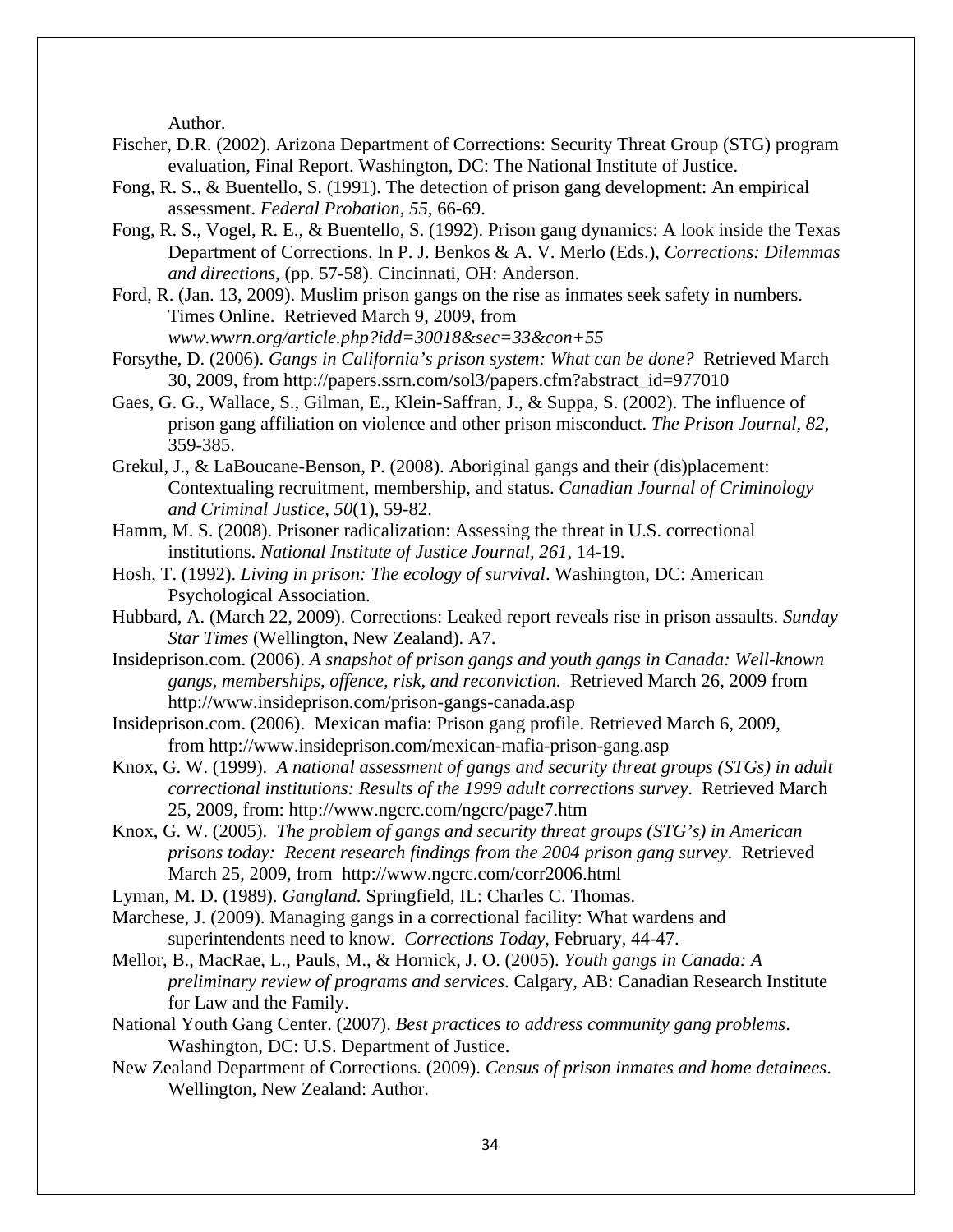- Office of the Correctional Investigator. (2008). *Background: Deaths in custody study*. Retrieved March 17, 2009, from [http://www.oci-bec.gc.ca/rpt/oth-aut/oth-aut20070228info](http://www.oci-bec.gc.ca/rpt/oth-aut/oth-aut20070228info-)eng.aspx
- Olson, D. E., Dooley, B., & Kane, C. M. (2004). *The relationship between gang membership and inmate recidivism*. Springfield, IL: Illinois Criminal Justice Authority.
- Petersilia, J. (2006). *Understanding California corrections*. Berkley, CA: California Policy Research Center.
- Ralph, P., Hunter, R. J., Marquart, J. W., Cuvelier, S. J., & Merianos, D. (1996). Exploring the differences between gang and non-gang prisoners in America*,* In E. R. Huff (Ed.) *Gangs in America*, *2nd ed.,* (pp. 123-136). Thousand Oaks, CA: SAGE.

Reuters. (2009, Feb. 13). San Diego street gang members charged with racketeering conspiracy, firearms offenses. Retrieved March 8, 2009, from

<http://www.reuters.com/article/pressRelease/idUS288714+13-Feb-2009+PRN20090213> Rivera, B., Cowles, E. L., & Dorman, L. G. (2003). An exploratory study of institutional change:

Personal control and environmental satisfaction in a gang-free prison. *The Prison Journal, 83*, 149-170.

Rogers, K. H. (1945). *Street gangs in Toronto: A study of the forgotten boy*. Toronto: Ryerson Press.

- Ross, J. I., & Richards, S.C. (2002). *Behind bars: Surviving prison*. Indianapolis, IN: Alpha Books.
- Royal Canadian Mounted Police. (2005). *What is organized crime?* Retrieved March 30, 2009, from http://www.rcmp-grc.gc.ca/oc-co/what-quoi-eng.htm
- Ruddell, R., Decker, S. H., & Egley, A. Jr. (2006). Gang intervention in jails: A national analysis. *Criminal Justice Review, 31*(1), 1-14.
- Sanchez-Jankowski, M. (2003). Gangs and social change. *Theoretical Criminology,* 7, 191-216.

Stastny, C., & Tyrnauer, G. (1983). *Who rules the joint? The changing political culture of Maximum-security prisons in America.* Lanham, MD*:* Lexington Books.

Thrasher, F. (1927). *The Gang: A Study of 1,313 Gangs in Chicago.* Chicago, Ill: University of Chicago Press.

Toch, H. (1992). *Living in prison*. Washington, DC: Amerian Psychological Association.

- Trulson, C. R., Marquart, J. W., & Kawucha, S. K. (2006). Gang suppression and institutional control. *Corrections Today, 68*, 26-31.
- Trostle, L. C. (1996). Gang crimes, hate crimes: Is Alaska at risk? In S. Araji (Ed.), *Society: An Alaska perspective* (pp. 189-196). Dubuque, IA: Kendall Hunt.
- Van Zyl Smit, D. (1998). Change and continuity in South African prison. In R. P. Weiss & N. South (Eds.), *Comparing prison systems,* (pp. 401-426*).* London, UK: Gordon and Breach.
- Ward, D. D., & Werlich, T. G. (2003). Alcatraz and Marion: Evaluating supermax custody. *Punishment & Society, 5*, 53-75.
- Wilkinson, R.A. & Delgardo, A. (2006). Prison gang and drug investigations: An Ohio approach. *Corrections Today,* 36-40.
- Winterydk, J. (2001). 'Anti-gang' legislation: A step in the right/wrong direction. *Law Now,*  Oct./Nov., 22-24.
- Winterdyk, J. (Ed.). (2004). *Adult corrections: International systems and perspectives.* Monsey, NY: Criminal Justice Press.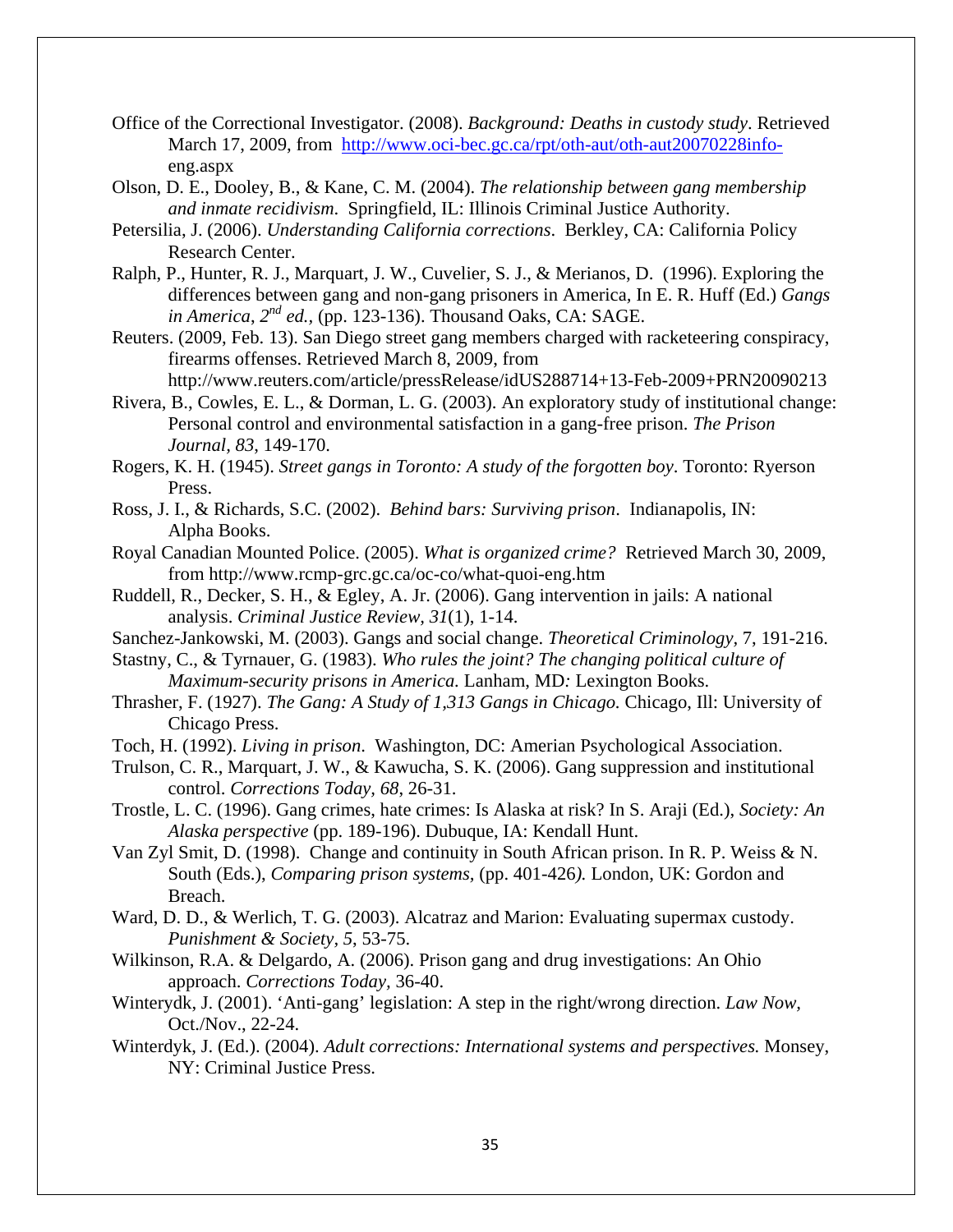# <span id="page-35-0"></span>**Appendix A**



Gang/STG Coordinators,

This letter is to request your participation in a survey of all U.S. prison systems (federal, state, and corporate) in a study of gang/security threat groups (STG). This study examines the following issues:

STG membership and structure, investigations, prevention, and intervention strategies. Our hope is to identify promising interventions that we can use to reduce the influence of gangs within our prison system.

The survey consists of 25 questions that are divided into six sections. It should take you approximately 15‐20 minutes to complete the survey. While we would appreciate responses to all the questions, please do not feel obligated to answer certain questions if you feel that it might pose a risk to your operations. All of the data reported will be combined, so that the results will not highlight or identify any one system or organization. All information will be dealt with in an anonymous manner.

To better understand how the data will be reported I would be happy to email you a PDF copy of a similar research study conducted by myself and colleagues that examined the gang problem in U.S. jails.

Should you be interested in the outcome of the study, there is a spot on the final page of the survey where you can provide contact information and we will be happy to send out an executive summary of the project by email.

Dr. John Winterdyk from the Criminal Justice Research Lab at Mount Royal College in Calgary, Alberta will be responsible for all of the data collection and analyses, and we are asking that you fax or email the completed survey to his attention (the fax number and email address is on the last page).

If you have any questions, please feel free to contact me directly at (613) 947 8866 or email at: ruddellrk@csc‐scc.gc.ca

Yours truly,

Rick Ruddell Director, Operational Research Correctional Service Canada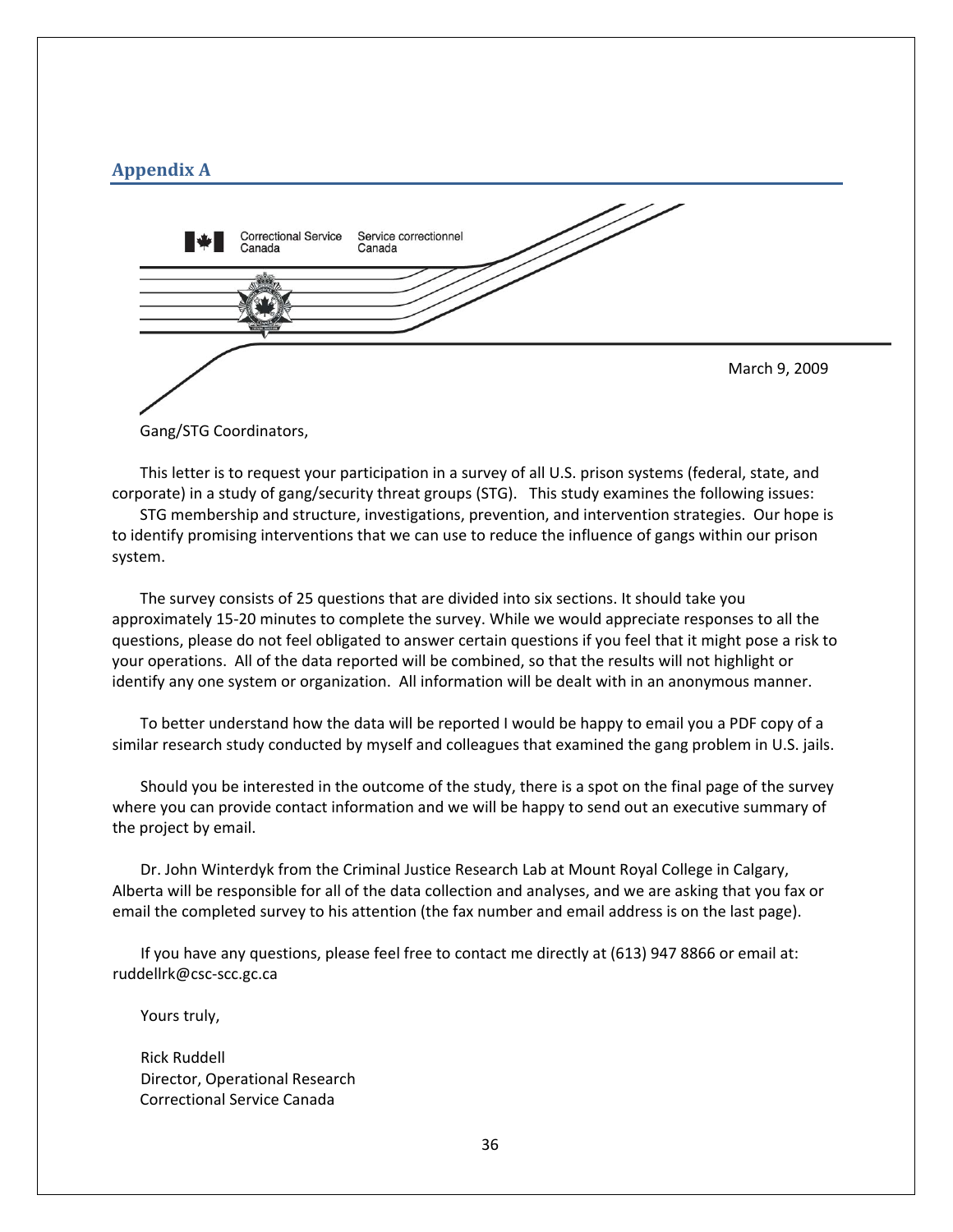# **Section I – STG – GANG MEMBERSHIP**

**Instructions: Answer all questions as accurately as you can. If unable, please skip and move to the next question. For the purposes of this survey – we use the term "gang" and "security threat group" (STG) interchangeably: A group of 3 or more members with recurring threatening or disruptive behavior.**

1. On January 1, 2009, what was the percentage of your total institutional population who were thought to be STG members?

 $\overline{\phantom{a}}$ 

| %<br>Prisoners<br>of all<br>$-$ | . .<br>: Know<br>Don't | ΝA |
|---------------------------------|------------------------|----|
|                                 |                        |    |

\_\_\_\_\_\_\_\_\_\_\_\_\_\_\_\_\_\_\_\_\_\_\_\_\_\_\_\_\_\_\_\_\_\_\_\_\_\_\_\_\_\_\_\_\_\_\_\_\_\_\_\_\_\_\_\_\_\_\_\_\_\_\_\_\_\_\_\_\_\_\_\_\_\_\_\_\_\_\_\_\_\_

2. On January 1, 2009, what was the percentage of your total institutional population who were validated as STG members?

| % of all Prisoners | Don't Know | NА |
|--------------------|------------|----|
|                    |            |    |

3. On January 1, 2009, of the STG members in your prison system what is your *best estimate* of the percentage of members who had a leadership role in the gang? (e.g., Recognized by staff members and/or other prisoners as gang leaders).

| % of all STG members are leaders | Don't Know | ΝA |
|----------------------------------|------------|----|
|                                  |            |    |

4. On January 1, 2009, of the gang members in your prison system, what is your *best estimate* of the percentage of members who were "hard core" (e.g., fully committed members who would fight for the gang – but who were not gang leaders and had a greater role in the group than "wannabes" or "affiliates").

| %<br>, members are hard core members .<br>all | Jor'<br>nnw | NΑ |
|-----------------------------------------------|-------------|----|
|-----------------------------------------------|-------------|----|

5. Has your prison system experienced any changes in the population of STG members over the past five years? Please check all that apply:

| <b>Changes in STG Members/Membership Over the Past Five Years</b>       | <b>Yes</b> | <b>No</b> | Don't Know-           |
|-------------------------------------------------------------------------|------------|-----------|-----------------------|
|                                                                         |            |           | <b>Not Applicable</b> |
| The percentage of STG members in our system has increased               |            | No.       | NА                    |
|                                                                         | Yes        |           |                       |
| The percentage of STG members with a history of violent offenses in our |            | No.       | NА                    |
| system has increased                                                    | Yes        |           |                       |
| The percentage of female STG members in our system has increased        |            | No.       | <b>NA</b>             |
|                                                                         | Yes        |           |                       |
| STG members belong to more sophisticated organizations today            |            | No.       | NА                    |
|                                                                         | Yes        |           |                       |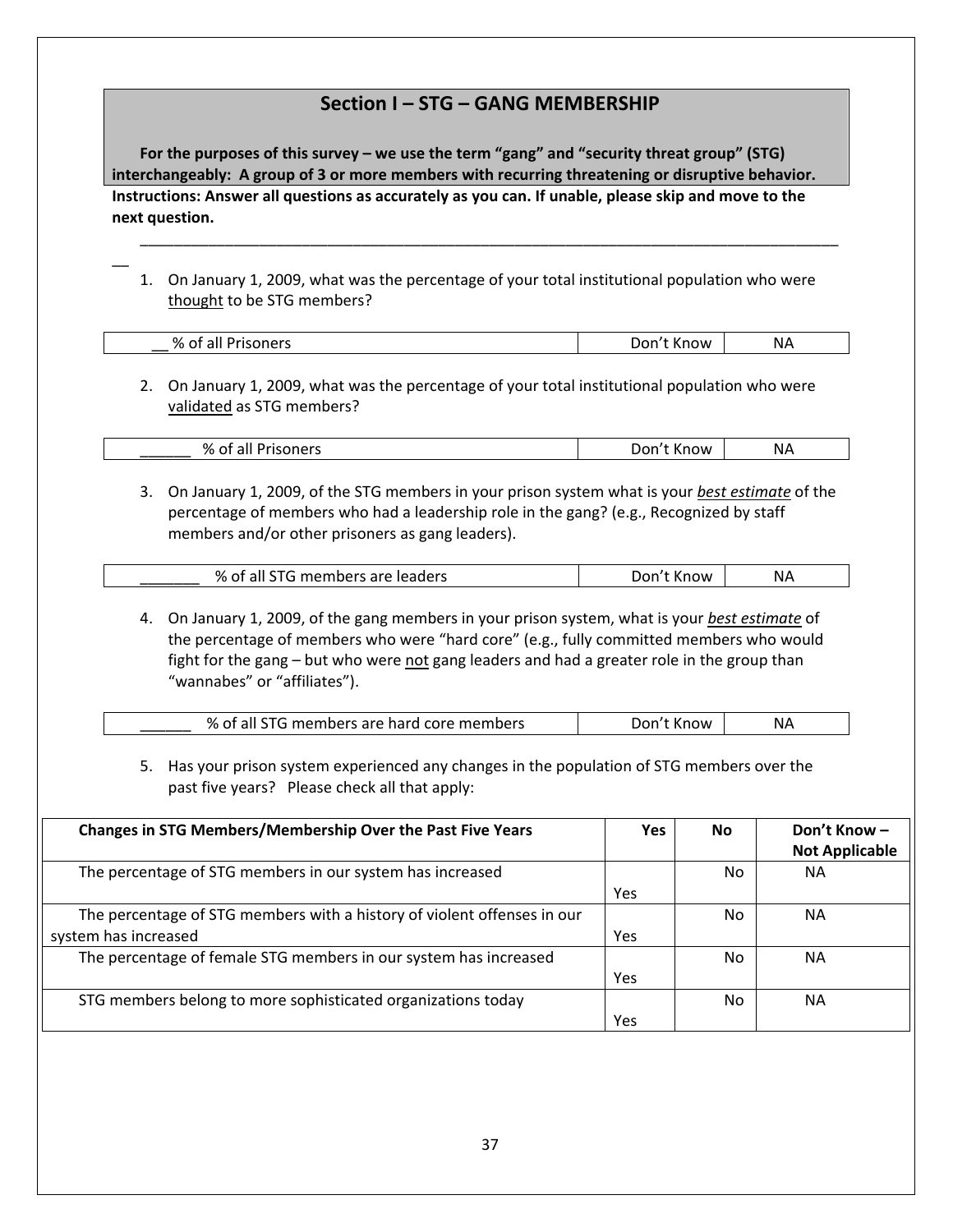6. Has your prison system experienced any changes in the institutional behaviors of gang members in the past five years? Please check all that apply:

| <b>Changes in Gang Member Behaviors Over the Past Five Years</b> |                                                                    | <b>Yes</b> | No. | Don't Know-           |  |
|------------------------------------------------------------------|--------------------------------------------------------------------|------------|-----|-----------------------|--|
|                                                                  |                                                                    |            |     | <b>Not Applicable</b> |  |
|                                                                  | Increased disruptive conduct                                       | Yes        | No. | NA.                   |  |
|                                                                  | Increased acts of violence toward other inmates                    | Yes        | No. | NА                    |  |
|                                                                  | Increase in attempts to undermine rehabilitative programs          | Yes.       | No. | <b>NA</b>             |  |
|                                                                  | Increased acts of violence toward staff                            | Yes.       | No. | <b>NA</b>             |  |
|                                                                  | Increased acts of threatening or intimidation of staff             | Yes.       | No. | NA.                   |  |
|                                                                  | Increase in attempts to undermine staff authority                  | Yes        | No. | <b>NA</b>             |  |
|                                                                  | Increased attempts to infiltrate prison system (e.g., employment,  | Yes.       | No. | <b>NA</b>             |  |
|                                                                  | vendors)                                                           |            |     |                       |  |
|                                                                  | Increased attempts to compromise staff members                     | Yes        | No. | <b>NA</b>             |  |
|                                                                  | Increased use of prisoner litigation or grievances to counter gang | Yes.       | No. | <b>NA</b>             |  |
|                                                                  | management strategies                                              |            |     |                       |  |

7. On January 1, 2009, did your prison system hold gang members who were involved with radical‐ extremist groups that held radical beliefs or had terrorist agendas? (e.g., Radicalized gang members)

| $\overline{\phantom{a}}$<br>Vac<br>ισς<br>ີ | ΝO | Unable to answer<br>applicable<br>Not.<br>$\overline{\phantom{0}}$ |
|---------------------------------------------|----|--------------------------------------------------------------------|

**7b. IF YES, Have any of the following strategies been effective in responding to the radicalization of prisoners? Please check all that apply, and whether they have been effective in reducing the influence of these groups.**

| <b>Programs or Responses</b>                                           | <b>Very</b><br><b>Effective</b> | Somewhat<br><b>Effective</b> | <b>Not</b><br><b>Effective</b> | <b>Not</b><br>Applicable |
|------------------------------------------------------------------------|---------------------------------|------------------------------|--------------------------------|--------------------------|
| Increasing the number of Chaplains                                     | Yes.                            | Yes                          | Yes                            | <b>NA</b>                |
| Increasing staff diversity                                             | Yes                             | Yes                          | Yes                            | NA.                      |
| Increasing staff training to recognize<br>or respond to radicalization | Yes                             | Yes                          | Yes                            | <b>NA</b>                |
| Intelligence gathering                                                 | Yes                             | Yes                          | Yes                            | <b>NA</b>                |
| Monitoring inmate participation in                                     | Yes                             | Yes                          | Yes                            | <b>NA</b>                |
| religious groups                                                       |                                 |                              |                                |                          |
| Sharing intelligence with other                                        | Yes                             | Yes                          | Yes                            | <b>NA</b>                |
| corrections organizations (jails, prisons,                             |                                 |                              |                                |                          |
| probation or parole)                                                   |                                 |                              |                                |                          |
| Sharing intelligence with other law                                    | Yes                             | Yes                          | Yes                            | <b>NA</b>                |
| enforcement organizations                                              |                                 |                              |                                |                          |

# **Section II – STG MANAGEMENT STRATEGIES**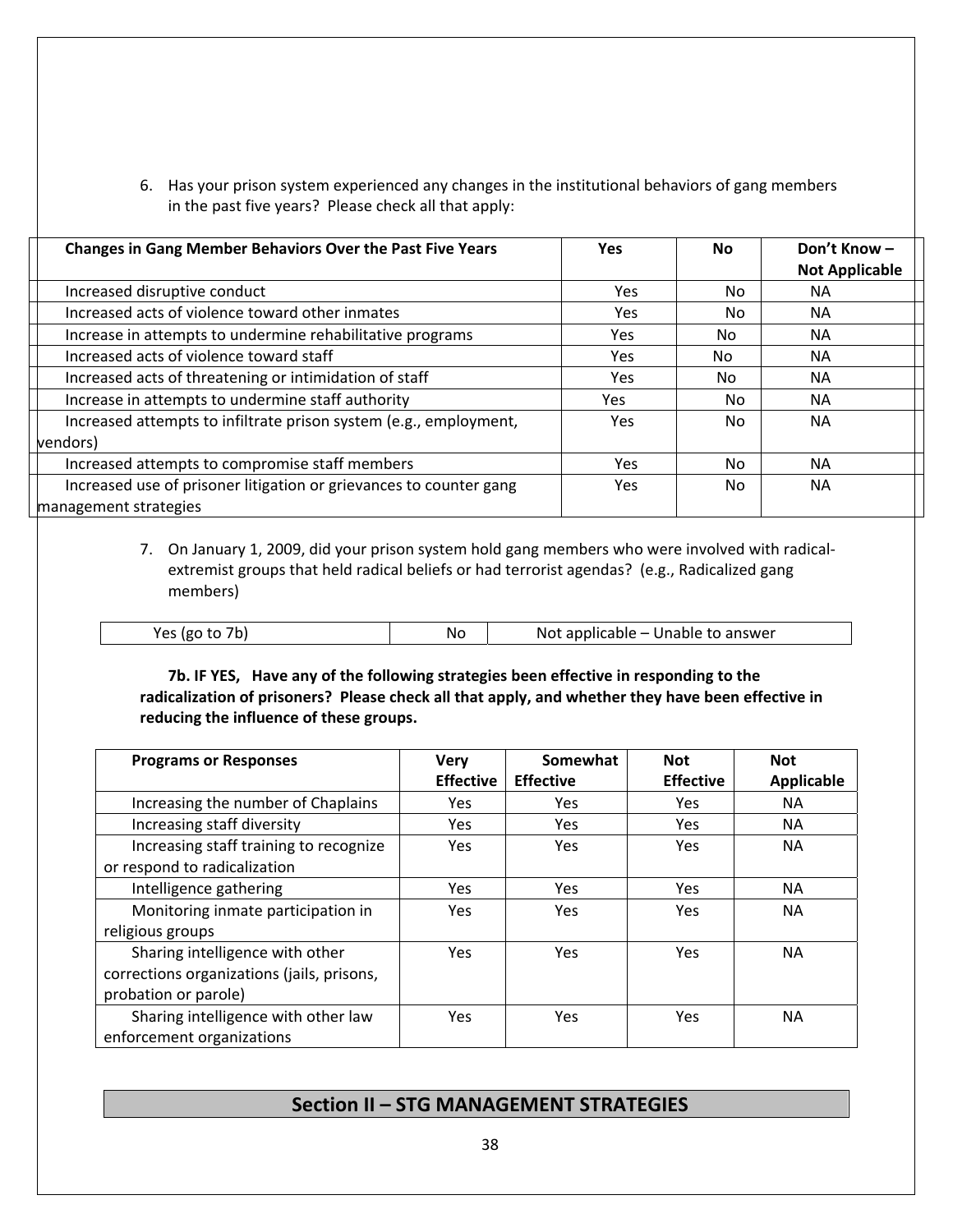8. On January 1, 2009, did your prison system have sanctions that are imposed on all prisoners who were validated or identified as gang members?

| Yes (go to 8b) | No | Not applicable – Unable to answer |
|----------------|----|-----------------------------------|
|                |    |                                   |

**8b. IF YES, Please check all that apply, and whether these approaches were effective in reducing the influence of these groups:**

| <b>Programs or Responses</b>   | <b>Very</b>      | Somewhat         | <b>Not</b>       | <b>Not</b> |
|--------------------------------|------------------|------------------|------------------|------------|
|                                | <b>Effective</b> | <b>Effective</b> | <b>Effective</b> | Applicable |
| Segregation/isolation          | Yes              | Yes              | <b>Yes</b>       | NA.        |
| Specialized housing units      | <b>Yes</b>       | <b>Yes</b>       | Yes              | NA.        |
| Restrictions on privileges:    |                  |                  |                  |            |
| <b>Visits</b>                  | <b>Yes</b>       | <b>Yes</b>       | <b>Yes</b>       | NA.        |
| Program participation          | <b>Yes</b>       | <b>Yes</b>       | <b>Yes</b>       | NA.        |
| Commissary/canteen             | <b>Yes</b>       | <b>Yes</b>       | <b>Yes</b>       | NA.        |
| Participation in employment    | Yes              | Yes              | <b>Yes</b>       | NA.        |
| Access to community            | <b>Yes</b>       | Yes              | Yes.             | NA.        |
| Access to communication        | <b>Yes</b>       | <b>Yes</b>       | Yes.             | NA.        |
| Loss of good time credits      | <b>Yes</b>       | Yes              | <b>Yes</b>       | <b>NA</b>  |
| Delay parole eligibility       | Yes              | <b>Yes</b>       | <b>Yes</b>       | NА         |
| Control release destination    | <b>Yes</b>       | <b>Yes</b>       | <b>Yes</b>       | NA.        |
| Automatic increase of security | <b>Yes</b>       | <b>Yes</b>       | <b>Yes</b>       | <b>NA</b>  |
| rating or classification score |                  |                  |                  |            |
| Gang free prisons              | Yes              | Yes              | Yes              | <b>NA</b>  |

# **Section III – REDUCING STG RECRUITMENT**

9. On January 1, 2009, did your prison system include, in the inmate's orientation or at reception, some form of educational program or intervention to discourage them from joining gangs? (e.g., a video, formal orientation session or reading materials handed out to prisoners).

| Yes (go to 9b) | No | Not applicable – Unable to answer |
|----------------|----|-----------------------------------|
|----------------|----|-----------------------------------|

**9b. IF YES, What strategies did your system use to discourage gang membership? Please check all that apply and whether they are effective at reducing recruitment.**

| <b>Reducing STG Recruitment</b> | <b>Very</b>      | Somewhat         | <b>Not</b>       | <b>Not</b> |
|---------------------------------|------------------|------------------|------------------|------------|
|                                 | <b>Effective</b> | <b>Effective</b> | <b>Effective</b> | Applicable |
| Orientation video/DVD           | Yes              | Yes              | Yes              | <b>NA</b>  |
| Orientation class               | Yes              | Yes              | Yes              | <b>NA</b>  |
| Handouts - reading materials    | Yes              | Yes              | Yes              | <b>NA</b>  |
| Part of counselling, casework,  | Yes              | Yes              | Yes              | NΑ         |
| or unit management activities   |                  |                  |                  |            |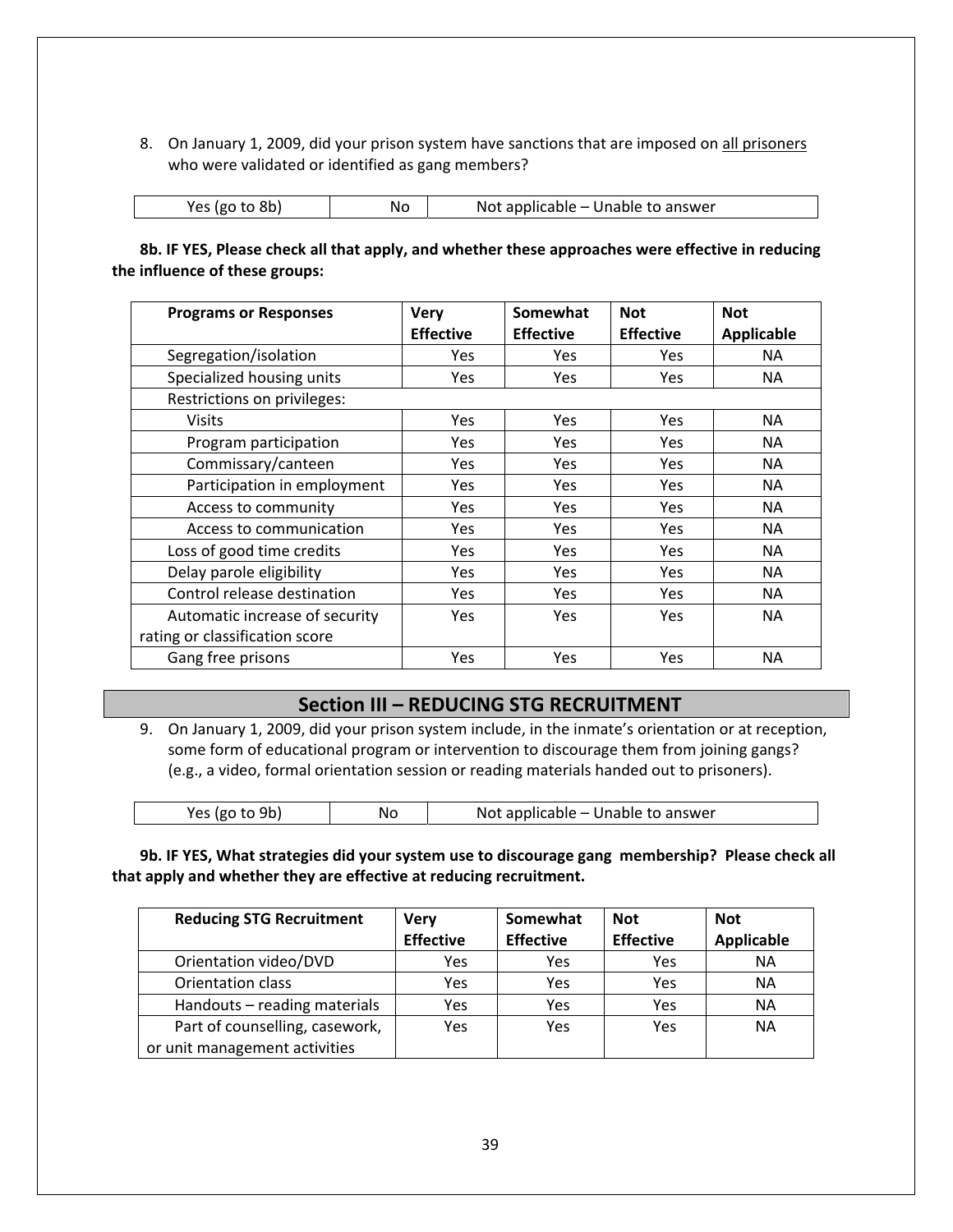10. Does your system currently have any other strategies that seem to be effective in discouraging or deterring inmates from joining gangs? If you have an online site detailing the strategy, please provide.

| Yes (go to 10b)<br>No | Not applicable – Unable to answer |
|-----------------------|-----------------------------------|
|-----------------------|-----------------------------------|

\_\_\_\_\_\_\_\_\_\_\_\_\_\_\_\_\_\_\_\_\_\_\_\_\_\_\_\_\_\_\_\_\_\_\_\_\_\_\_\_\_\_\_\_\_\_\_\_\_\_\_\_\_\_\_\_\_\_\_\_\_\_\_\_\_\_\_\_\_\_\_\_\_\_\_\_\_\_\_\_\_\_

**10b. IF YES, Please describe:**

 $\overline{\phantom{a}}$ 

11. Of the gang members in your prison system on January 1, 2009, what is your best estimate of the percentage who already belonged to a STG when they were admitted?

| % of all Prisoners were STG involved upon | Don't Know | ΝA |
|-------------------------------------------|------------|----|
| admission                                 |            |    |

12. Of those persons who affiliated with a gang after their first admission to prison, what do you think were their primary reasons for joining?

| <b>Reasons for Joining a Gang</b> | Primary<br>Reason(s) | Secondary<br>Reason(s) | Least<br>Important<br>Reason(s) | <b>Not</b><br><b>Applicable</b> |
|-----------------------------------|----------------------|------------------------|---------------------------------|---------------------------------|
| Access to contraband              | Yes                  | Yes                    | Yes                             | <b>NA</b>                       |
| <b>Economic benefits</b>          | Yes                  | Yes                    | Yes                             | <b>NA</b>                       |
| Increase their status             | Yes                  | Yes                    | Yes                             | <b>NA</b>                       |
| Sense of belonging, no            | Yes                  | Yes                    | Yes                             | <b>NA</b>                       |
| other friends or relationships    |                      |                        |                                 |                                 |
| Fear of other inmates/gangs       | Yes                  | Yes                    | Yes                             | NА                              |

# **Section IV – REDUCING STG INFLUENCE**

13. On January 1, 2009, did your prison system specifically target STG leadership or leaders to disrupt the group's activities?

| Yes (go to 13b & | No | Not applicable – Unable to answer |
|------------------|----|-----------------------------------|
| 13c)             |    |                                   |

**13b. IF YES, Approximately how much of your investigative resources specifically target STG leaders?**

|          | % of all Investigative | Don't Know | <b>NA</b> |
|----------|------------------------|------------|-----------|
| resource |                        |            |           |

**13c. IF YES, Please rate the effectiveness the following approaches in reducing the influence of gang leadership.**

| Targeting Gang Leadership | ۷ar | Somewhat | <b>Not</b> | Not |  |
|---------------------------|-----|----------|------------|-----|--|
|                           |     |          |            |     |  |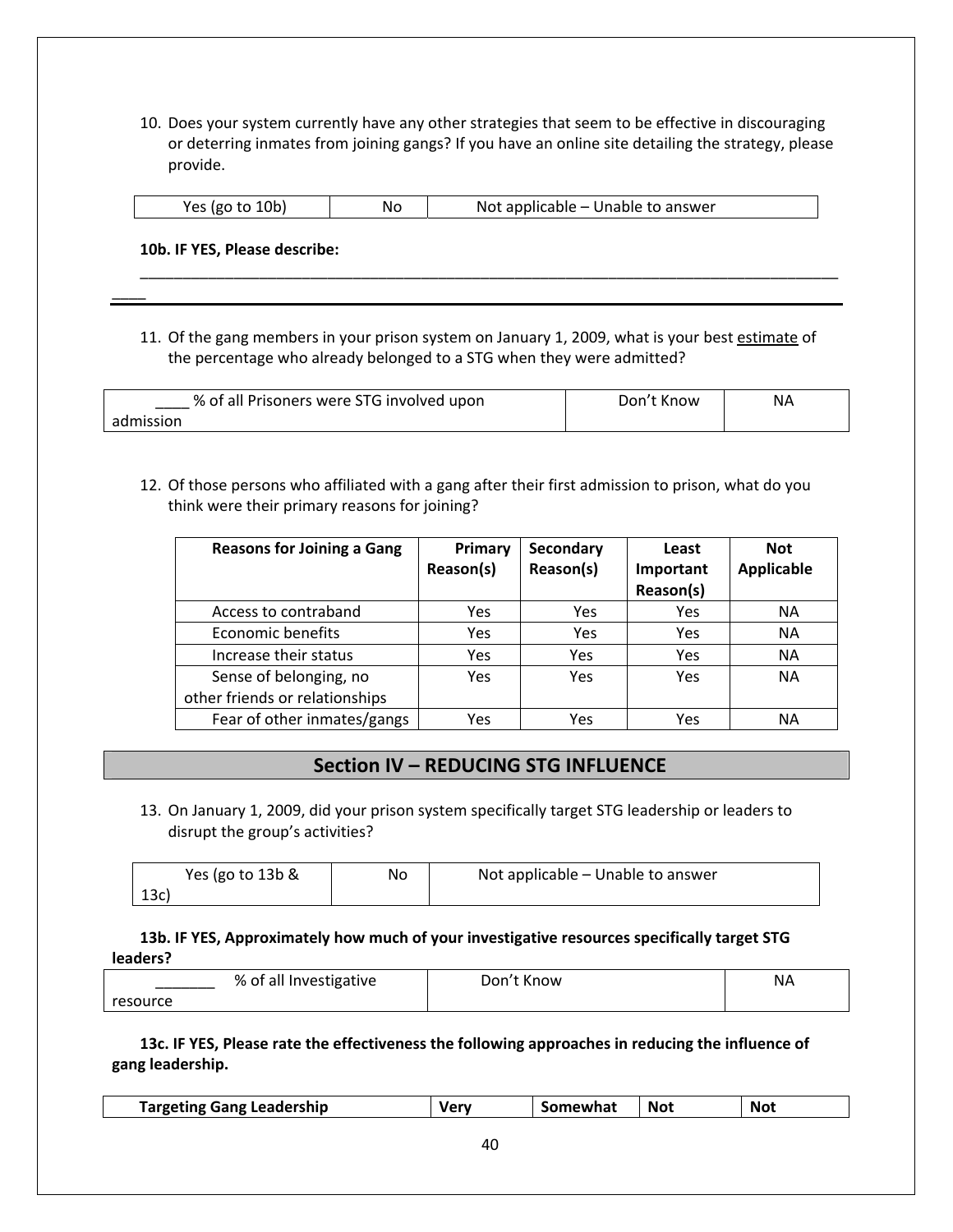|                                          | <b>Effective</b> | <b>Effective</b> | <b>Effective</b> | Applicable |
|------------------------------------------|------------------|------------------|------------------|------------|
| Isolate leaders (e.g., segregating them) | Yes              | Yes              | Yes              | <b>NA</b>  |
| Target leaders for internal sanctions    | Yes              | Yes              | Yes              | ΝA         |
| Direct higher levels of investigator's   | Yes              | Yes              | Yes              | ΝA         |
| time toward gang leaders                 |                  |                  |                  |            |
| Criminal prosecution of gang leaders     | Yes              | Yes              | Yes              | ΝA         |

14. Does your prison system currently have a different set of interventions for organized crime or highly durable gangs (e.g. Outlaw Motorcycle Gangs) compared to less organized gangs? (e.g., A neighborhood street gang that has no affiliation to other groups).

| Yes (go to | No | Not applicable - Unable to answer |
|------------|----|-----------------------------------|
| 14b)       |    |                                   |

\_\_\_\_\_\_\_\_\_\_\_\_\_\_\_\_\_\_\_\_\_\_\_\_\_\_\_\_\_\_\_\_\_\_\_\_\_\_\_\_\_\_\_\_\_\_\_\_\_\_\_\_\_\_\_\_\_\_\_\_\_\_\_\_\_\_\_\_\_\_\_\_\_\_\_\_\_\_\_\_\_\_

\_\_\_\_\_\_\_\_\_\_\_\_\_\_\_\_\_\_\_\_\_\_\_\_\_\_\_\_\_\_\_\_\_\_\_\_\_\_\_\_\_\_\_\_\_\_\_\_\_\_\_\_\_\_\_\_\_\_\_\_\_\_\_\_\_\_\_\_\_\_\_\_\_\_\_\_\_\_\_\_\_\_

#### **14.b IF YES, Please describe:**

\_

\_

15. Does your system currently use any formal methods of ranking the threats that different STG pose? (e.g., a threat assessment tool that differentiates between a local street gang and a criminal organization such as an Outlaw Motorcycle Gang).

| Yes (go to | No | Not applicable – Unable to answer |
|------------|----|-----------------------------------|
| 15b)       |    |                                   |

**15b. IF YES, Would you be willing to fax or email a copy of your Threat Assessment tool to Dr. John Winterdyk (Fax number and email address is at the end of the survey)?**

 **YES ( ) NO ( )** 

## **Section V – STG ‐ GANG RENUNCIATION AND TREATMENT**

16. On January 1, 2009, did your prison system have a formal gang renunciation program in place?

| Yes (go | No | Not applicable – Unable to answer |
|---------|----|-----------------------------------|
| to 16b) |    |                                   |

**16b. IF YES, Have any of the following approaches been effective at increasing the number of members that have formally renounced their involvement in a STG? Please check all that apply:**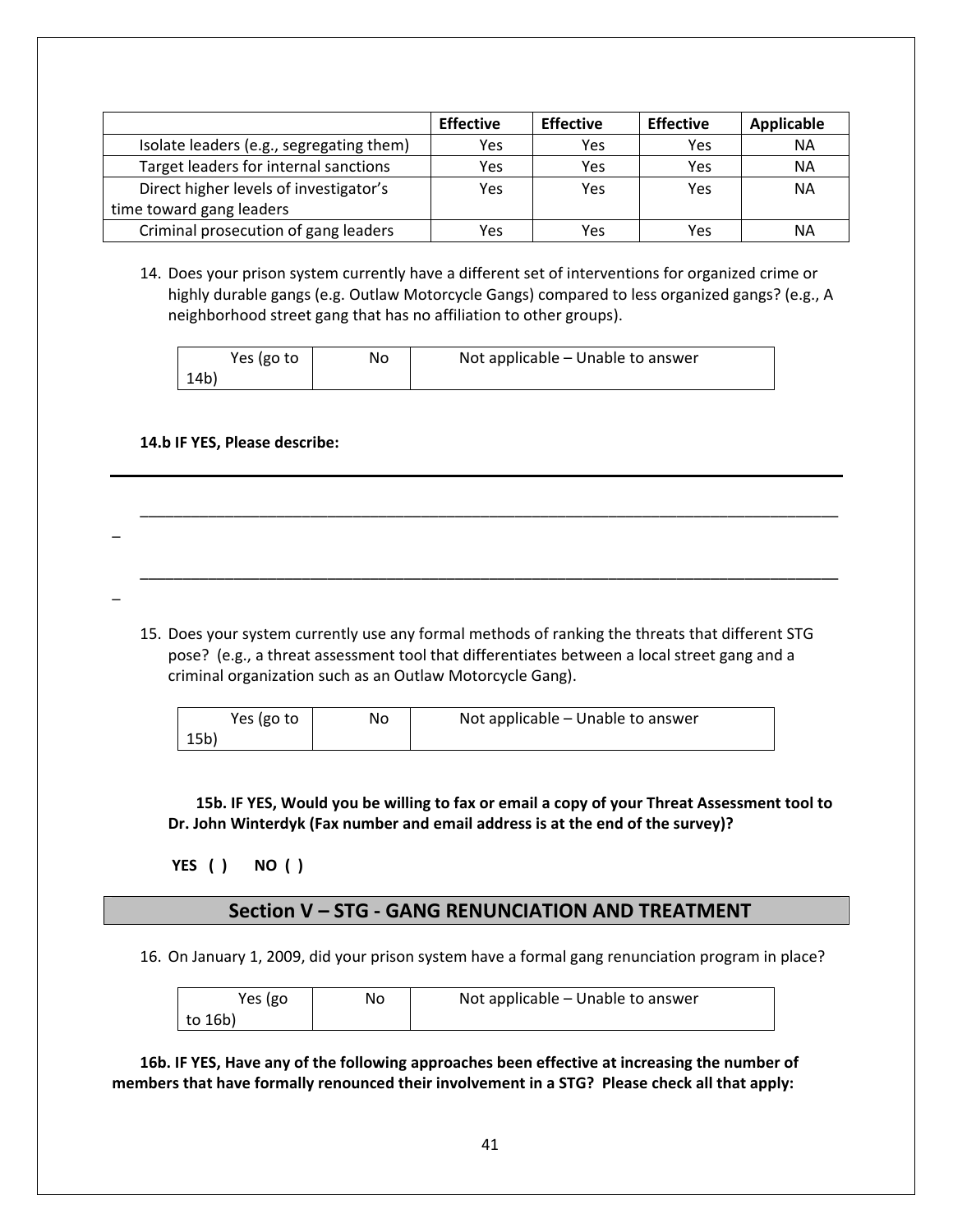| <b>Gang Renunciation Strategies</b>     | <b>Very</b><br><b>Effective</b> | Somewhat<br><b>Effective</b> | <b>Not</b><br><b>Effective</b> | <b>Not</b><br><b>Applicable</b> |
|-----------------------------------------|---------------------------------|------------------------------|--------------------------------|---------------------------------|
| Interventions using faith-based         | Yes.                            | Yes                          | Yes                            | <b>NA</b>                       |
| strategies                              |                                 |                              |                                |                                 |
| Interventions using Chaplains or other  | Yes                             | Yes                          | Yes                            | <b>NA</b>                       |
| religious leaders                       |                                 |                              |                                |                                 |
| Interventions by counsellors,           | Yes                             | Yes                          | Yes                            | ΝA                              |
| casework staff or unit managers         |                                 |                              |                                |                                 |
| Interventions based on racial, cultural | Yes                             | Yes                          | <b>Yes</b>                     | ΝA                              |
| or ethnic values                        |                                 |                              |                                |                                 |
| Interventions based on a formal         | Yes                             | Yes                          | Yes                            | <b>NA</b>                       |
| educational or treatment program        |                                 |                              |                                |                                 |

## 17. On January 1, 2009, did your prison system have a formal treatment intervention that specifically targeted STG members (e.g., to reduce involvement in incidents).

| Yes (go to | No | Not applicable - Unable to answer |
|------------|----|-----------------------------------|
| 17b)       |    |                                   |

## **17b. IF YES, Please check all that apply and whether they have been effective in reducing STG misconduct.**

| <b>Treatment Interventions</b>            | <b>Very</b><br><b>Effective</b> | Somewhat<br><b>Effective</b> | <b>Not</b><br><b>Effective</b> | <b>Not</b><br>Applicable |
|-------------------------------------------|---------------------------------|------------------------------|--------------------------------|--------------------------|
|                                           |                                 |                              |                                |                          |
| Formal educational programs               | Yes                             | Yes                          | Yes                            | <b>NA</b>                |
| Formal treatment program (e.g., a         | Yes                             | Yes                          | Yes                            | <b>NA</b>                |
| group that meets)                         |                                 |                              |                                |                          |
| Self-help interventions (e.g.,            | Yes                             | Yes                          | Yes                            | <b>NA</b>                |
| prisoner led programs)                    |                                 |                              |                                |                          |
| Case management activities of             | <b>Yes</b>                      | Yes                          | Yes                            | <b>NA</b>                |
| counsellors, casework specialists or unit |                                 |                              |                                |                          |
| managers                                  |                                 |                              |                                |                          |

## **Section VI – STG – GANG INVESTIGATIONS**

18. On January 1, 2009 did your prison system collect and examine different forms of individual and facility information to aid in STG investigations?

| Yes (go to | No | Not applicable - Unable to answer |
|------------|----|-----------------------------------|
| 18b)       |    |                                   |

**18b. IF YES, Please check all that apply, and whether these strategies have been effective in aiding your investigations of STG.**

| Data | <b>Very</b>      | Somewhat         | <b>Not</b>       | <b>Not</b>        |
|------|------------------|------------------|------------------|-------------------|
|      | <b>Effective</b> | <b>Effective</b> | <b>Effective</b> | <b>Applicable</b> |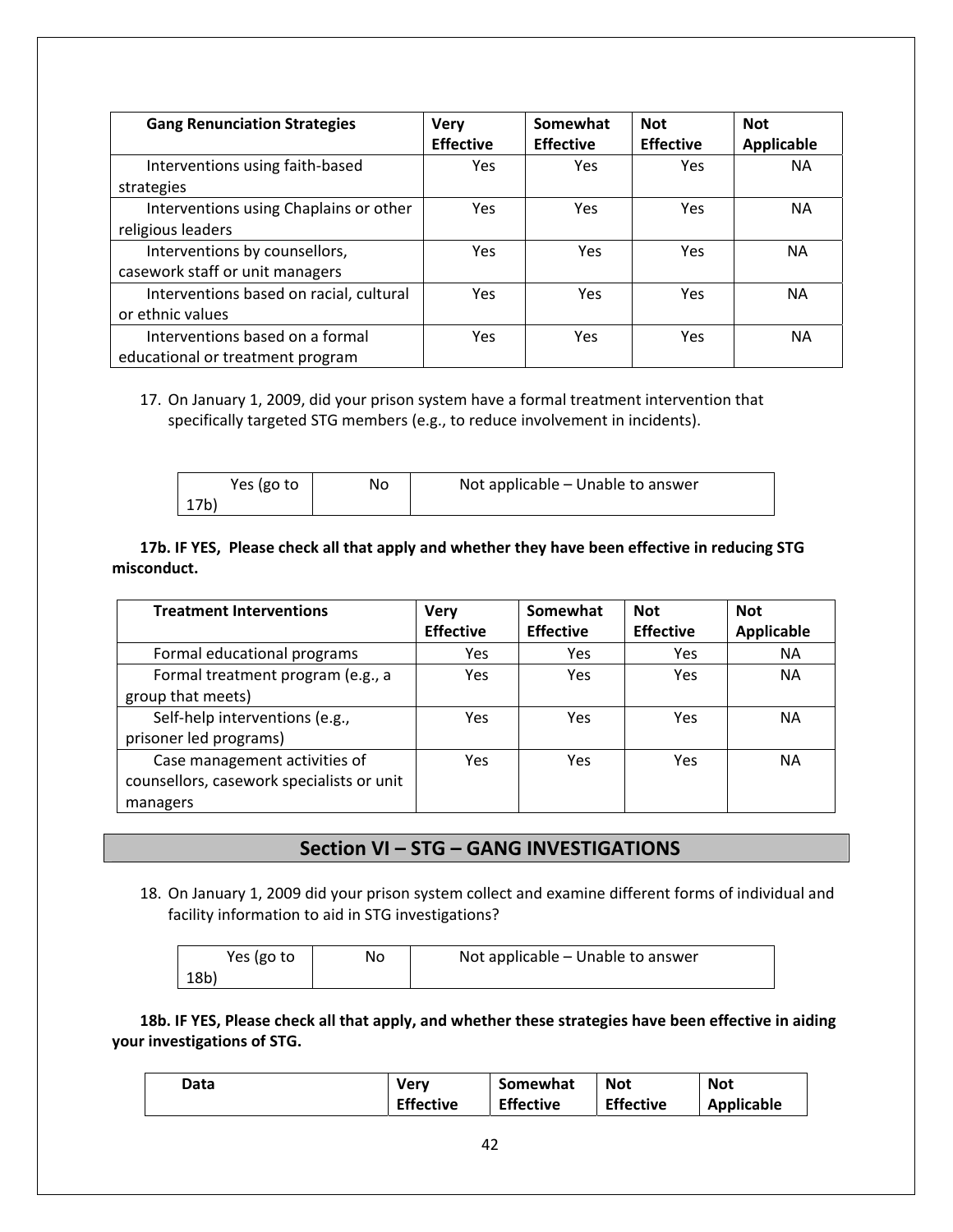| Analysis of financial records | Yes        | <b>Yes</b> | Yes | <b>NA</b> |
|-------------------------------|------------|------------|-----|-----------|
| Analysis of phone records     | <b>Yes</b> | <b>Yes</b> | Yes | <b>NA</b> |
| Monitor STG member's          | <b>Yes</b> | Yes        | Yes | <b>NA</b> |
| phone conversations           |            |            |     |           |
| Search STG member's mail      | <b>Yes</b> | <b>Yes</b> | Yes | <b>NA</b> |
| Analysis of prisoner          | <b>Yes</b> | Yes        | Yes | <b>NA</b> |
| incidents and/or misconduct   |            |            |     |           |
| Tracking the relationships of | Yes        | Yes        | Yes | <b>NA</b> |
| STG/criminal associates       |            |            |     |           |
| Monitor STG affiliated        | Yes        | Yes        | Yes | $\Box$ NA |
| persons in the community      |            |            |     |           |
| Program participation         | Yes        | Yes        | Yes | <b>NA</b> |

19. Are there any specific strategies that your prison system's investigators currently use to interpret the data that are collected? Please check all that apply, and whether these approaches have been effective at aiding investigations.

| <b>Data Interpretation</b><br><b>Techniques</b> | <b>Very</b><br><b>Effective</b> | Somewhat<br><b>Effective</b> | <b>Not</b><br><b>Effective</b> | <b>Not</b><br>Applicable |
|-------------------------------------------------|---------------------------------|------------------------------|--------------------------------|--------------------------|
| Data mining                                     | Yes                             | Yes                          | Yes                            | $\Box$ NA                |
| Predictive models                               | Yes                             | Yes                          | Yes                            | $\Box$ NA                |
| Cluster analyses                                | Yes                             | Yes                          | Yes                            | $\Box$ NA                |
| Rule based systems                              | Yes                             | Yes                          | Yes                            | $\Box$ NA                |
| Time series analyses                            | Yes                             | Yes                          | Yes                            | $\Box$ NA                |
| Mapping                                         | Yes                             | Yes                          | Yes                            | $\Box$ NA                |
| Network analyses                                | Yes                             | Yes                          | Yes                            | $\Box$ NA                |

20. With whom are the products of your investigations shared? Please check all that apply, and whether the sharing of intelligence has been effective.

| <b>Intelligence Sharing</b>                                           | <b>Very</b>      | Somewhat         | <b>Not</b>       | <b>Not</b> |
|-----------------------------------------------------------------------|------------------|------------------|------------------|------------|
|                                                                       | <b>Effective</b> | <b>Effective</b> | <b>Effective</b> | Applicable |
| Within our prison system                                              | Yes              | Yes              | Yes              | <b>NA</b>  |
| With parole authorities                                               | Yes              | Yes              | Yes              | <b>NA</b>  |
| Prisons from other<br>jurisdictions (state, federal, or<br>corporate) | <b>Yes</b>       | Yes              | Yes              | <b>NA</b>  |
| County jails                                                          |                  |                  |                  |            |
| Law enforcement (local,<br>state, and federal)                        | <b>Yes</b>       | Yes              | Yes              | <b>NA</b>  |
| Prosecutors                                                           | Yes              | Yes              | Yes              | NA         |

21. On January 1, 2009, did your prison system use any computerized programs to identify and display gang relationships? (e.g., programs that produce a chart showing gang relationships, their intensity, and structure – often called network analysis).

| ion tn<br>N٥ | Not applicable – Unable to answer |
|--------------|-----------------------------------|
|--------------|-----------------------------------|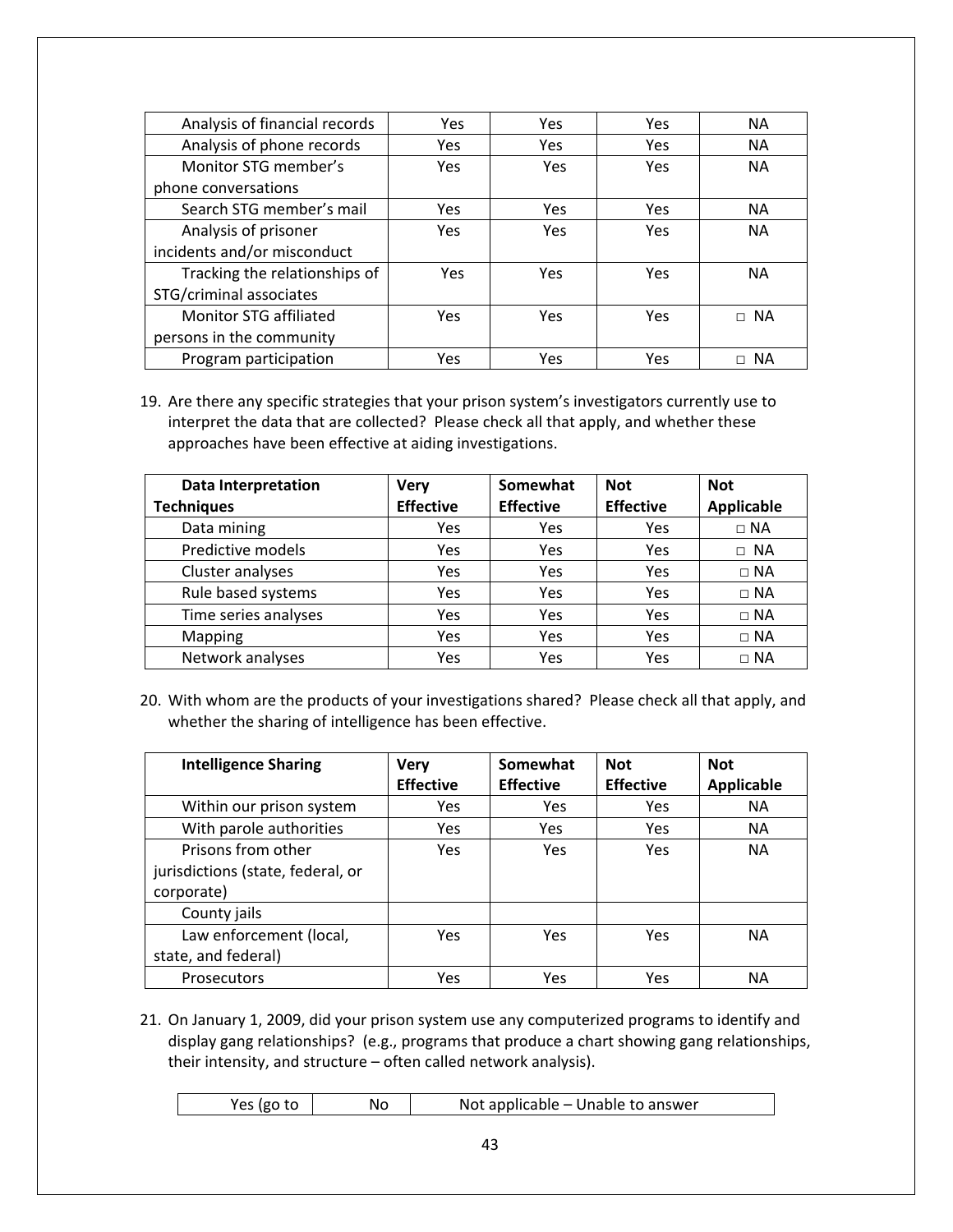21b)

## **21b. IF YES, Please check all that apply and rank their effectiveness.**

| <b>Network Analysis</b>                           | Very             | Somewhat         | <b>Not</b>       | <b>Not</b>        |  |
|---------------------------------------------------|------------------|------------------|------------------|-------------------|--|
|                                                   | <b>Effective</b> | <b>Effective</b> | <b>Effective</b> | <b>Applicable</b> |  |
| Within a single institution                       | Yes              | Yes              | Yes              | <b>NA</b>         |  |
| Between different prisons                         | Yes              | Yes              | Yes              | NА                |  |
| Prison inmate - community<br>member relationships | Yes              | Yes              | Yes              | <b>NA</b>         |  |

22. On January 1, 2009, did your prison system use Geographical Information Systems (GIS) to map the location of gang members or their behavior (e.g., where and when incidents occurred)?

| Yes (go to | No | Not applicable – Unable to answer |
|------------|----|-----------------------------------|
| 22b)       |    |                                   |

#### **22b. IF YES, Please check all that apply and rank their effectiveness.**

| <b>Programs or Responses</b>      | <b>Very</b>      | Somewhat         | <b>Not</b>       | <b>Not</b>        |
|-----------------------------------|------------------|------------------|------------------|-------------------|
|                                   | <b>Effective</b> | <b>Effective</b> | <b>Effective</b> | <b>Applicable</b> |
| Map the location of gang involved | Yes              | Yes              | Yes              | <b>NA</b>         |
| prisoners within an institution   |                  |                  |                  |                   |
| Map where gang related incidents  | Yes              | Yes              | Yes              | <b>NA</b>         |
| occur within a facility           |                  |                  |                  |                   |
| Map when gang related incidents   | <b>Yes</b>       | Yes              | Yes              | <b>NA</b>         |
| or events occur within a facility |                  |                  |                  |                   |
| Locations where gang members are  | <b>Yes</b>       | Yes              | Yes              | <b>NA</b>         |
| released (e.g., neighbourhoods)   |                  |                  |                  |                   |

23. On January 1, 2009, did your prison system partner with commercial enterprises or vendors (such as J‐Pay) to monitor or track gang member relationships?

| Yes (go to      | No | Not applicable - Unable to answer |
|-----------------|----|-----------------------------------|
| 23 <sub>b</sub> |    |                                   |

#### **23b. IF YES, Please check all that apply and list their effectiveness**

| <b>Programs or Responses</b>                                  | Verv             | Somewhat         | <b>Not</b>       | Not        |
|---------------------------------------------------------------|------------------|------------------|------------------|------------|
|                                                               | <b>Effective</b> | <b>Effective</b> | <b>Effective</b> | Applicable |
| Gang member inter-relationships<br>(using financial records)  | Yes              | Yes              | Yes              | NΑ         |
| Gang member -community<br>relationships (using phone records) | Yes              | Yes              | Yes              | NΑ         |